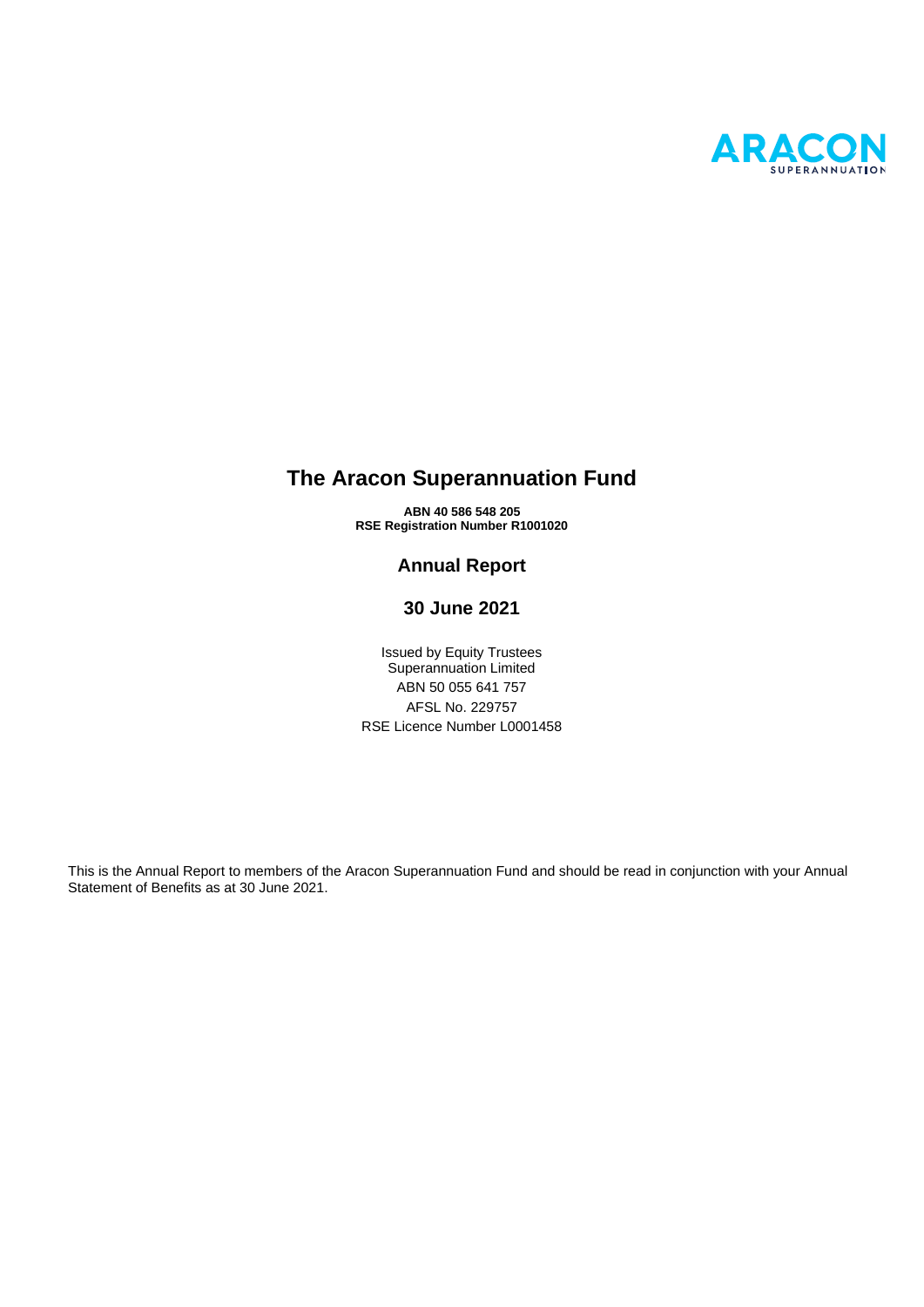## **Contents**

| <b>Contact Details</b>                              | 2  |
|-----------------------------------------------------|----|
| Welcome                                             | 2  |
| <b>Important Information</b>                        | 2  |
| <b>About The Aracon Superannuation Fund</b>         | 3  |
| <b>Management of the Fund</b>                       | 4  |
| Service Providers to the Aracon Superannuation Fund | 8  |
| <b>Fund Objectives and Strategy</b>                 | 9  |
| The ARA Retirement Fund Sub Plan                    | 11 |
| The Oracle Superannuation Plan Sub Plan             | 15 |
| The FairVine Sub Plan                               | 18 |
| The Elevate Super Sub Plan                          | 20 |
| The Xplore Super and Pension Sub Plan               | 22 |
| <b>Aracon Superannuation Fund investments</b>       | 31 |
| <b>Financial Information</b>                        | 32 |
|                                                     |    |

## <span id="page-1-0"></span>**Contact Details**

If you have any questions or would like more information about The Aracon Superannuation Fund (the **"Fund"**), please contact the Trustee as follows, or the promoter for the relevant Sub Plan:

Equity Trustees Superannuation Limited (**"Trustee" or "ETSL"**) ABN 50 055 641 757 AFSL No. 229757 RSE Licence Number L0001458

Address: Level 1, 575 Bourke St Melbourne Vic 3000 Postal: PO Box 2307 Melbourne VIC 3001 Telephone: 1300 133 472<br>Facsimile: 03 8623 5200 03 8623 5200 Email: [info@araconsuper.com.au](mailto:info@araconsuper.com.au)

## <span id="page-1-1"></span>**Welcome**

We are pleased to present you the Annual Report for members of the Aracon Superannuation Fund for the year ended 30 June 2021.

This report includes information about the Fund, including its management and how the Fund's investments have performed, as at 30 June 2021.

#### <span id="page-1-2"></span>**Important Information**

This annual report has been prepared to provide members with information that the Trustee reasonably believes is needed for the purpose of understanding the management, financial condition and investment performance of the Fund. It has been prepared by or on behalf of the Trustee and should be read in conjunction with your annual member statement.

Information is available for the purposes of understanding any of your benefit entitlements; the main features of the Fund; or to assist you make an informed judgement about the investments, the investment performance, the management or the financial condition of the Fund and its various divisions or investment options. This may include copies of the Fund's Trust Deed, the Product Disclosure Statement (**"PDS"**) for the Sub Plan in which you participate (**"your relevant Sub Plan"**), and previous editions of the Annual Report, or other more specific information about your membership account. These are available to you online at [www.araconsuper.com.au](http://www.araconsuper.com.au/) or can be provided at no cost by contacting the Trustee and requesting a copy.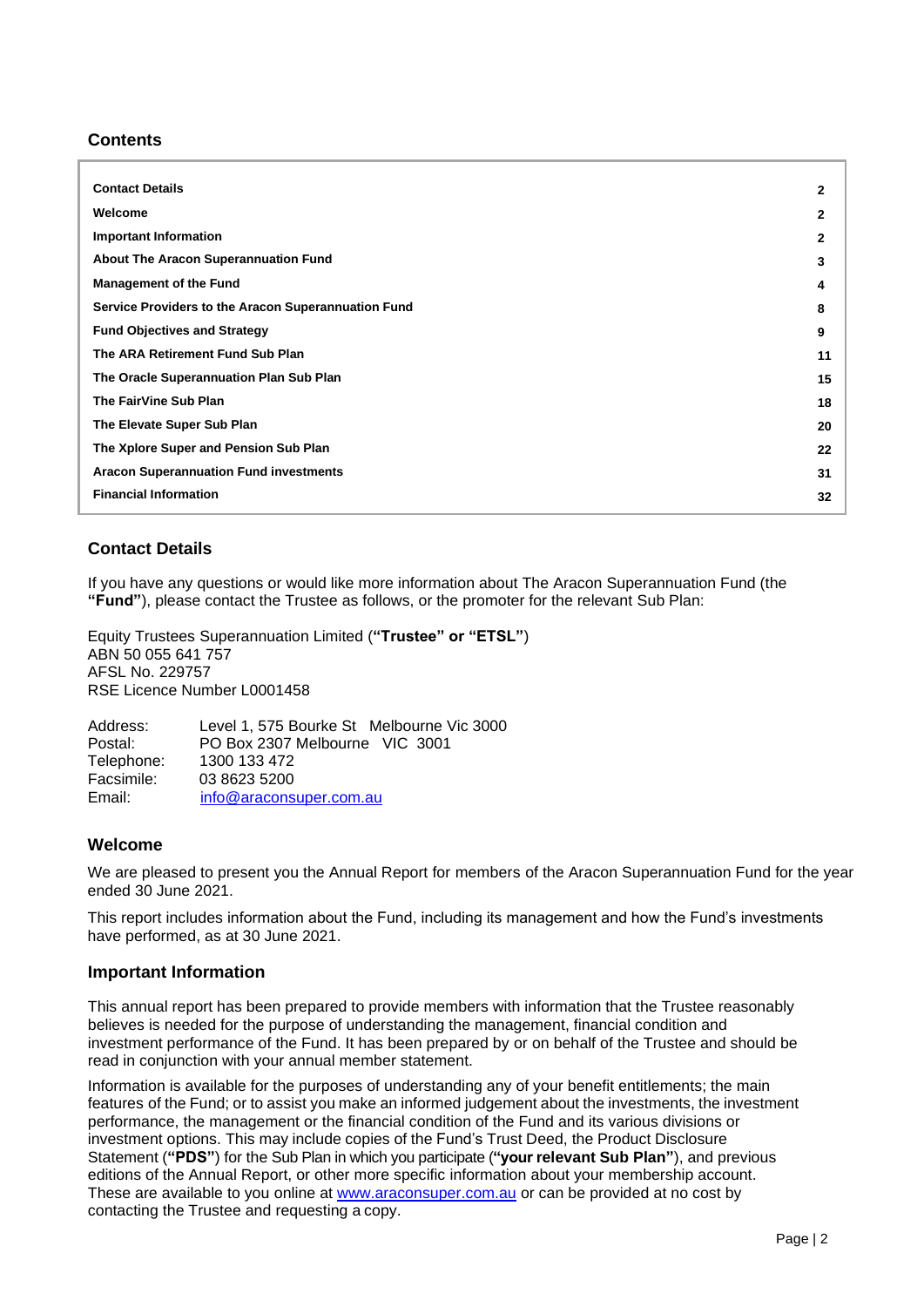The information contained in this report is of a general nature only and has been prepared without taking into account your personal investment objectives, financial situation or needs. Before making any decision concerning your investment in the Fund, you should consider seeking professional advice from a licensed or authorised advisor. You should also consider the information contained in the latest PDS for your relevant Sub Plan.

The Trustee or any of its service providers do not guarantee the investment performance or the repayment of capital in The Aracon Superannuation Fund. Investments in the Fund are subject to risk, including the loss of income and capital invested. The Trustee believes the information contained in this report is accurate and reliable at the date of preparation of 6 December 2021. Whilst all due care has been taken in its preparation, the Trustee reserves the right to correct any errors or omissions.

## <span id="page-2-0"></span>**About The Aracon Superannuation Fund**

The Aracon Superannuation Fund (the "**Fund**"), which commenced on 24 December 2004, is a boutique public offer superannuation fund master trust that has been designed for employees, selfemployed persons, retirees and other eligible individuals who wish to take advantage of the favourable taxation concessions available to superannuation funds as part of their retirement savings strategy.

Participation in the Fund is generally only available to members who have appointed a financial adviser to assist them in exercising investment choice, however the Fund allows members to participate in particular sub plans where those members exercise investment by directing the Trustee in relation to investment strategies and options directly (rather than through an adviser).

The Fund is comprised of a number of Sub Plans, each with distinct fund promoters, business strategies, investment strategies and (in some cases) investment managers. Underlying investment managers also vary depending on the Sub Plan. Further detail on each of the Sub Plans is included within this report. These subplans are not formally declared subplans with segregated assets for which separate financial accounts are produced.

The Trustee of the Fund is Equity Trustees Superannuation Limited **("ETSL"**), a wholly owned subsidiary of EQT Holdings Limited (EQT), a publicly listed company on the Australian Securities Exchange (ASX: EQT) with offices in Melbourne, Bendigo, Sydney, Brisbane, Perth, London and Dublin.

Prior to 2 March 2021, Aracon Superannuation Pty Ltd ABN 13 133 547 396, AFS Licence Number 507184, RSE Licence Number L0003384 was the trustee of the Fund (**"former trustee"**). On 2 March 2021, Aracon Superannuation Pty Ltd resigned as trustee of the Fund and ETSL was appointed trustee of the Aracon Superannuation Fund. ETSL has relied on information provided by or on behalf of the former trustee in relation to period up to 2 March 2021 to produce this report.

ETSL is a specialist independent superannuation trustee that provides trustee services to superannuation funds. For more information about the Trustee, including board and executive remuneration, conflict management, proxy voting and other governance disclosures, please visit the Equity Trustees Superannuation Limited (ETSL) website at [https://www.eqt.com.au/superannuation.](https://www.eqt.com.au/superannuation) Disclosures about the Trustee, including remuneration information and other documents about the Fund can also be accessed at [www.araconsuper.com.au.](http://www.araconsuper.com.au/)

As at the 30 June 2021, there were five (5) Sub Plans of the Fund namely:

- 1. ARA Retirement Fund Sub Plan
- 2. FairVine Super Sub Plan
- 3. Xplore Super & Pension Sub Plan
- 4. Oracle Superannuation Plan Sub Plan
- 5. Elevate Super Sub Plan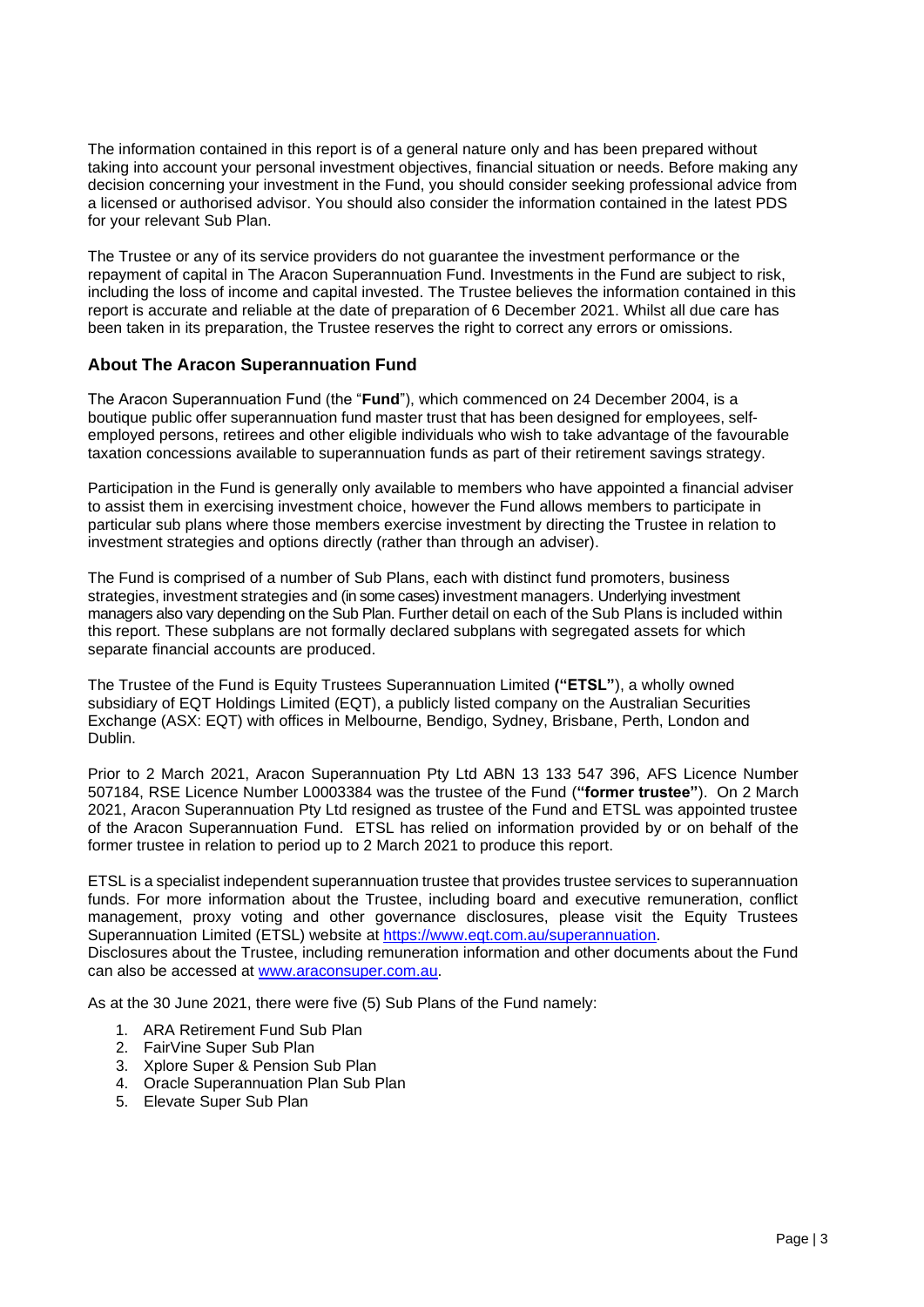## <span id="page-3-0"></span>**Management of the Fund**

#### **The Trustee**

Equity Trustees Superannuation Limited ABN 50 055 641 757; AFSL No. 229757; RSE Licence Number L0001458 Level 1, 575 Bourke St Melbourne Vic 3000

The Trustee holds appropriate indemnity insurance as protection against certain claims that are subject to the terms of that policy. The Trustee has not been issued any penalties under the Superannuation Industry (Supervision) Act 1993, the Corporations Act 2001 or any other applicable legislation.

#### **Contacting the Fund Administrator**

| Fund Administrator: | DIY Master Pty Ltd                          |
|---------------------|---------------------------------------------|
|                     | (ABN 41 123 035 245) (AFSL number 312431)   |
| Contact:            | <b>Client Service Officers</b>              |
| Postal Address:     | P O Box 7540 GCMC QLD 9726                  |
| Ph:                 | $(07)$ 5555 5656                            |
| Toll free:          | 1800 814 005                                |
| E-mail:             | info@diymaster.com.au                       |
| Location:           | Suite 4G, 109 Upton Street Bundall QLD 4217 |

You should contact the Fund Administrator if you wish to:

- advise a change of your name or address;
- change your preferred beneficiary in relation to your death benefit from the Fund;
- apply to increase or change your insurance cover;
- claim a benefit from the Fund;
- make a complaint;
- obtain information regarding your membership or the benefits the Fund provides; or
- receive a copy of Fund's audited accounts, the auditor's report, or the Trust Deed (the governing rules of the Fund); including a copy of this Annual Report free of charge.

Details of the Fund's other Service Providers are set out on Page 8 of this Annual Report.

#### **Member Accounts**

Individual accounts are maintained for each member that records your personal details, transaction amounts, investment selections, insurance covers (if applicable) and other information required to manage and report on your superannuation. Your benefits are generally based on the sum of your account balance after taking into account relevant fees, costs and taxes (if applicable) and any investment earnings.

#### **Enquiries and Complaints**

If you have any inquiries or complaints about the Fund or your membership account, please contact the Fund Administrator per the contact details as shown on Page 4 of this Annual Report.

If you have a complaint, you can contact the Fund Administrator by phone, by email or in writing to the postal address.

An acknowledgement will be issued to you at the time of receipt of your complaint, either by phone, email or post. We will investigate and respond on all aspects of the matters raised in your complaint. We will provide you with a response no later than 45 calendar days after receiving your complaint, unless another timeframe is allowed or required under the relevant legislation.

If you make a complaint and we resolve it within 5 business days from receipt to your satisfaction we are not required to send you a formal complaint response, unless you request one; or your complaint relates to hardship, a declined insurance claim, the value of an insurance claim or for any decision of a trustee (or failure by the trustee to make a decision) relating to a complaint.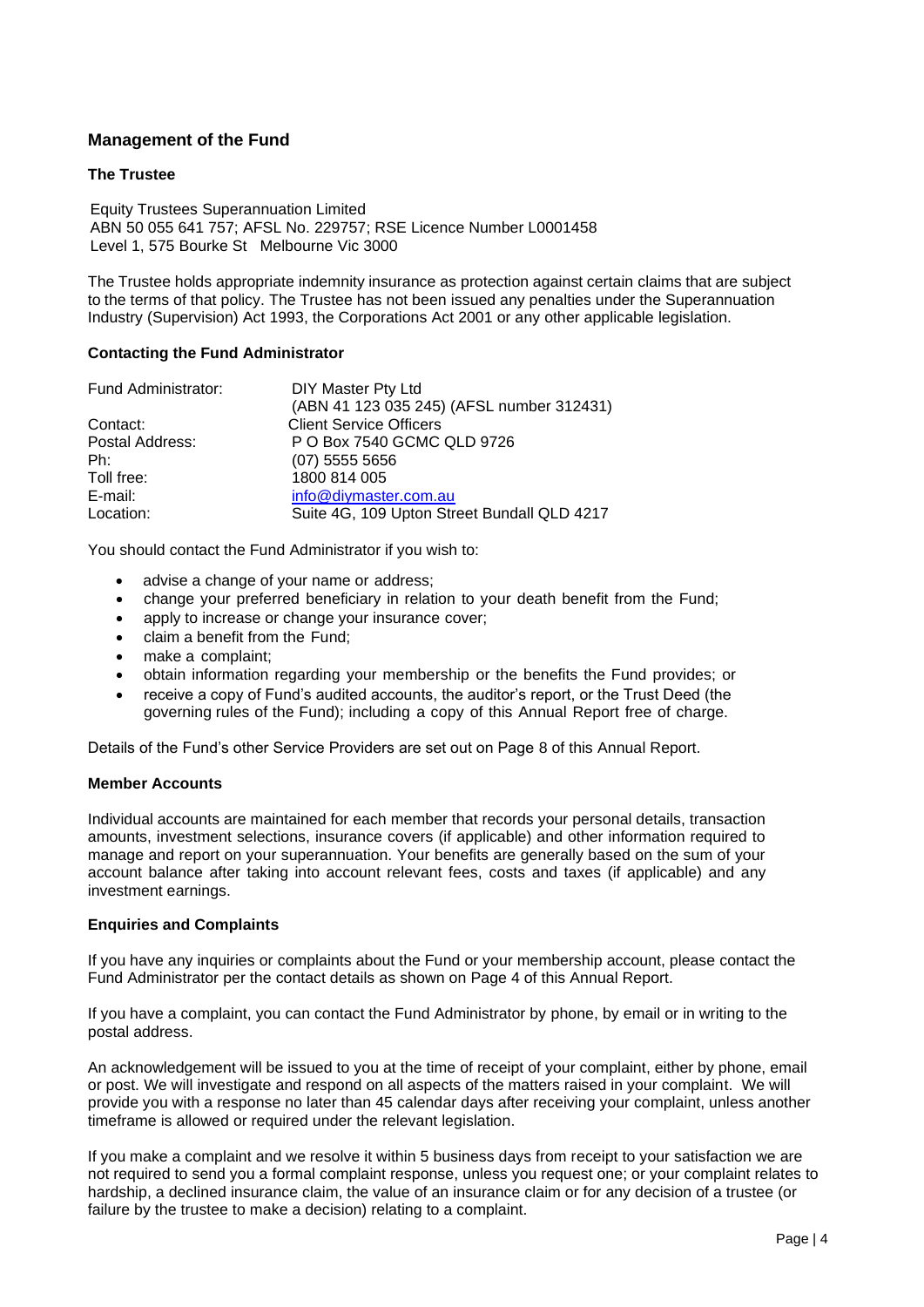For death benefit objections, the Trustee must provide a complaint response no later than 90 calendar days after the expiry of the 28 calendar day period for objecting. We will do our best to resolve your complaint as soon as possible. However, if we are unable to provide you with a response within the required timeframe, we will provide you with progress updates including reasons for the delay.

You may also lodge a complaint with the Australian Financial Complaints Authority (**"AFCA"**), although AFCA will not normally deal with a complaint until it has been through the trustee's internal complaints handling process.

They are an independent authority established to resolve complaints between the parties, free to consumers. Time limits may apply to complain to AFCA and so you should act promptly or otherwise consult the AFCA website to find out if or when the time limit relevant to your circumstances expires. Other limits may also apply.

| <b>Australian Financial Complaints Authority</b> | Phone: | 1800 931 678                                  |
|--------------------------------------------------|--------|-----------------------------------------------|
| GPO Box 3<br>MELBOURNE VIC 3001                  | Email: | info@afca.org.au<br>Internet: www.afca.org.au |

## **Labour Standards, Environmental, Social or Ethical Considerations**

The Trustee does not generally take into account labour standards or environmental, social or ethical considerations in the selection, retention or realisation of investments for the Fund, subject to exceptions noted below.

The Trustee notes that FairVine Super Sub Plan provides access to investments with a focus on ethical investing, and where appropriate, uses underlying investment managers who apply ethical screens over their portfolios. For more information on the FairVine Super Sub Plan's responsible investment principles please refer to the applicable PDS (including Additional Information Guide) at the FairVine Super website [www.fairvine.com.au.](http://www.fairvine.com.au/)

The Trustee also notes that the investment portfolio for the Elevate Super Sub Plan takes into account sustainable, environmental and social considerations using an independent third party data provider to measure and assess progress on sustainable development goals (SDG) (where data is available). For more information on the Elevate Super Sub Plan's responsible investment principles please refer to the applicable PDS (including Additional Information Guide) at the Elevate Super website [www.elevatesuper.com.au.](http://www.elevatesuper.com.au/)

Underlying fund managers of other Sub Plans may take labour standards or environmental, social or ethical considerations into account in their own right and not on behalf of the Trustee.

#### **Reserves - General**

#### *Operational Risk Reserve*

The Australian Prudential Regulation Authority requires super fund trustees to 'reserve' monies which can be drawn on to address losses arising from operational risk. The Trustee of the Fund maintains a reserve called the Operational Risk Reserve (ORR) for this purpose and operates it in line with an Operational Risk Financial Requirement Strategy. The level of the ORR and the Operational Risk Financial Requirement Strategy is reviewed each year.

The target reserve amount has been determined as 0.25% of the Fund's net assets available to pay benefits. Should the ORR fall below 90% of the target amount, the Trustee will implement a Replenishment Plan to increase the ORR to its target amount. At 30 June 2021, the ORR was below 90% of Trustee's target amount. This was rectified by the Trustee in October 2021.

In the financial year ending 30 June 2021, the ORR held in the Fund was invested in cash and some was held as Trustee capital.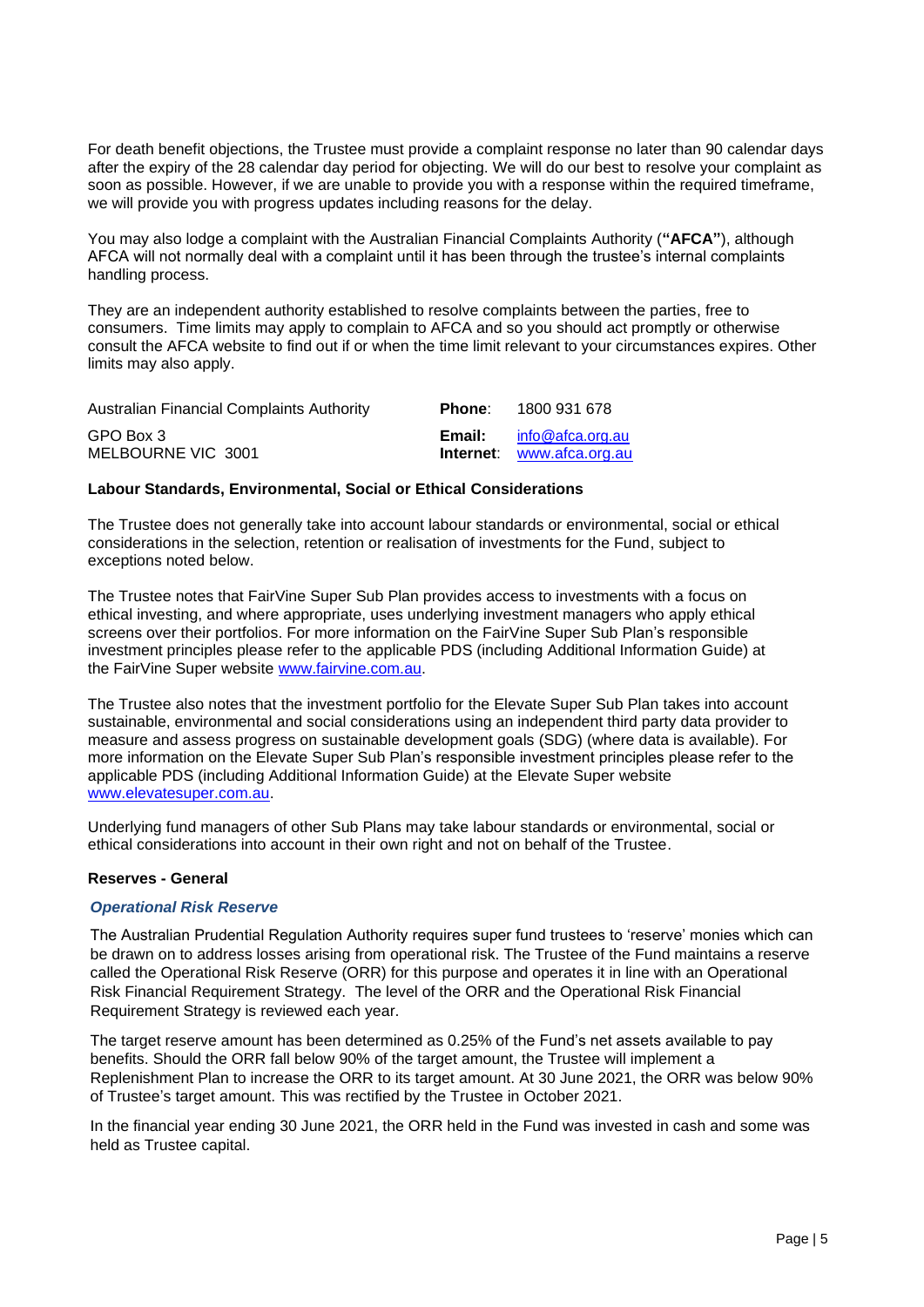#### *General Reserve*

The Trustee maintains an Administration Reserve to pay Fund expenses. The Administration Reserve is held in the Fund's operating bank account. The Administration Reserve is funded via administration fees, which are made up of a deduction of fixed dollar fees from members' accounts plus up to 0.89% per annum (deducted from the Fund's unit prices) during the year ending 30 June 2021. The level of the Administration Reserve is monitored by the Trustee on a regular basis. The Fund's Reserving Policy for the Administration Reserve is reviewed annually.

#### *Reserve balances for the last three financial years are:*

General Reserve

| Year Ended   | Year Ended   | Year Ended   |
|--------------|--------------|--------------|
| 30 June 2021 | 30 June 2020 | 30 June 2019 |
| \$176,000    | \$153,000    |              |

Operational Risk Reserve

| Year Ended   | Year Ended   | Year Ended   |
|--------------|--------------|--------------|
| 30 June 2021 | 30 June 2020 | 30 June 2019 |
| \$839,000    | \$802,000    | \$794,000    |

#### **Derivatives**

The Trustee does not directly invest in derivatives; however, underlying investment managers may invest in derivatives such as futures and options in order to gain exposure to investment markets and to manage the risks associated with market prices, interest rates and currency fluctuations. The Trustee will not use derivatives for gearing of investments or for speculative purposes.

The underlying investment managers may from time to time employ investment strategies using options, primarily for the purpose of generating additional income and/or reducing the risk profile of the portfolio. Options will not be used to leverage or increase the risk profile of the portfolios.

#### **Allocation of Earnings**

The dollar amount of net earnings attributed to your account (and disclosed in the account summary in your Annual Statement of Benefits) is calculated by reference to the change in value of the underlying investments allocated to your account for each transaction processed.

For the ARA Retirement Fund Sub Plan, Elevate Super Sub Plan and the FairVine Super Sub Plan, where unit prices are calculated for each of the Sub Plan's investment options, they are calculated on a regular basis, generally at the end of each week, and take into account any realised and unrealised investment gains as well as fees, costs and taxes of the Fund that are not already deducted from member accounts.

The actual rate of return of your account may be different to the published returns for each investment option in the Sub Plan due to the timing and value of the transactions processed in your account.

For the Xplore Super & Pension Sub Plan and Oracle Superannuation Plan Sub Plan no unit pricing is applied and the Trustee will allocate to members' accounts the income earned from their investments.

The annual return for each Member is equal to the gross income generated by the underlying assets or investments of each investment strategy utilised by the Member less any relevant fees, costs and taxes during each financial year.

Any income, relevant fees, costs and taxes are used to update account balances for Members who leave during the financial year. Amounts of fees, costs and taxes may be estimated where they are not actually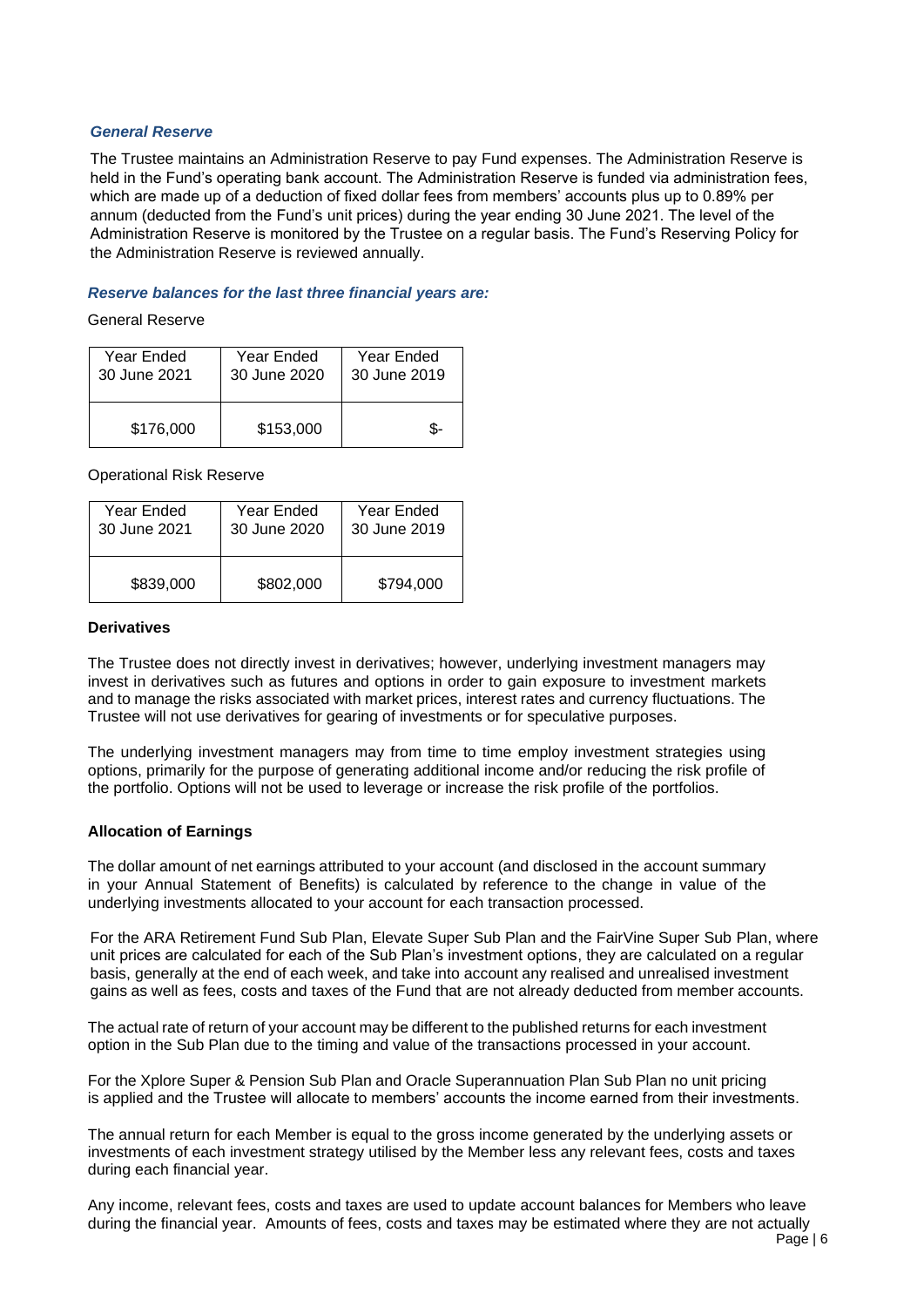known or apportioned as determined by or on behalf of the Trustee where they relate to the Fund or Sub Plan as a whole.

The tax benefit for any un-recouped CGT losses will not be passed on to Members who leave the Fund before the tax benefit is received by the Fund.

Past performance is not necessarily indicative of future performance.

#### **Trustee Board**

The ETSL Board combines strength of commercial business knowledge with an impressive depth of Trustee and superannuation expertise.

#### **Directors**

The Directors of ETSL (the Trustee of the Fund from 2 March 2021) as at 30 June 2021 were:

- Tony Lally (Chairman)
- Ellis Varejes
- **Mark Blair**
- Michael O'Brien
- Sue Everingham
- Paul Douglas Rogan
- George Zielinski

The Directors of the former trustee (Aracon Superannuation Pty Ltd) from 1 July 2020 to 2 March 2021 were:

- Geoffrey K M Peck resigned 2 March 2021
- Christine L Cameron resigned 2 March 2021
- Alan W Hayden resigned 2 March 2021
- Debra A Comben resigned 31 July 2020
- Vincent Parrott resigned 4 September 2020

#### **Annual Member Meetings**

It is a legislative requirement for the Trustee to have an Annual Member Meeting. The Trustee is planning on having this meeting on the 3<sup>rd</sup> of February 2022 and will write to members with details of the meeting prior to the event.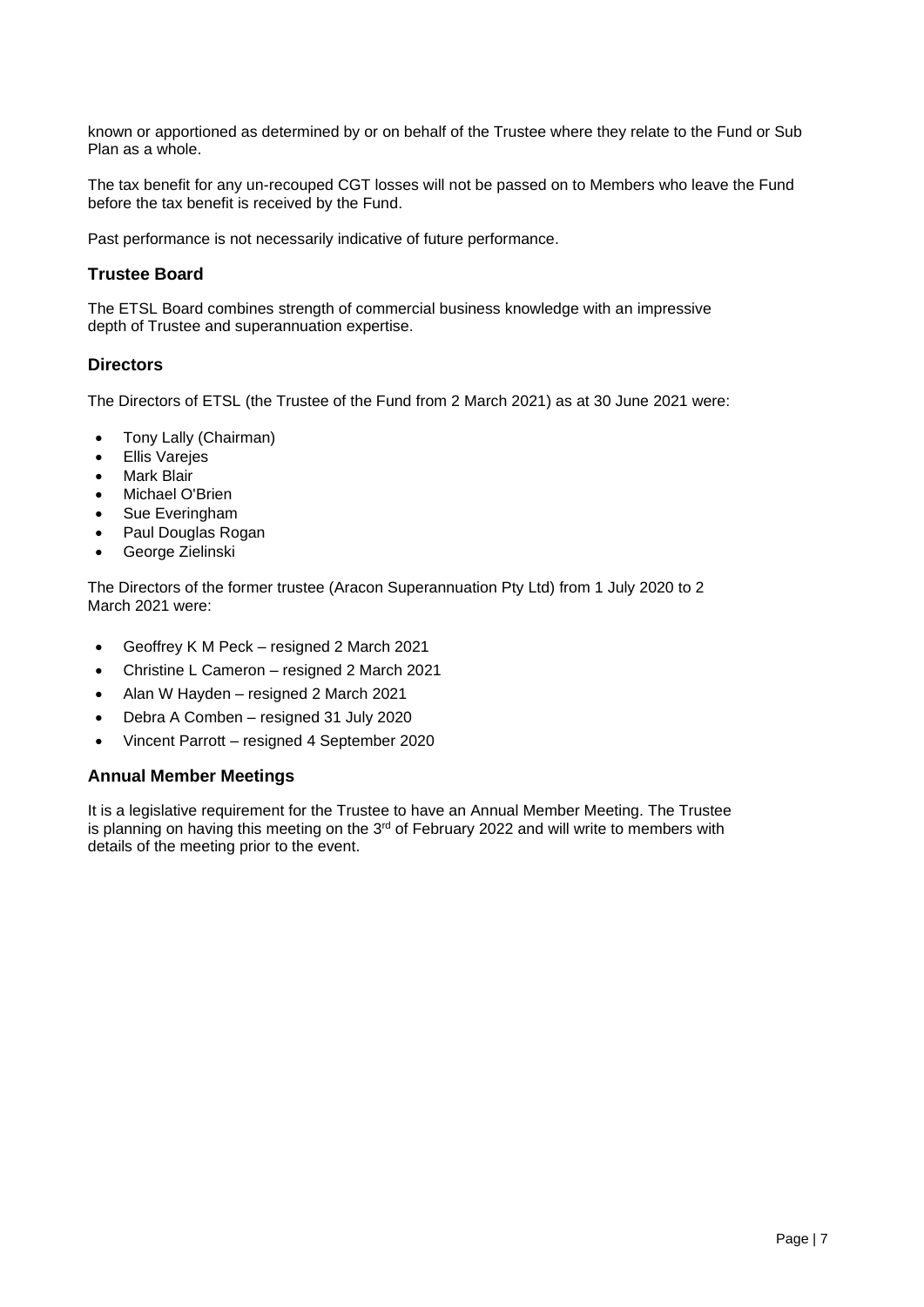## **Service Providers to the Aracon Superannuation Fund**

| <b>ARA Retirement Fund Sub Plan</b>                                                                  |                    |                                                  |
|------------------------------------------------------------------------------------------------------|--------------------|--------------------------------------------------|
| National Australia Bank Limited                                                                      | ABN 12 004 044 937 | Custodian $-$ up to 30<br>November 2020          |
| <b>ARA Consultants Pty Ltd</b>                                                                       | ABN 78 102 304 692 | Sub Plan Promoter and<br><b>Asset Consultant</b> |
|                                                                                                      |                    |                                                  |
| <b>FairVine Super Sub Plan</b>                                                                       |                    |                                                  |
| Human Financial Pty Ltd                                                                              | ABN 14 615 610 305 | Sub Plan Promoter                                |
|                                                                                                      |                    |                                                  |
| Xplore Super and Pension Sub Plan                                                                    |                    |                                                  |
| Margaret Street Promoter Services Pty Ltd                                                            | ABN 23 153 446 210 | Sub Plan Promoter                                |
| <b>Investment Administration Services Pty Ltd</b>                                                    | ABN 86 109 199 108 | <b>Investment Manager</b>                        |
|                                                                                                      |                    |                                                  |
| <b>Oracle Superannuation Plan Sub Plan</b>                                                           |                    |                                                  |
| Oracle Investment Management Pty Ltd                                                                 | ABN 15 149 971 808 | <b>Investment Manager</b>                        |
|                                                                                                      |                    |                                                  |
| <b>Elevate Super Sub Plan</b>                                                                        |                    |                                                  |
| AtlasTrend Pty Ltd                                                                                   | ABN 83 605 565 491 | Sub Plan Promoter                                |
|                                                                                                      |                    |                                                  |
| All Sub Plans - except where noted otherwise                                                         |                    |                                                  |
| J.P. Morgan Chase Bank (except ARA<br>Retirement Fund prior to 1 December 2020)                      | ABN 43 074 112 011 | Custodian                                        |
| DIY Master Pty Ltd                                                                                   | ABN 41 123 035 245 | <b>Fund Administrator</b>                        |
| Hannover Life Re of Australasia Ltd (only for<br>the FairVine Super and Elevate Super Sub<br>Plans)* | ABN 37 062 395 484 | Group Insurer                                    |
| <b>TAL Life Ltd</b>                                                                                  | ABN 70 050 109 450 | <b>Retail Insurer</b>                            |
| William Buck Audit (Vic) Pty Ltd (appointed<br>for year ended 30 June 2021)                          | ABN 59 116 151 136 | <b>External Auditor</b>                          |

\*Hannover Life Re of Australasia (HLRA)

HLRA announced in July 2021 that they will be exiting as a direct group insurer in Australia from 31 December 2021. As a result, AIA Australia (AIAA) will be taking over the existing insurance arrangements as the Group Insurer for the FairVine Super and Elevate Super Sub Plans with an expected transition date of 1 November 2021. There are no changes to the insurance terms and conditions and premiums for the FairVine Super and Elevate Super Sub Plan members.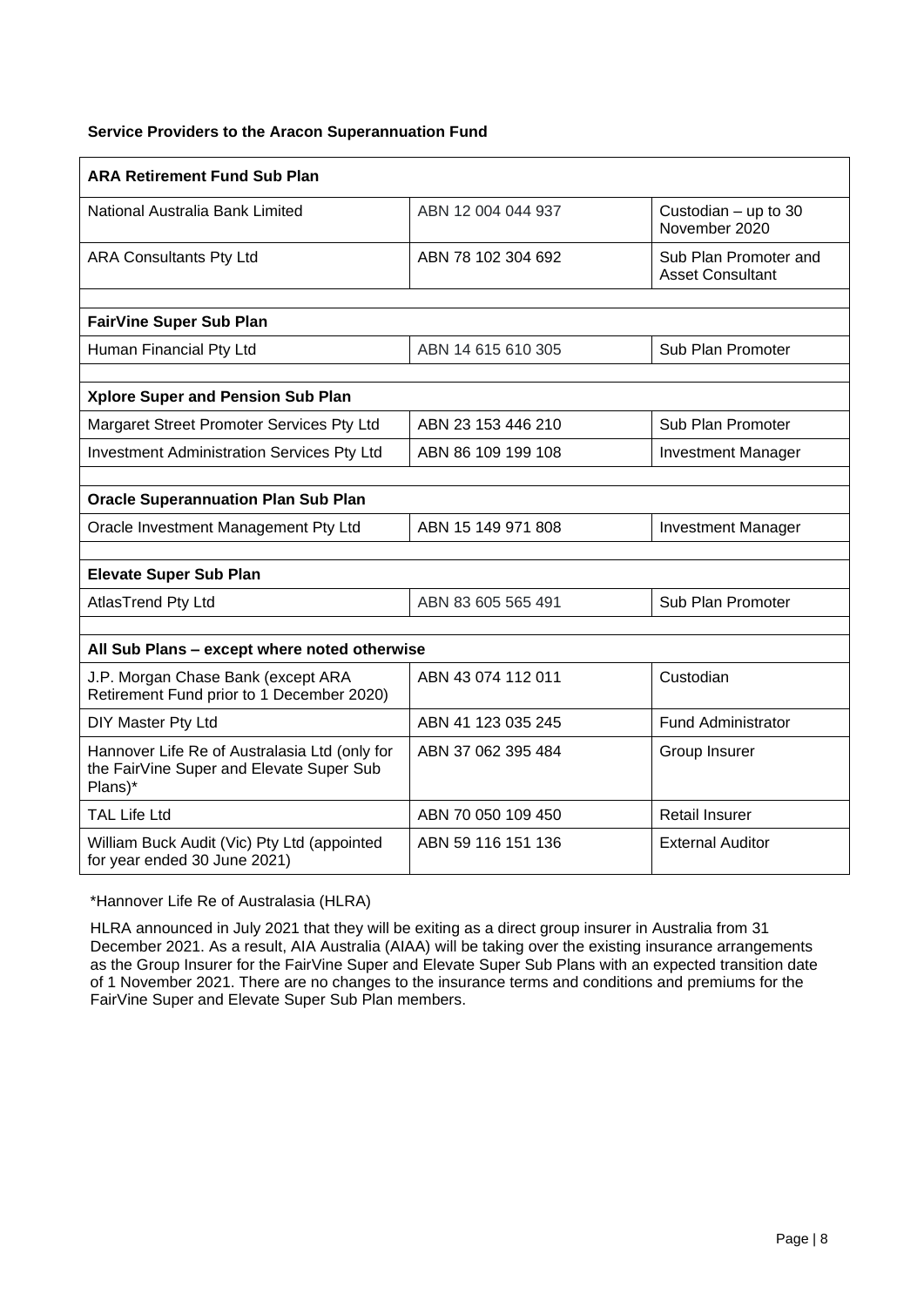## **Fund Objectives and Strategy**

The Fund offers multi-sector investment strategies, with the strategies or investment options available to member depending on the Sub Plan a member participates in.

Members can either implement their portfolio through a single strategy or a blend of strategies at their own discretion with the assistance of their Financial Adviser according to their needs and circumstances. Members of the FairVine Super Sub Plan can exercise investment choice by directing the Trustee in relation to investment strategies and options directly (that is, without the assistance of an adviser).

The objectives of the various Fund strategies are to achieve a return by a blend of growth and income assets that suit the risk profile of the individual members.

Growth Assets are those assets whose prices are determined by their value as assessed by market trading and may be based on factors such as ability to outperform inflation or capability of growth in earnings. Growth assets include Australian listed shares, International securities (hedged and unhedged), alternative assets (such as commodities, venture capital and infrastructure) and property securities.

Income Assets are those assets whose value is based on a steady stream of predictable income, with repayment of the capital invested after a specified period. The price of the asset is often determined by both income stream and the current level of interest rates. Income assets include term deposits, government bonds, corporate bonds, International fixed interest (hedged or unhedged) and other debt based instruments.

The objectives for various asset classes utilised in the available investment strategies are summarised in the following table:

| <b>Australian Shares</b>                                                              | Investment Objective:<br>To provide investors with growth and/or income in the value of their<br>investments over rolling five-year periods and longer, primarily through<br>exposure to Australian listed shares in a variety of market sectors.<br>Investment options in this strategy will suit investors who are seeking to<br>invest in the Australian share market and who accept a significant chance<br>of a negative return in any one year.                                                                                                                                            |
|---------------------------------------------------------------------------------------|--------------------------------------------------------------------------------------------------------------------------------------------------------------------------------------------------------------------------------------------------------------------------------------------------------------------------------------------------------------------------------------------------------------------------------------------------------------------------------------------------------------------------------------------------------------------------------------------------|
| <b>International Shares</b>                                                           | Investment Objective:<br>To provide investors with growth and/or income in the value of their<br>investments over rolling five-year periods and longer, primarily through<br>exposure to listed shares from around the world, in a variety of countries,<br>geographical regions and industry sectors. Investment options in this<br>strategy will suit investors who are seeking to invest in international share<br>markets and who accept a significant chance of a negative return in any<br>one year.                                                                                       |
| Australian and International<br>Listed Property Securities &<br>Infrastructure Assets | <b>Investment Objective:</b><br>To provide investors with income and some growth in the value of their<br>investments over rolling three to five-year periods primarily from exposure<br>to property & infrastructure related listed securities in Australia and from<br>around the world. Investment options in this strategy will suit investors<br>who wish to place greater emphasis on income returns than with shares<br>but maintain some growth in the value of their investment over the long<br>term and accept that returns over the short term may fluctuate or even be<br>negative. |

## **Asset Classes**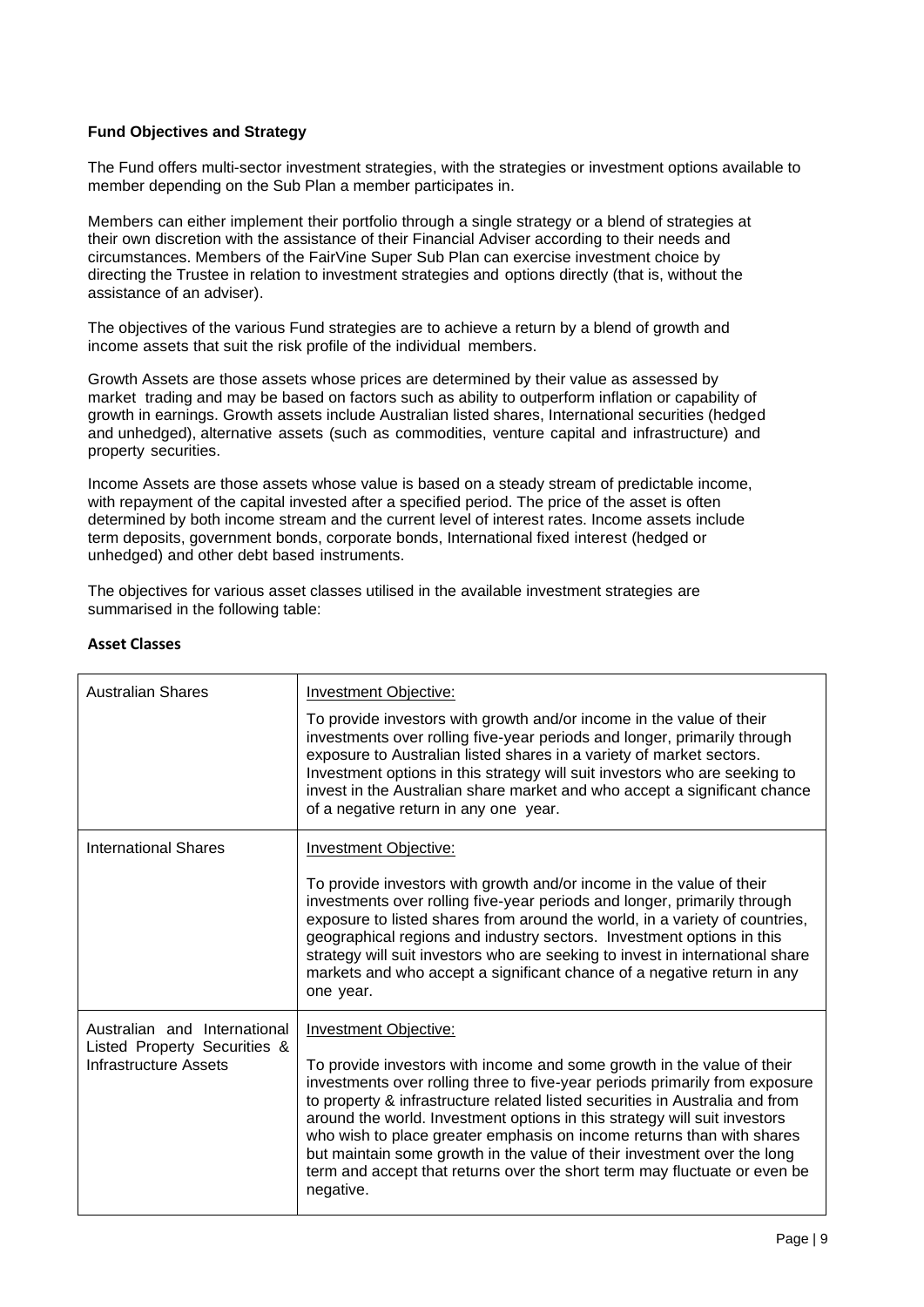| <b>Alternative Assets</b>        | <b>Investment Objective:</b>                                                                                                                                                                                                                                                                                                                                                                                                                                                                                                                                                                                                                                                                                          |
|----------------------------------|-----------------------------------------------------------------------------------------------------------------------------------------------------------------------------------------------------------------------------------------------------------------------------------------------------------------------------------------------------------------------------------------------------------------------------------------------------------------------------------------------------------------------------------------------------------------------------------------------------------------------------------------------------------------------------------------------------------------------|
|                                  | To provide investors with the prospect of generating returns with a<br>low correlation to the direction of the share and bond markets.<br>Investment options in this strategy are generally not managed to track<br>a specific index such as the All Ordinaries, Dow Jones or MSCI and<br>may invest in both physical securities and derivatives and may use<br>high levels of cash or leverage with a clear goal to deliver absolute<br>returns. Investment options in this strategy will suit investors who are<br>seeking positive returns over periods of at least three years and<br>longer and are willing to accept different sources of risk than those<br>associated with traditional investment strategies. |
| <b>Australian Fixed Interest</b> | <b>Investment Objective:</b>                                                                                                                                                                                                                                                                                                                                                                                                                                                                                                                                                                                                                                                                                          |
|                                  | To provide investors with returns that are above inflation and cash over<br>rolling three-year periods through exposure to Australian fixed interest<br>securities. Investment options in this strategy will suit investors who want<br>to maintain the value of their investment over the medium term and<br>accept that returns over the short term may fluctuate or even be<br>negative.                                                                                                                                                                                                                                                                                                                           |
| <b>International Fixed</b>       | <b>Investment Objective:</b>                                                                                                                                                                                                                                                                                                                                                                                                                                                                                                                                                                                                                                                                                          |
| Interest                         | To provide investors with returns that are above inflation and cash<br>over rolling three-year periods through exposure to fixed interest<br>securities from around the world. Investment options in this strategy<br>will suit investors who want to maintain the value of their investment<br>over the medium term and accept that returns over the short term<br>may fluctuate or even be negative.                                                                                                                                                                                                                                                                                                                |
| Cash Plus                        | <b>Investment Objective:</b>                                                                                                                                                                                                                                                                                                                                                                                                                                                                                                                                                                                                                                                                                          |
|                                  | To provide investors with returns that are higher than cash returns<br>over rolling one-year periods through exposure to a range of cash,<br>short-dated fixed interest securities and directly, or indirectly, in first<br>ranking mortgages. Investment options in this strategy will suit<br>investors seeking returns slightly higher than those available from<br>cash investments and want to maintain the value of their investment<br>over the short term and accept that returns over the short term may<br>fluctuate with a low risk of capital loss.                                                                                                                                                       |
| Cash                             | Investment Objective:                                                                                                                                                                                                                                                                                                                                                                                                                                                                                                                                                                                                                                                                                                 |
|                                  | To provide investors with returns that are at least equivalent to 'at<br>call' bank deposit rates through exposure to a range of short term<br>government, bank backed and corporate securities. Investment<br>options in this strategy will suit investors seeking high investment<br>liquidity for short periods with no risk of capital loss.                                                                                                                                                                                                                                                                                                                                                                      |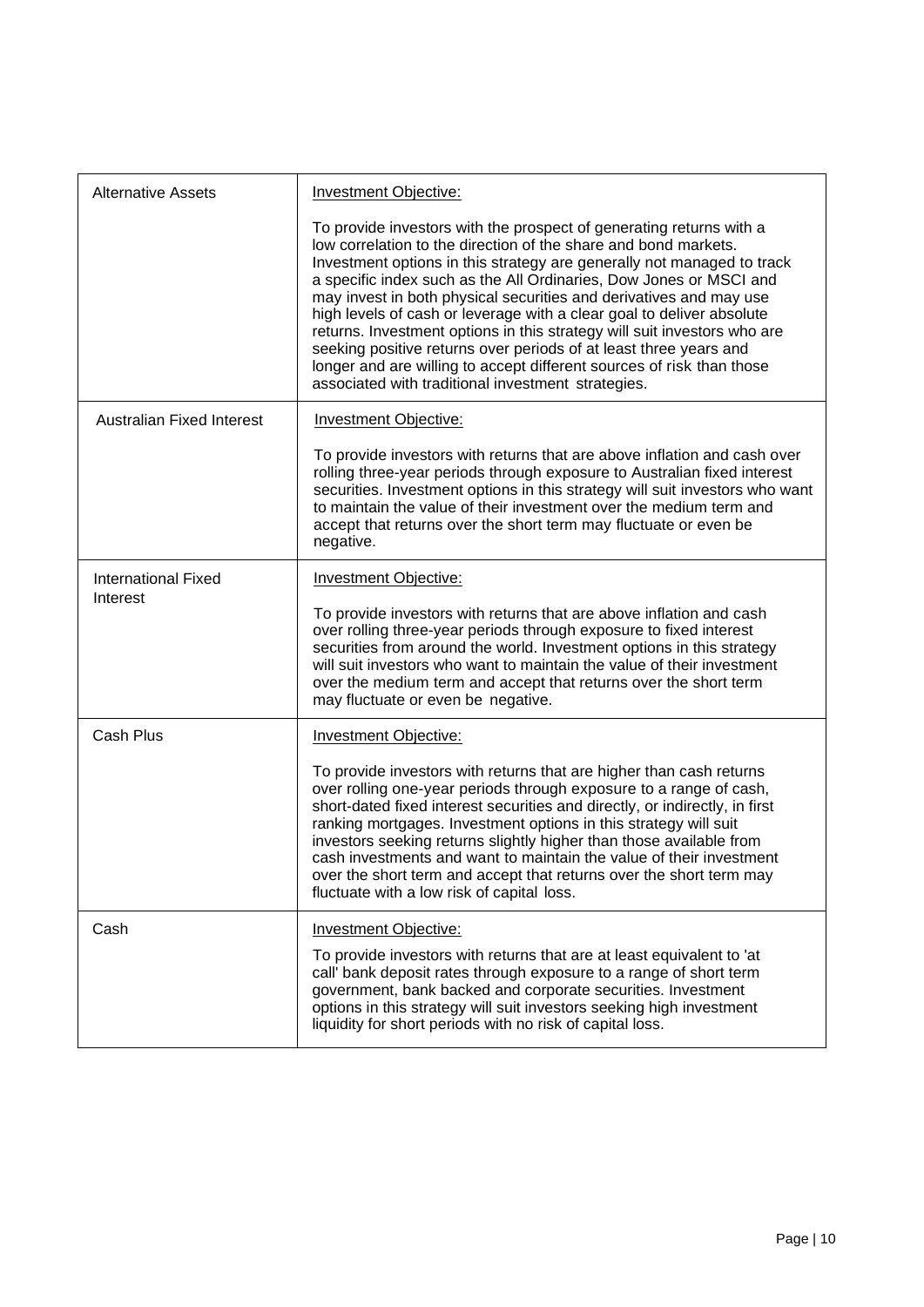## <span id="page-10-0"></span>**The ARA Retirement Fund Sub Plan**

#### **Promoter and Asset Consultant**

ARA Consultants Limited ABN 78 102 304 692 AFS Licence Number 224150 Address: Lakeland Place, Level 1, 17 Cotham Road Kew VIC 3101<br>Postal: PO Box 2273. Kew. VIC 3011 Postal: PO Box 2273, Kew, VIC 3011<br>Telephone: (03) 9853 1688 Telephone: (03) 9853 1688<br>Facsimile: (03) 9853 1622 Facsimile: (03) 9853 1622<br>Email: info@araconsulti Email: [info@araconsultants.com.au](mailto:info@araconsultants.com.au)<br>Internet: www.araconsultants.com.au [www.araconsultants.com.au](http://www.araconsultants.com.au/)

ARA Consultants Limited is the Promoter and Asset Consultant of The ARA Retirement Fund Sub Plan. It is also the investment manager of The ARA Investment Fund, a managed investment scheme in which the Trustee currently invests the assets of the Sub Plan.

#### **Investment Strategy**

The ARARF Sub Plan offers a choice of three investment strategies, as detailed below.

| <b>Strategy Name</b>                                               |                                                                                                                                                                                  | <b>Defensive</b>                                                                                                                                                                      |                                                                                                                                                                                                  | <b>Growth</b>                                                | <b>Equities</b>                                                                                                                                                              |                                                                                                                                                                       |
|--------------------------------------------------------------------|----------------------------------------------------------------------------------------------------------------------------------------------------------------------------------|---------------------------------------------------------------------------------------------------------------------------------------------------------------------------------------|--------------------------------------------------------------------------------------------------------------------------------------------------------------------------------------------------|--------------------------------------------------------------|------------------------------------------------------------------------------------------------------------------------------------------------------------------------------|-----------------------------------------------------------------------------------------------------------------------------------------------------------------------|
| <b>Strategy</b>                                                    | Invests in a variety of<br>assets designed to<br>provide an attractive<br>income yield, greater in<br>aggregate than bank bills<br>or term deposits, but still<br>highly liquid. |                                                                                                                                                                                       | Invests in growth assets,<br>some listed on stock<br>exchanges, some unlisted.<br>These assets may include<br>shares, property, interest<br>bearing and unlisted<br>securities.                  |                                                              | Invests predominantly in<br>growth assets, some listed<br>on the stock exchanges<br>and may also include<br>unlisted, interest bearing<br>and international<br>securities.   |                                                                                                                                                                       |
| Type of Investors for whom<br>it is intended to be suitable<br>for |                                                                                                                                                                                  | Designed for investors<br>with a low tolerance to<br>fluctuation in the value of<br>their portfolio and who are<br>content to accept a lower<br>long term return as a<br>consequence. | Designed for investors<br>with a moderate to high<br>tolerance to short-term<br>fluctuation in the value of<br>their portfolio, in the<br>pursuit of a more<br>attractive medium term<br>return. |                                                              | Designed for investors<br>with a high tolerance to<br>short-term fluctuation in<br>the value of their portfolio,<br>in the pursuit of a more<br>attractive long term return. |                                                                                                                                                                       |
| <b>Asset Classes</b>                                               | <b>Allowable</b><br>Range<br>(%)                                                                                                                                                 | <b>Target</b><br><b>Strategic</b><br><b>Benchmark</b><br>(%)                                                                                                                          | Allowable<br>Range<br>$(\% )$                                                                                                                                                                    | <b>Target</b><br><b>Strategic</b><br><b>Benchmark</b><br>(%) | Allowable<br>Range<br>$(\%)$                                                                                                                                                 | <b>Target</b><br><b>Strategic</b><br><b>Benchmark</b><br>(%)                                                                                                          |
| <b>Defensive Assets</b><br><b>Growth Assets</b>                    | 55-100<br>$0 - 50$                                                                                                                                                               | 85<br>15                                                                                                                                                                              | $10 - 70$<br>10-100                                                                                                                                                                              | 40<br>60                                                     | $0 - 75$<br>25-100                                                                                                                                                           | 11<br>89                                                                                                                                                              |
| <b>Investment Return</b><br><b>Objectives</b>                      | To exceed the Reserve<br>Bank of Australia Cash<br>Rate by at least 1% per<br>annum, before tax and<br>after fees and expenses,<br>over rolling three year<br>periods.           |                                                                                                                                                                                       | To exceed the Reserve<br>Bank of Australia Cash<br>Rate by at least 3% per<br>annum, before tax and<br>after fees and expenses,<br>over rolling five year<br>periods.                            |                                                              |                                                                                                                                                                              | To exceed the Reserve<br>Bank of Australia Cash<br>Rate by at least 4% per<br>annum, before tax and<br>after fees and expenses,<br>over rolling five year<br>periods. |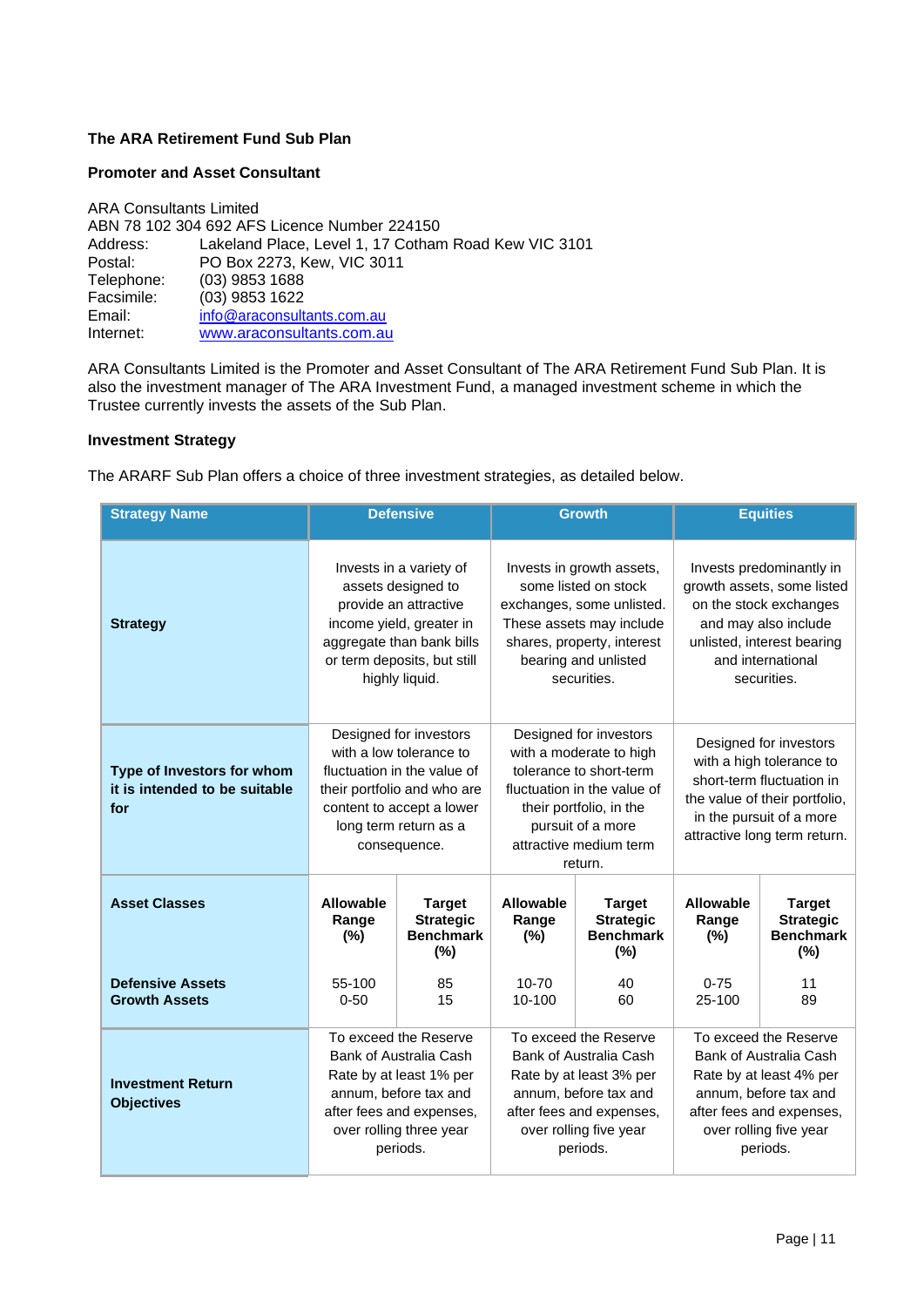| <b>Strategy Name</b>                                                             | <b>Defensive</b>                 | <b>Growth</b>                  | <b>Equities</b>   |
|----------------------------------------------------------------------------------|----------------------------------|--------------------------------|-------------------|
| <b>Minimum suggested Time for</b><br><b>Investment</b>                           | Up to 3 years                    | 4-7 years plus                 | 7 years plus      |
| <b>Standard Risk Measure*:</b><br><b>Risk Band and Label</b>                     | Risk Band 3:<br>Low to<br>Medium | Risk Band 5: Medium to<br>High | Risk Band 6: High |
| <b>Estimated number of negative</b><br>annual returns over any 20 year<br>period | 2                                | 4                              | 6                 |

\* The Standard Risk Measure is based on industry guidance to allow members to compare investment options that are expected to deliver a similar number of negative annual returns over any 20-year period. The measure includes seven bands where 1 represents the least risk of negative returns and 7 represents the highest risk of negative returns. Note that this is not a complete assessment of all forms of investment risk. For example, it does not take into account the size of a negative return or that positive returns may not be sufficient to meet your objectives, the impact of fees and tax on the likelihood of a negative return. Members should ensure they are comfortable with the risks and potential losses associated with their chosen investment strategy.

The Trustee regularly reviews and modifies its strategic asset allocations using its model of long-term return expectations. Specific investments held within the various investment strategies may frequently change as the ARA Retirement Fund Sub Plan is actively and continuously managed on behalf of its members. The Trustee, in conjunction with the ARA Retirement Fund Sub Plan's Asset Consultant, may change how the investment strategies are designed and invested, including any underlying investment managers, allowable or strategic asset ranges, and the addition or removal of investment strategy options. Where these changes are considered material or significant to your investment, the Trustee undertakes to notify you or provide updated information which can be accessed at [www.araconsultants.com.au.](http://www.araconsultants.com.au/)

#### **Investment Holdings**

For the year ended 30 June 2021, all of the ARA Retirement Fund Sub Plan's investments were held in The ARA Investment Fund (ARAIF).

The underlying holdings of the ARAIF as at 30 June 2021 are detailed below. This table includes investments approved and committed at 30 June 2021.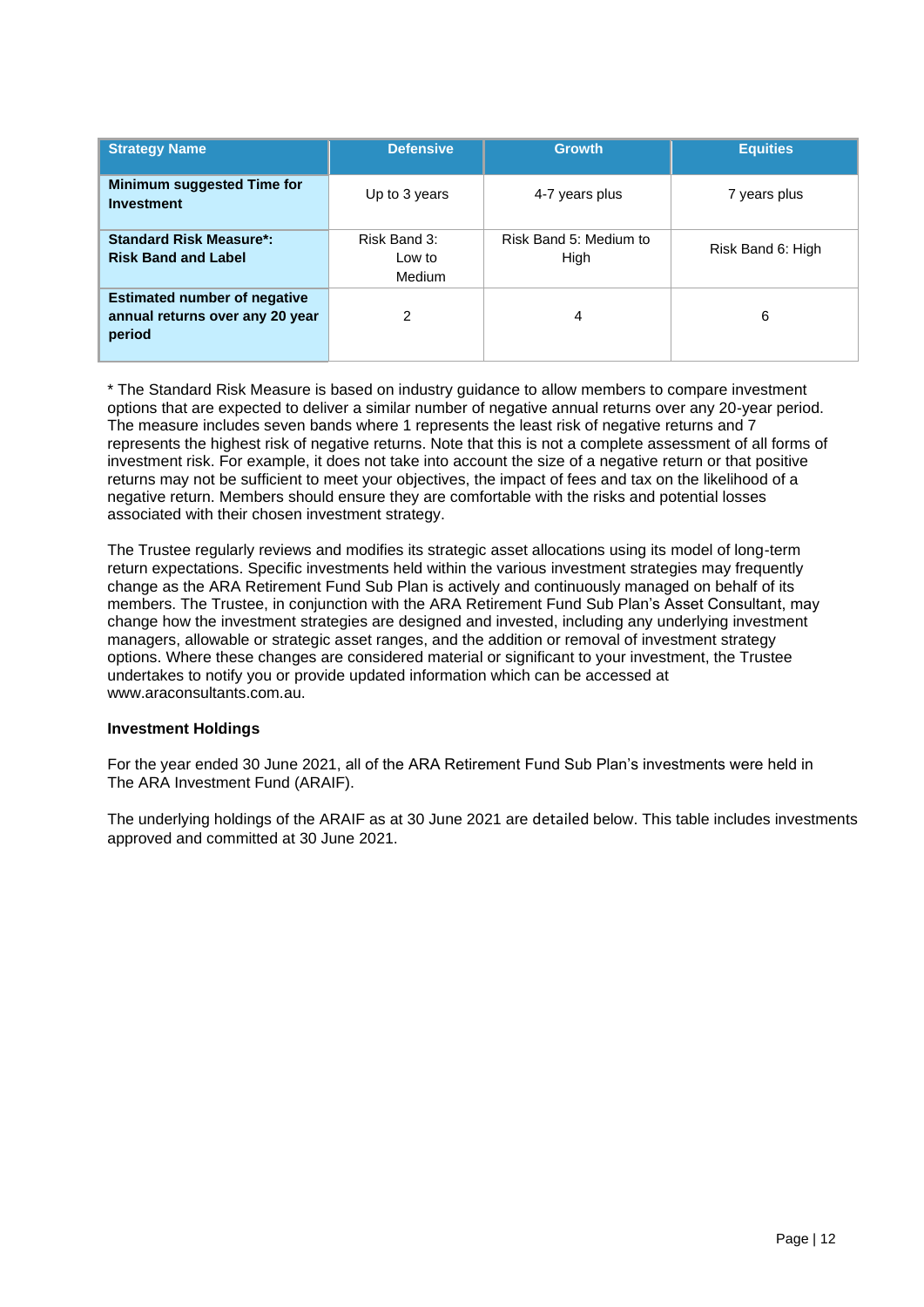| <b>Investment</b>                         | <b>Defensive</b> | <b>Growth</b> | <b>Equities</b> |
|-------------------------------------------|------------------|---------------|-----------------|
| Cash/ Equivalents                         |                  |               |                 |
| Cash                                      | 2.8%             | 2.7%          | 2.3%            |
| NAB Term Deposit (less than 1 yr)         | 7.4%             | 0.0%          | 0.0%            |
| Coolabah Cash Plus                        | 2.6%             | 1.3%          | 0.0%            |
| <b>GCI Australian Capital Stable Fund</b> | 6.0%             | 0.7%          | 0.0%            |
| Vendor Loan (PDT)                         | 0.5%             | 1.0%          | 0.7%            |
| <b>Fixed Interest</b>                     |                  |               |                 |
| NAB Term Deposit (more than 1 yr)         | 15.5%            | 14.6%         | 0.0%            |
| <b>Challenger Annuities</b>               | 12.8%            | 2.2%          | 0.0%            |
| Coolabah Active Credit                    | 10.1%            | 0.0%          | 0.0%            |
| Int'l Fixed Interest                      |                  |               |                 |
| River Capital Global Credit               | 3.4%             | 1.4%          | 3.9%            |
| <b>Australian Equities</b>                |                  |               |                 |
| <b>BetaShares FAIR ETF</b>                | 1.4%             | 2.4%          | 11.0%           |
| Anacacia Wattle Fund                      | 5.9%             | 12.9%         | 9.5%            |
| River Capital Growth Fund                 | 2.4%             | 6.5%          | 5.4%            |
| <b>Sterling Equity Fund</b>               | 7.4%             | 9.8%          | 11.4%           |
| <b>Global Equities</b>                    |                  |               |                 |
| Vanguard ex US (VEU)                      | 3.1%             | 16.1%         | 17.3%           |
| River Capital Growth Fund                 | 0.6%             | 1.6%          | 1.3%            |
| Anacacia Global Fund                      | 0.7%             | 1.8%          | 4.0%            |
| Future Gen Global Fund                    | 0.0%             | 0.0%          | 0.0%            |
| <b>Property &amp; Infrastructure</b>      |                  |               |                 |
| <b>UTA</b>                                | 0.0%             | 4.5%          | 2.2%            |
| <b>Defensive Alternatives</b>             |                  |               |                 |
| JCB Dynamic Alpha Fund                    | 4.0%             | 1.4%          | 2.0%            |
| Infradebt                                 | 0.0%             | 1.5%          | 5.6%            |
| <b>Private Equity</b>                     |                  |               |                 |
| Anacacia No. 2                            | 1.3%             | 2.3%          | 2.1%            |
| Anacacia No. 3                            | 0.0%             | 7.7%          | 10.5%           |
| PEM PDI 4                                 | 0.4%             | 0.8%          | 1.4%            |
| <b>Growth Alternatives</b>                |                  |               |                 |
| Proserpine PDT                            | 0.0%             | 0.0%          | 0.0%            |
| Proserpine PRT                            | 0.2%             | 0.6%          | 0.3%            |
| Proserpine Good Oil                       | 2.6%             | 2.4%          | 1.2%            |
| Proserpine Quota Trust                    | 3.9%             | 1.1%          | 1.1%            |
| Polaris Marine                            | 0.8%             | 1.2%          | 0.8%            |
| <b>ETFs Physical Gold</b>                 | 0.0%             | 0.0%          | 4.0%            |
| JPMorgan Global Opportunities Fund        | 4.2%             | 1.5%          | 2.0%            |
| Total                                     | 100%             | 100%          | 100%            |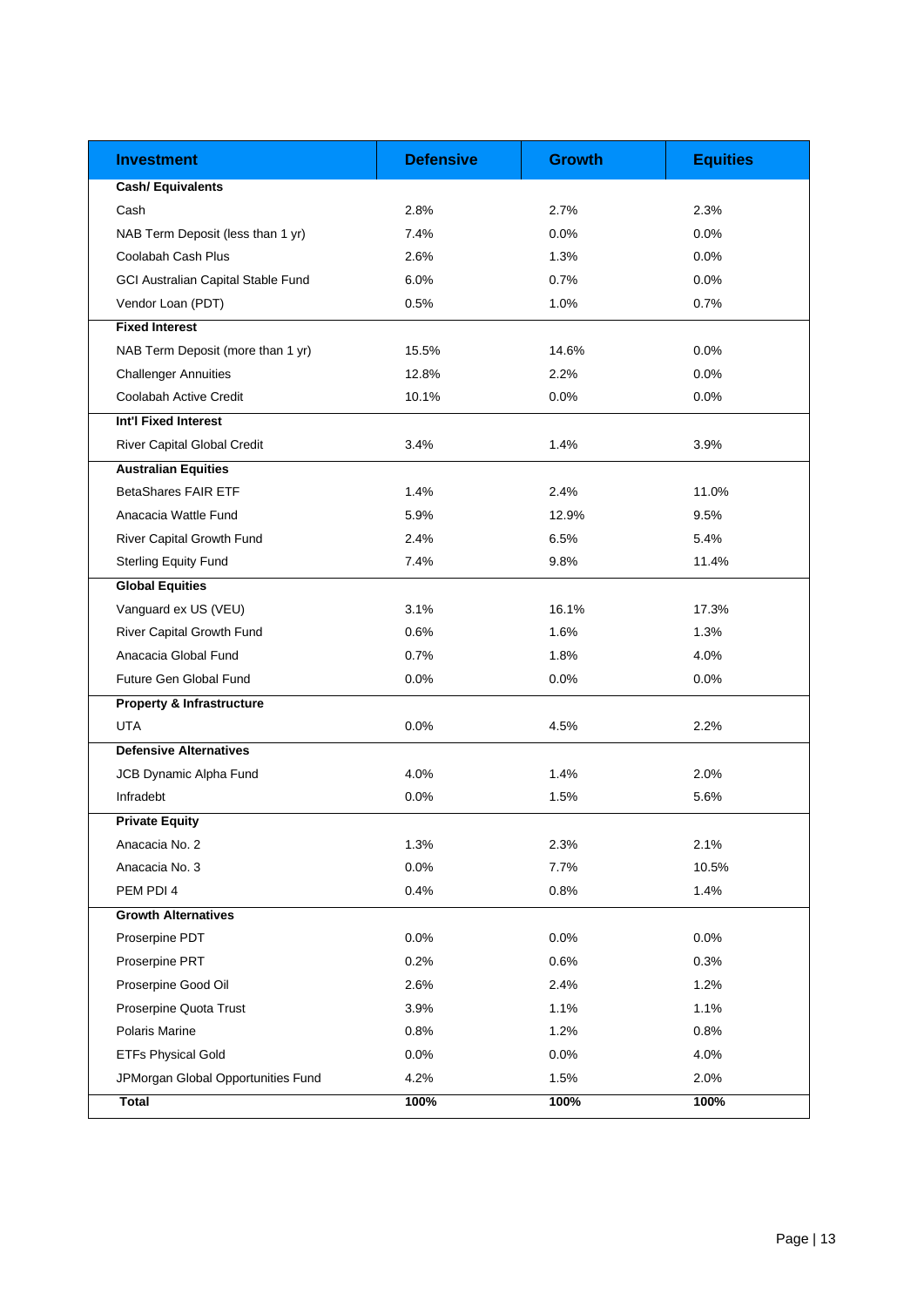## **Net Investment Performance of the ARA Retirement Fund Sub Plan**

| <b>Period</b>                                                                            | <b>Defensive</b>                          |                | <b>Growth</b>                             |         | <b>Equities</b>                    |                   |
|------------------------------------------------------------------------------------------|-------------------------------------------|----------------|-------------------------------------------|---------|------------------------------------|-------------------|
|                                                                                          | <b>Accumulation</b><br>& TTR<br>pensions* | <b>Pension</b> | <b>Accumulation</b><br>& TTR<br>pensions* | Pension | Accumulation<br>& TTR<br>pensions* | Pension           |
| Year ended 30 June 2021                                                                  | 6.72%                                     | 7.48%          | 15.98%                                    | 17.55%  | 17.73%                             | 19.78%            |
| <b>Compound average annual</b><br>rate of net earnings for 5<br>years ended 30 June 2021 | 3.20%                                     | 3.68%          | 5.90%                                     | 6.50%   | 6.33%                              | 7.02%             |
| Compound average annual<br>rate of net earnings for 10<br>years ended 30 June 2021       | 3.58%                                     | 4.05%          | 5.94%                                     | 6.63%   | 6.14%                              | Not<br>Applicable |
| Compound average annual<br>rate of net earnings since<br>inception to 30 June 2021       | 3.86%                                     | 4.37%          | 5.60%                                     | 6.30%   | 6.08%                              | 6.78%             |

*\* From 1 July 2017, the net investment return of TTR pensions became subject to tax. For periods prior to 1 July 2017, the net investment return for Transition to Retirement (TTR) Pensions was determined in the same way as the net investment return for untaxed retirement 'Pension' investment earnings. For ease of reference, the net investment performance of accumulation accounts and TTR pensions is shown together.* 

All investment options shown in the above table commenced on 29 April 2005 except for the Equities – Pension investment option, which commenced on 1 October 2013.

Past performance is not indicative of future performance.

The actual asset allocation may vary between the Accumulation and Pension divisions within the Fund due to the different taxation concessions and cash flow of each division's portfolio. This may result in different investment performance between the same investment options when comparing the two divisions.

You may alter your investment strategy selection at any time by notifying the Trustee via ARA Consultants Limited in writing of your intention. This includes switching your current investment balance and/or any future contributions (where applicable) or other transactions. An investment switch will generally take effect after the close of business on the next unit price calculation date following the receipt of your request.

For information about investment earnings allocated to your ARA Retirement Fund Sub Plan account, please refer to your Annual Statement of Benefits for the period ending 30 June 2021.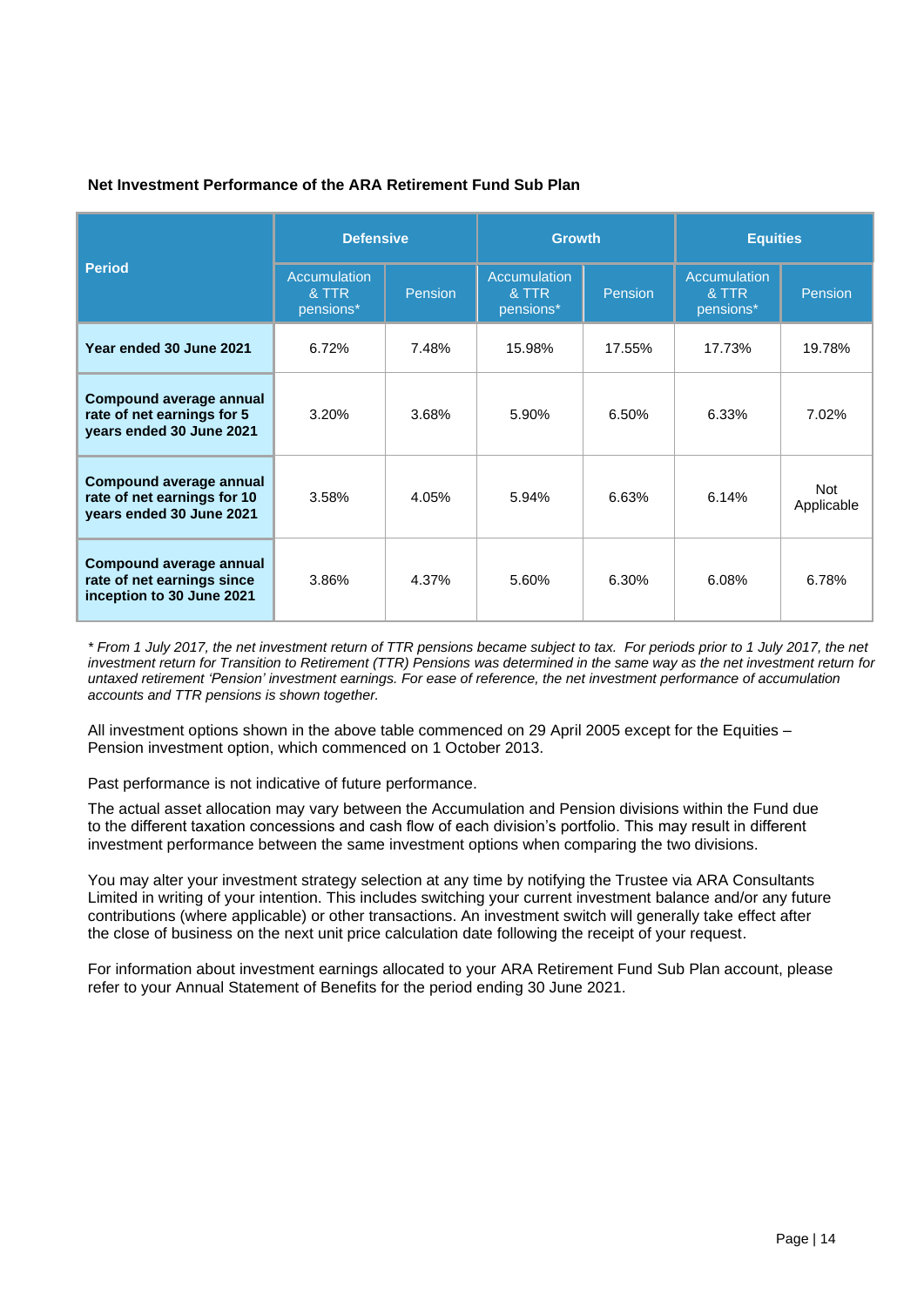## <span id="page-14-0"></span>**The Oracle Superannuation Plan Sub Plan**

The Oracle Superannuation Plan Sub Plan was established on 29 May 2019.

The Oracle Superannuation Plan Sub Plan offers a choice of five investment strategies as detailed below.

|                                                                                  | <b>Oracle Australian Equities Portfolio</b>                                                                                                                                                                                                                              | <b>Oracle Global Equities Portfolio</b>                                                                                                                                                                                                                                  |
|----------------------------------------------------------------------------------|--------------------------------------------------------------------------------------------------------------------------------------------------------------------------------------------------------------------------------------------------------------------------|--------------------------------------------------------------------------------------------------------------------------------------------------------------------------------------------------------------------------------------------------------------------------|
| <b>Strategy</b>                                                                  | To use active bottom up stock selection,<br>focusing on buying quality companies at<br>reasonable prices. The businesses are<br>assessed as meeting our investment<br>criteria of strong earnings growth and as<br>likely to provide attractive returns to<br>investors. | To use active bottom up stock selection,<br>focusing on buying quality companies at<br>reasonable prices. The businesses are<br>assessed as meeting our investment<br>criteria of strong earnings growth and as<br>likely to provide attractive returns to<br>investors. |
| <b>Benchmark</b>                                                                 | S&P/ASX 200 Accumulation Index                                                                                                                                                                                                                                           | MSCI ACWI ex Australia in<br>A\$ (unhedged)                                                                                                                                                                                                                              |
| <b>Investment Objective</b>                                                      | To provide investors with long-term capital<br>growth, dividends and tax effective<br>income. The portfolio aims to outperform<br>its benchmark over a<br>rolling 3-year period.                                                                                         | To provide investors with long-term<br>capital growth and tax effective<br>income. The portfolio aims to<br>outperform its benchmark over a<br>rolling 3-year period                                                                                                     |
| <b>Investment Universe</b>                                                       | ASX listed securities that have a market<br>capitalisation similar in size to those in the<br>S&P/ASX 200. May also invest in ETFs,<br>cash and short-term<br>money market securities.                                                                                   | Primarily large cap international securities<br>listed on major international exchanges.<br>Portfolio may invest in listed ETFs.                                                                                                                                         |
| <b>Suitable Investors</b>                                                        | Suits investors seeking capital growth<br>together with tax effective dividend income.<br>They prefer to invest in larger, more secure<br>ASX 200 companies that have a proven<br>track record of success.                                                               | Suits investors with a higher risk profile<br>who are seeking to invest in large<br>international companies which potentially<br>have a higher growth potential and lower<br>income.                                                                                     |
| <b>Risk Band - Risk Label*</b>                                                   | 5 - Medium to High                                                                                                                                                                                                                                                       | 5 - Medium to High                                                                                                                                                                                                                                                       |
| <b>Estimated number of</b><br>negative annual returns<br>over any 20 year period | 3 to less than 4                                                                                                                                                                                                                                                         | 3 to less than 4                                                                                                                                                                                                                                                         |
| <b>Asset Allocation Ranges</b>                                                   | 70 - 100% Equities                                                                                                                                                                                                                                                       | 70 - 100% Equities                                                                                                                                                                                                                                                       |
|                                                                                  | 0 - 30% Cash                                                                                                                                                                                                                                                             | 0 - 30% Cash                                                                                                                                                                                                                                                             |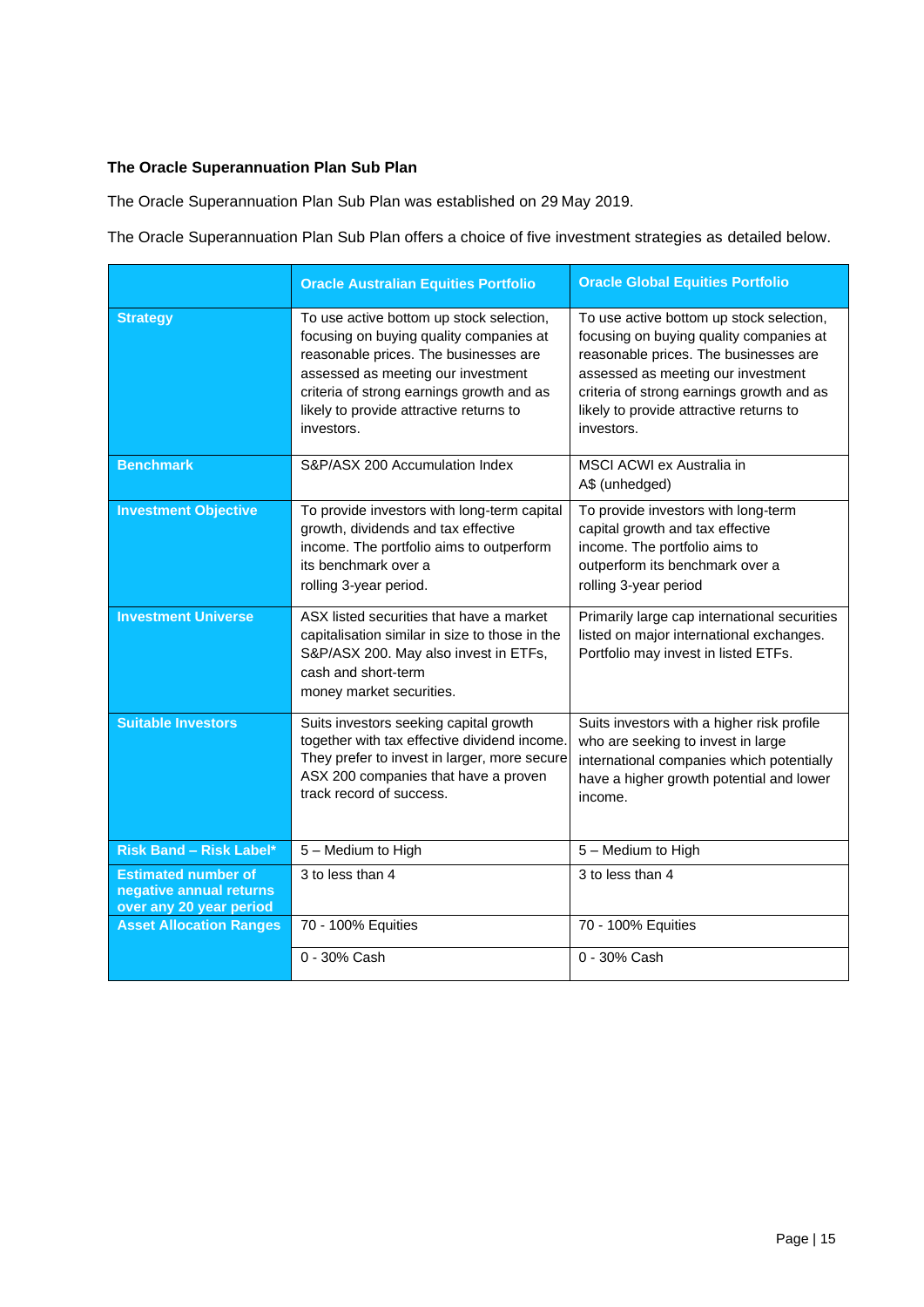|                                                                                      | <b>Oracle Emerging Companies</b><br><b>Portfolio</b>                                                                                                                                                                                                                     | <b>Oracle Fixed Income Portfolios</b>                                                                                                                                                                                                                                                                                    |
|--------------------------------------------------------------------------------------|--------------------------------------------------------------------------------------------------------------------------------------------------------------------------------------------------------------------------------------------------------------------------|--------------------------------------------------------------------------------------------------------------------------------------------------------------------------------------------------------------------------------------------------------------------------------------------------------------------------|
| <b>Strategy</b>                                                                      | To use active bottom up stock selection,<br>focusing on buying quality companies at<br>reasonable prices. The businesses are<br>assessed as meeting our investment<br>criteria of strong earnings growth and as<br>likely to provide attractive returns to<br>investors. | To invest in credit securities from<br>companies with strong management,<br>and balance sheets that display<br>characteristics such as sufficient liquidity<br>and low levels of gearing. Diversification<br>is achieved mainly through investment in<br>securities across a range of industries.                        |
| <b>Benchmark</b>                                                                     | <b>S&amp;P/ASX Small Ordinaries</b><br><b>Accumulation Index</b>                                                                                                                                                                                                         | Bloomberg AusBond Bank Bill Index                                                                                                                                                                                                                                                                                        |
| <b>Investment Objective</b>                                                          | To provide investors with long-term<br>capital growth and tax effective income.<br>The portfolio aims to outperform its<br>benchmark over a rolling 3-year period.                                                                                                       | To provide a return comprised of a<br>secure and predictable income stream<br>with moderate capital growth. The<br>portfolio aims to outperform the<br>Bloomberg AusBond Bank Bill Index on<br>an annual basis.                                                                                                          |
| <b>Investments</b>                                                                   | Listed ASX securities, primarily outside<br>the S&P/ASX 200. May also invest in<br>ETFs, cash and short-term money<br>market securities.                                                                                                                                 | The portfolio will primarily comprise of<br>Australian Fixed Income including<br>corporate bonds, listed sub-debt, listed<br>hybrids and cash.                                                                                                                                                                           |
| <b>Suitable Investors</b>                                                            | Suits investors with a higher risk profile<br>who are seeking to invest in smaller<br>Australian companies which potentially<br>have a higher growth potential and lower<br>income.                                                                                      | Suits investors who are more<br>conservative in nature or are looking to<br>reduce the overall volatility of their<br>superannuation portfolio valuation and<br>performance. It suits people who are<br>looking for consistent and relatively high<br>levels of income, particularly those that<br>are in pension phase. |
| <b>Risk Band - Risk Label*</b>                                                       | 5 - Medium to High                                                                                                                                                                                                                                                       | $2 - Low$                                                                                                                                                                                                                                                                                                                |
| <b>Estimated number of</b><br>negative annual<br>returns over any 20-<br>year period | 3 to less than 4                                                                                                                                                                                                                                                         | 0.5 to less than 1                                                                                                                                                                                                                                                                                                       |
| <b>Asset Allocation</b>                                                              | 70 - 100% Equities                                                                                                                                                                                                                                                       | 70 - 100% Fixed Interest                                                                                                                                                                                                                                                                                                 |
| <b>Ranges</b>                                                                        | 0 - 30% Cash                                                                                                                                                                                                                                                             | 0 - 30% Cash                                                                                                                                                                                                                                                                                                             |

|                 | <b>Oracle Property Securities Portfolio</b>                                                                                                                                                                                                                              |
|-----------------|--------------------------------------------------------------------------------------------------------------------------------------------------------------------------------------------------------------------------------------------------------------------------|
| <b>Strategy</b> | To use active bottom up stock selection,<br>focusing on buying quality companies at<br>reasonable prices. The businesses are<br>assessed as meeting our investment<br>criteria of strong earnings growth and as<br>likely to provide attractive returns to<br>investors. |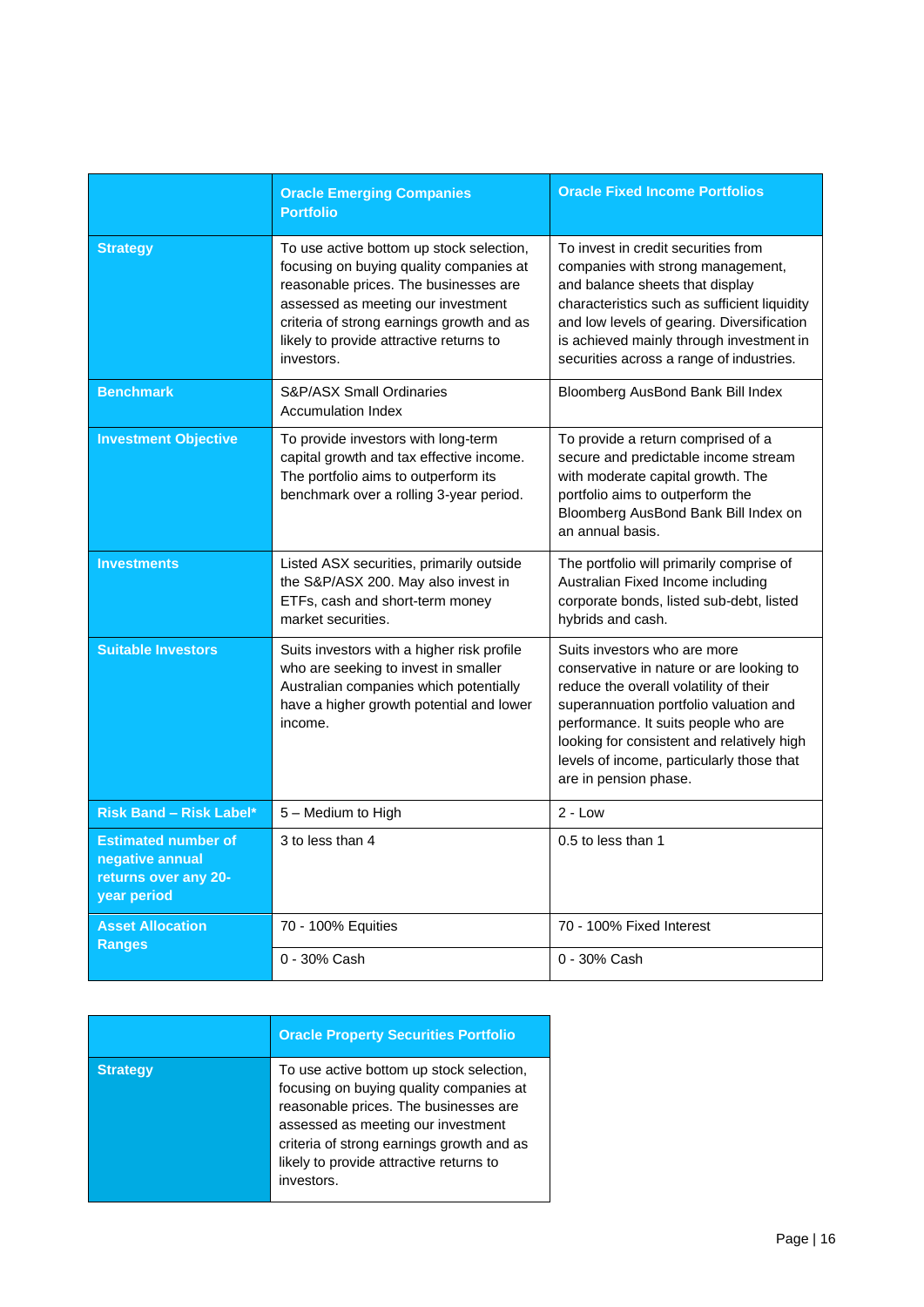|                                                                                      | <b>Oracle Property Securities Portfolio</b>                                                                                                          |
|--------------------------------------------------------------------------------------|------------------------------------------------------------------------------------------------------------------------------------------------------|
| <b>Benchmark</b>                                                                     | S&P/ASX 300 Property Trust<br><b>Accumulation Index</b>                                                                                              |
| <b>Investment Objective</b>                                                          | To provide investors with long-term<br>capital growth and income. The portfolio<br>aims to outperform its benchmark over a<br>rolling 3- year period |
| <b>Investments</b>                                                                   | Listed ASX Securities that invest in and or<br>Manage Property Investments.<br>Portfolio may invest in listed ETFs.                                  |
| <b>Suitable Investors</b>                                                            | Suits investors that have a more balanced<br>risk profile and who are seeking more<br>modest capital growth and a higher level<br>of income.         |
| <b>Risk Band - Risk Label*</b>                                                       | 4 - Medium                                                                                                                                           |
| <b>Estimated number of</b><br>negative annual<br>returns over any 20-<br>year period | 2 to less than 3                                                                                                                                     |
| <b>Asset Allocation</b><br><b>Ranges</b>                                             | 70 - 100% Equities                                                                                                                                   |
|                                                                                      | 0 - 30% Cash                                                                                                                                         |

**\*** For information about the Standard Risk Measure on which this risks information is based, see page 12 of this report.

#### **The net investment returns for the Oracle Superannuation Plan Sub Plan Options as at 30 June 2021**

|                                   | 6 months | 1 vear | 2 year |
|-----------------------------------|----------|--------|--------|
| <b>Emerging Companies</b>         | 10.85%   | 27.01% | 13.49% |
| (Inception 1 July 2019)           |          |        |        |
| <b>Australian Equities</b>        | 11.81%   | 25.48% | 11.73% |
| (Inception 1 July 2019)           |          |        |        |
| <b>Global Equities</b>            | 15.63%   | 20.74% | 16.15% |
| (Inception 1 July 2019)           |          |        |        |
| Fixed Income                      | 5.31%    | 11.43% | 4.66%  |
| (Inception 1 July 2019)           |          |        |        |
| <b>Oracle Property Securities</b> | 9.47%    | 31.50% |        |
| (Inception 1 August 2019)         |          |        |        |

Please note that the above returns do not include account level fees or taxes which would vary based on your own circumstances.

Past performance is not indicative of future performance.

For information about investment earnings allocated to your Oracle Superannuation Plan Sub Plan account, please refer to your Annual Statement of Benefits for the period ending 30 June 2021.

There are no investments in the Oracle Superannuation Plan Sub Plan that exceeds 5% of the total assets of the Sub Plan as at 30 June 2021.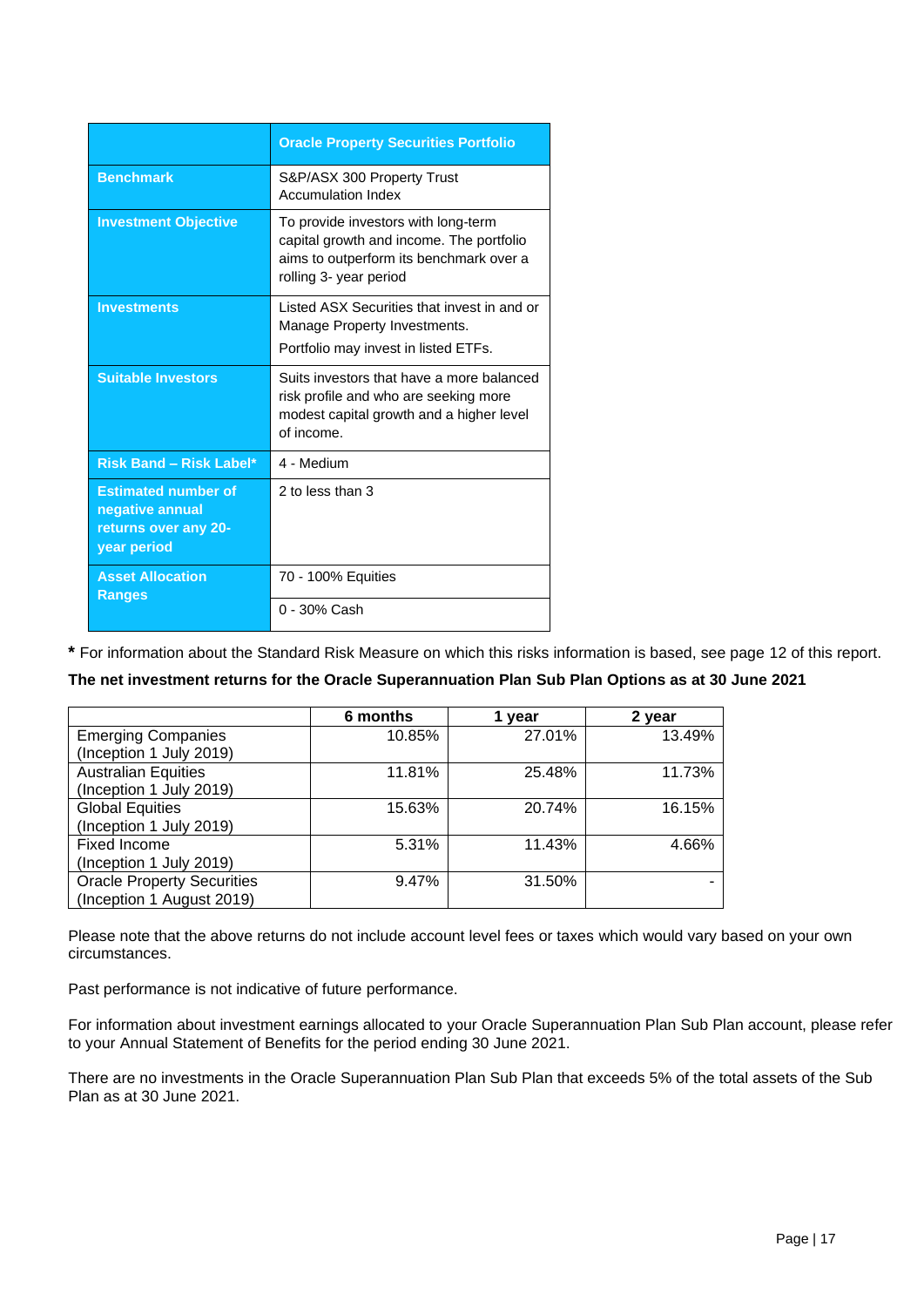## **The FairVine Super Sub Plan**

The FairVine Sub Plan was established on the 14 February 2019.

## **Promoter of the FairVine Super Sub Plan**

Human Financial Pty Ltd ABN 14 615 610 305 AFS Licence No 001271291 Suite 1801A, 101 Grafton Street Bondi Junction NSW 2022

The FairVine Super Sub Plan offers a choice of two investment strategies, as detailed below.

|                                                                           | <b>FairVine Balanced Option</b>                                                                                                                                                                                                                    | <b>FairVine Growth Option</b>                                                                                                                                                                                                                                                                                            |
|---------------------------------------------------------------------------|----------------------------------------------------------------------------------------------------------------------------------------------------------------------------------------------------------------------------------------------------|--------------------------------------------------------------------------------------------------------------------------------------------------------------------------------------------------------------------------------------------------------------------------------------------------------------------------|
| Who is this investment for?                                               | The Balanced option has a higher<br>allocation to growth assets<br>(equities) than fixed interest and<br>cash. It's designed for members<br>seeking medium to long-term<br>growth who are willing to accept<br>short term fluctuations in returns. | The Growth option has a higher<br>allocation to growth assets<br>(shares and property) than the<br>Balanced option. It is also<br>designed for members seeking<br>medium to long-term growth who<br>are willing to accept a higher level<br>of short term fluctuations in<br>returns compared to the Balanced<br>option. |
| Investment return objective                                               | To achieve a return after tax and<br>investment management fees<br>equal to or better than CPI plus<br>2.5% per year when measured<br>over any 10 year period                                                                                      | To achieve a return after tax and<br>investment management fees<br>equal to or better than CPI plus<br>3.0% per year when measured<br>over any 10 year period                                                                                                                                                            |
| Minimum suggested time<br>frame                                           | 10                                                                                                                                                                                                                                                 | 10                                                                                                                                                                                                                                                                                                                       |
| <b>Standard Risk Measure*: Risk</b>                                       | Medium to High (Risk Band 5)                                                                                                                                                                                                                       | High (Risk Band 6)                                                                                                                                                                                                                                                                                                       |
| <b>Band and Label</b>                                                     |                                                                                                                                                                                                                                                    |                                                                                                                                                                                                                                                                                                                          |
| Estimated number of negative<br>annual returns over any 20-year<br>period | 4.9                                                                                                                                                                                                                                                | 5                                                                                                                                                                                                                                                                                                                        |
| <b>Asset Allocation Growth</b><br>comprising:                             |                                                                                                                                                                                                                                                    |                                                                                                                                                                                                                                                                                                                          |
| <b>Australian shares</b><br>$\bullet$                                     | Benchmark 40%                                                                                                                                                                                                                                      | Benchmark 45%                                                                                                                                                                                                                                                                                                            |
|                                                                           | Range (15% - 50%)                                                                                                                                                                                                                                  | Range (25% - 55%)                                                                                                                                                                                                                                                                                                        |
| International shares<br>$\bullet$                                         | Benchmark 25%                                                                                                                                                                                                                                      | Benchmark 30%                                                                                                                                                                                                                                                                                                            |
|                                                                           | Range (15% - 50%)<br>Benchmark 5%                                                                                                                                                                                                                  | Range (25% - 55%)<br>Benchmark 5%                                                                                                                                                                                                                                                                                        |
| <b>Australian listed</b><br>$\bullet$<br>property                         | Range (0% - 15%)                                                                                                                                                                                                                                   | Range (0% - 15%)                                                                                                                                                                                                                                                                                                         |
| <b>Asset Allocation Defensive</b>                                         |                                                                                                                                                                                                                                                    |                                                                                                                                                                                                                                                                                                                          |
| comprising:                                                               |                                                                                                                                                                                                                                                    |                                                                                                                                                                                                                                                                                                                          |
| Australian fixed interest<br>$\bullet$                                    | Benchmark 10%                                                                                                                                                                                                                                      | Benchmark 10%                                                                                                                                                                                                                                                                                                            |
|                                                                           | Range (0% - 20%)                                                                                                                                                                                                                                   | Range (0% - 20%)                                                                                                                                                                                                                                                                                                         |
| International fixed<br>$\bullet$                                          | Benchmark 10%                                                                                                                                                                                                                                      | Benchmark 5%                                                                                                                                                                                                                                                                                                             |
| interest                                                                  | Range (0% - 20%)                                                                                                                                                                                                                                   | Range (0% - 20%)                                                                                                                                                                                                                                                                                                         |
| Cash<br>$\bullet$                                                         | Benchmark 10%                                                                                                                                                                                                                                      | Benchmark 5%                                                                                                                                                                                                                                                                                                             |
|                                                                           | Range (0% - 15%)                                                                                                                                                                                                                                   | Range (0% - 15%)                                                                                                                                                                                                                                                                                                         |

**\*** For information about the Standard Risk Measure on which this risks information is based, see page 12 of this report.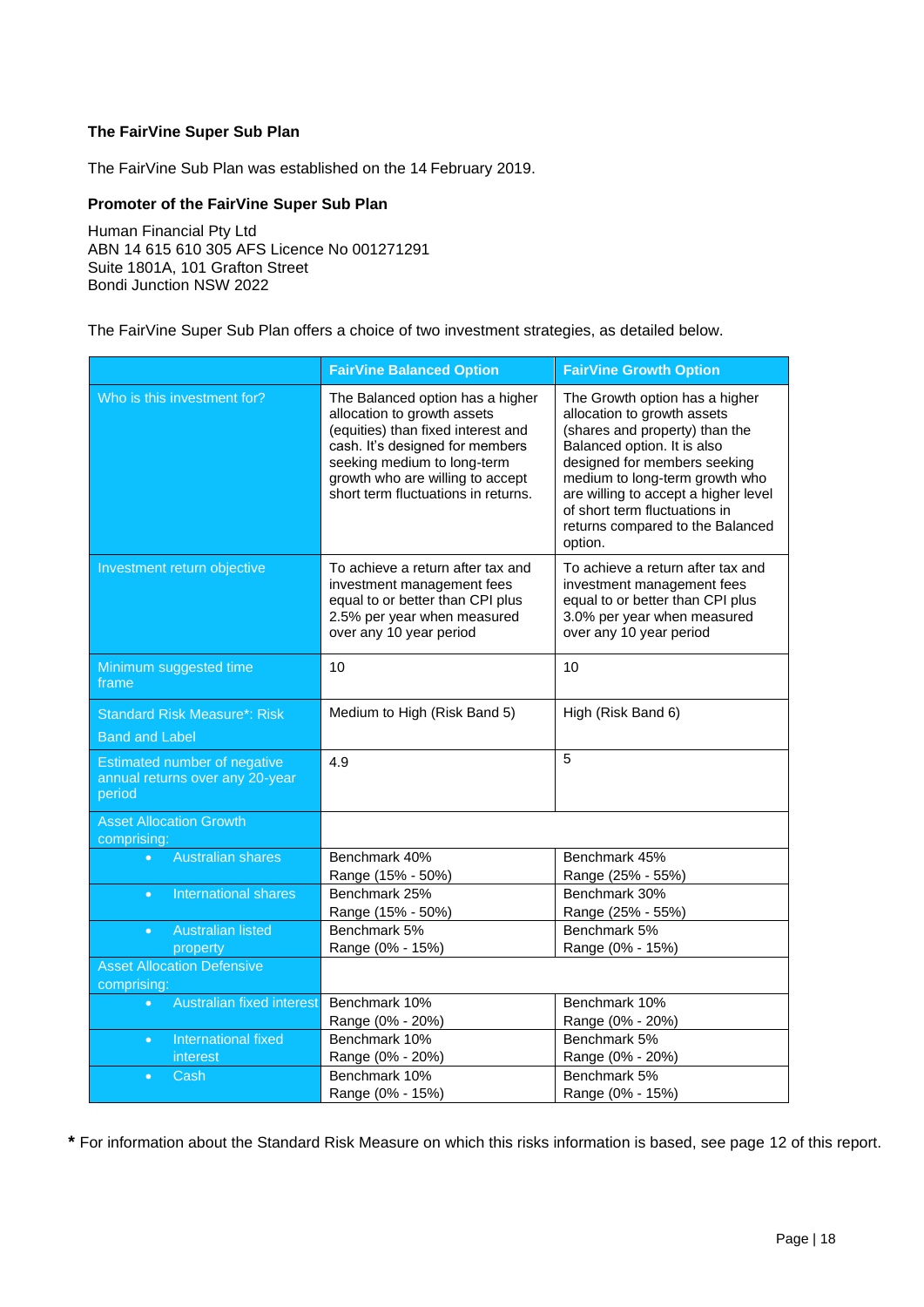## **The net investment returns for the FairVine Super Options as at 30 June 2021**

| Option                 | 3 months to 30 June 2021 | 1 Year to 30 June 2021 | <b>Since Inception</b> |
|------------------------|--------------------------|------------------------|------------------------|
|                        |                          |                        | (30.4.2019)            |
| <b>Balanced Option</b> | 4.5%                     | 14.5%                  | $5.1\%$                |
| <b>Growth Option</b>   | 5.1%                     | 16.8%                  | $5.0\%$                |

Past performance is not indicative of future performance.

For information about the investment earnings allocated to your FairVine Super Sub Plan account, please refer to your Member Statement for the period ending 30 June 2021.

## **FairVine Super Sub Plan - Manager/Investment Allocation and % Holding as at 30 June 2021**

| <b>Managers/Investments</b>                                   | <b>Super Balanced Option</b> |               | <b>Super Growth Option</b> |         | <b>Total</b><br><b>Holding</b> | <b>Holding</b><br>as a % of<br><b>Sub Fund</b> |
|---------------------------------------------------------------|------------------------------|---------------|----------------------------|---------|--------------------------------|------------------------------------------------|
|                                                               | \$                           | $\frac{0}{0}$ | \$                         | $\%$    | \$                             | $\%$                                           |
| <b>Australian Shares</b>                                      | 1,478,771                    | 38.60%        | 1,723,649                  | 43.20%  |                                |                                                |
| SPDR S&P/ASX 200 ESG Fund<br>$\bullet$                        | 1,478,771                    | 38.60%        | 1,723,649                  | 43.20%  | 3,202,420                      | 41.0%                                          |
| <b>International Shares</b>                                   | 987,117                      | 25.80%        | 1,227,217                  | 30.70%  |                                |                                                |
| Vanguard Index Funds Ethically<br>$\bullet$<br>Conscious      | 987,117                      | 25.80%        | 1,227,217                  | 30.70%  | 2,214,334                      | 28.3%                                          |
| <b>Australian Fixed Interest</b>                              | 377,121                      | 9.90%         | 390,714                    | 9.80%   |                                |                                                |
| Macquarie True Index Aust. Fixed<br>٠<br><b>Interest Fund</b> | 377,121                      | 9.90%         | 390,714                    | 9.80%   | 767.835                        | 9.8%                                           |
| <b>International Fixed Interest</b>                           | 377,845                      | 9.90%         | 195,729                    | 4.90%   |                                |                                                |
| Macquarie Index Tracking Global<br>٠<br><b>Bond Fund</b>      | 377,845                      | 9.90%         | 195,729                    | 4.90%   | 573,574                        | 7.3%                                           |
| <b>Australian Listed Property</b>                             | 193,638                      | 5.10%         | 200,595                    | 5.00%   |                                |                                                |
| Macquarie True Index Listed Property<br>٠<br>Fund             | 193,638                      | 5.10%         | 200,595                    | 5.00%   | 394,233                        | 5.0%                                           |
| Cash                                                          | 412.050                      | 10.80%        | 255.029                    | 6.40%   |                                |                                                |
| Cash Account<br>٠                                             | 34,812                       | 0.90%         | 59,604                     | 1.50%   | 94,416                         | 1.2%                                           |
| Macquarie True Index Cash Fund<br>$\bullet$                   | 377,238                      | 9.90%         | 195,425                    | 4.90%   | 572,663                        | 7.3%                                           |
| Total                                                         | 3,826,542                    | 100.00%       | 3,992,933                  | 100.00% | 7,819,475                      |                                                |

Investments exceeding 5% of the total assets of the Sub Plan as at 30 June 2021 are listed in the above table.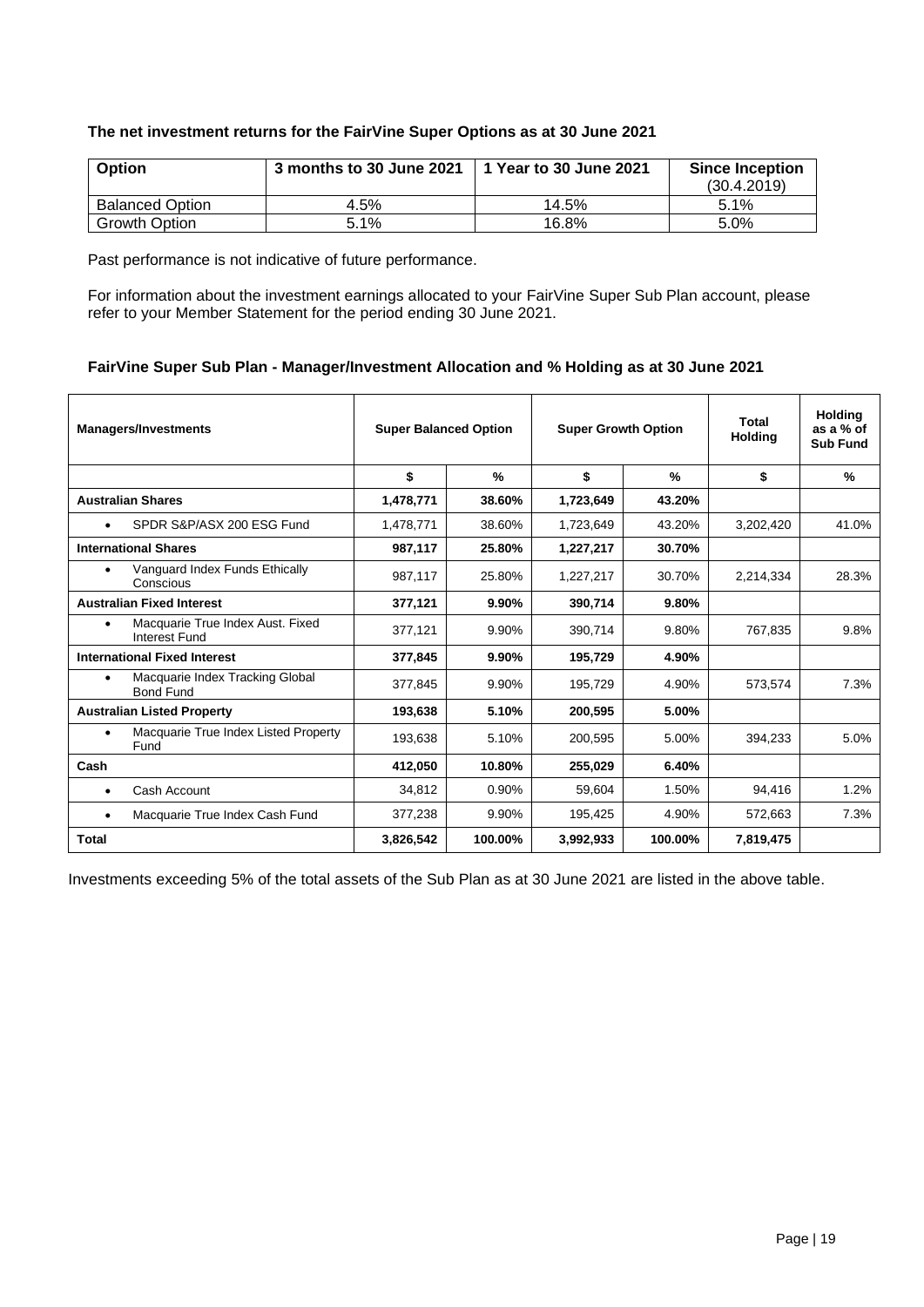## **The Elevate Super Sub Plan**

The Elevate Super Sub Plan was established on the 1st November 2019.

#### **Promoter of the Elevate Super Sub Plan**

AtlasTrend Pty Ltd ABN 83 605 565 491 Corporate Authorised Representative No 001233660 as representative of Fundhost Limited (ABN 69 092 517 087 AFSL No. 233045) and Havana Financial Services Pty Ltd (ABN 90 619 804 518, AFS Licence No. 500435) Level 2, 383 George Street Sydney NSW 2000

The Elevate Super Sub Plan offers a choice of two investment strategies, as detailed below.

|                                                                                  | <b>Elevate Balanced Option</b>                                                                                                                                                                                                                                 | <b>Elevate Growth Option</b>                                                                                                                                                                                                                                                                                                          |
|----------------------------------------------------------------------------------|----------------------------------------------------------------------------------------------------------------------------------------------------------------------------------------------------------------------------------------------------------------|---------------------------------------------------------------------------------------------------------------------------------------------------------------------------------------------------------------------------------------------------------------------------------------------------------------------------------------|
| Who is this investment for?                                                      | The Elevate Balanced option has<br>a higher allocation to growth<br>assets (equities) than fixed<br>interest and cash. It's designed for<br>members seeking medium to long-<br>term growth who are willing to<br>accept short term fluctuations in<br>returns. | The Elevate Growth option has a<br>higher allocation to growth assets<br>(equities) than the Elevate<br>Balanced option. It is also<br>designed for members seeking<br>medium to long-term growth who<br>are willing to accept a higher level<br>of short term fluctuations in<br>returns compared to the Elevate<br>Balanced option. |
| Investment return objective                                                      | To achieve a return after tax and<br>investment management fees<br>equal to or better than CPI plus<br>2.5% per year when measured<br>over any 10 year period                                                                                                  | To achieve a return after tax and<br>investment management fees<br>equal to or better than CPI plus<br>3.0% per year when measured<br>over any 10 year period                                                                                                                                                                         |
| Minimum suggested time<br>frame                                                  | 10                                                                                                                                                                                                                                                             | 12                                                                                                                                                                                                                                                                                                                                    |
| <b>Standard Risk Measure*: Risk</b>                                              | Medium to High (Risk Band 5)                                                                                                                                                                                                                                   | High (Risk Band 6)                                                                                                                                                                                                                                                                                                                    |
| <b>Band and Label</b>                                                            |                                                                                                                                                                                                                                                                |                                                                                                                                                                                                                                                                                                                                       |
| <b>Estimated number of negative</b><br>annual returns over any 20-year<br>period | 3.7                                                                                                                                                                                                                                                            | 3.9                                                                                                                                                                                                                                                                                                                                   |
| <b>Asset Allocation Growth</b>                                                   |                                                                                                                                                                                                                                                                |                                                                                                                                                                                                                                                                                                                                       |
| <b>Australian equities</b><br>$\bullet$                                          | Benchmark 27%<br>Range (17% - 47%)                                                                                                                                                                                                                             | Benchmark 32.5%<br>Range (25% - 55%)                                                                                                                                                                                                                                                                                                  |
| International equities<br>$\bullet$                                              | Benchmark 33%                                                                                                                                                                                                                                                  | Benchmark 42.5%                                                                                                                                                                                                                                                                                                                       |
| <b>Emerging market equities</b><br>$\bullet$                                     | Range (13% - 43%)<br>Benchmark 15%                                                                                                                                                                                                                             | Range (25% - 55%)<br>Benchmark 15%                                                                                                                                                                                                                                                                                                    |
|                                                                                  | Range (0% - 25%)                                                                                                                                                                                                                                               | Range (0% - 25%)                                                                                                                                                                                                                                                                                                                      |
| <b>Asset Allocation Defensive</b>                                                |                                                                                                                                                                                                                                                                |                                                                                                                                                                                                                                                                                                                                       |
| Australian fixed interest<br>$\bullet$                                           | Benchmark 13%                                                                                                                                                                                                                                                  | Benchmark 5%                                                                                                                                                                                                                                                                                                                          |
|                                                                                  | Range (0% - 20%)                                                                                                                                                                                                                                               | Range (0% - 20%)                                                                                                                                                                                                                                                                                                                      |
| International fixed interest<br>$\bullet$                                        | Benchmark 7%<br>Range (0% - 20%)                                                                                                                                                                                                                               | Benchmark 2.5%<br>Range (0% - 20%)                                                                                                                                                                                                                                                                                                    |
| Cash<br>$\bullet$                                                                | Benchmark 5% R                                                                                                                                                                                                                                                 | Benchmark 2.5%                                                                                                                                                                                                                                                                                                                        |
|                                                                                  | Range (0% - 15%)                                                                                                                                                                                                                                               | Range (0% - 15%)                                                                                                                                                                                                                                                                                                                      |
|                                                                                  |                                                                                                                                                                                                                                                                |                                                                                                                                                                                                                                                                                                                                       |

**\*** For information about the Standard Risk Measure on which this risks information is based, see page 12 of this report.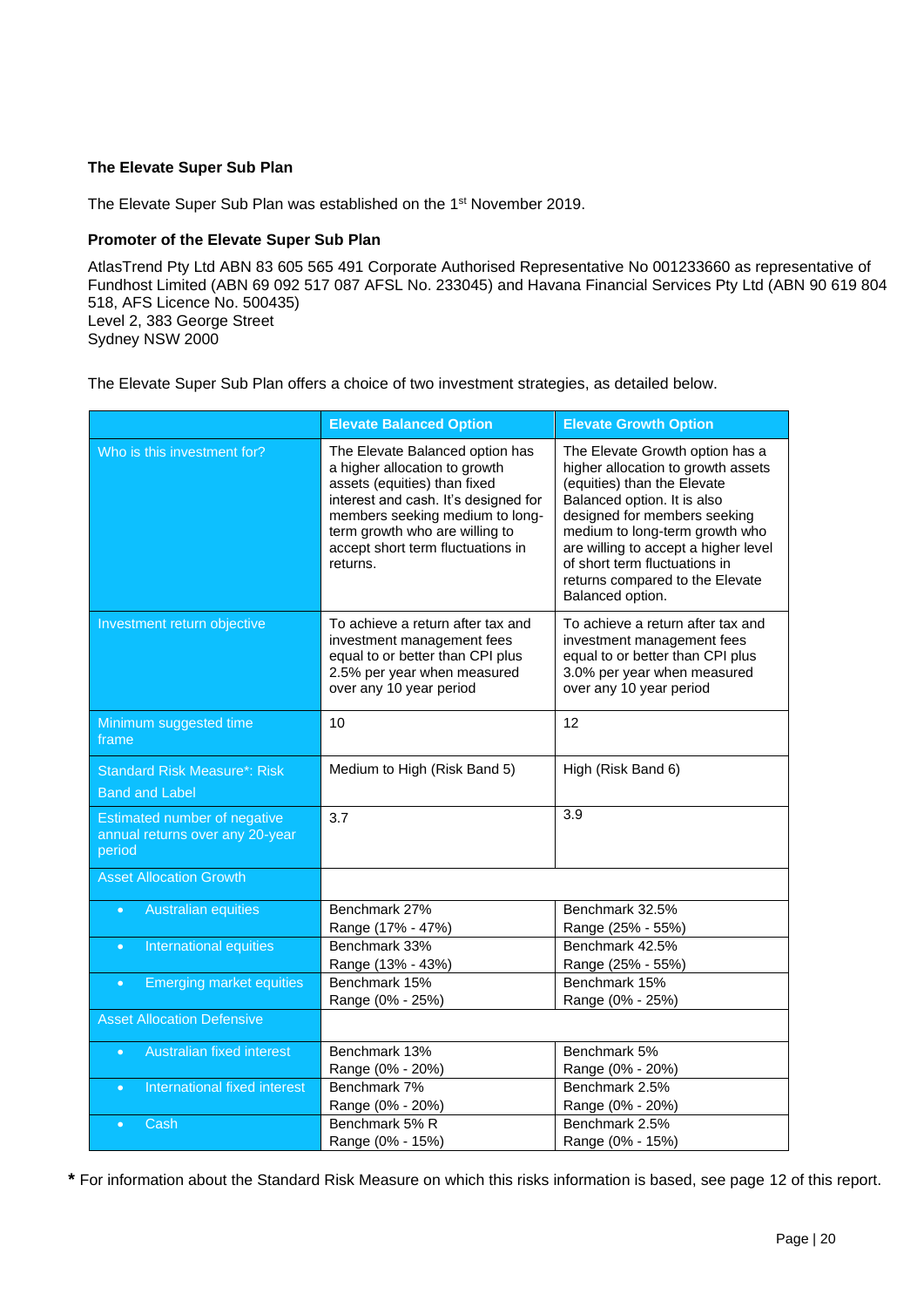#### **The net investment returns for the Elevate Super Sub Plan Options as at 30 June 2021**

| <b>Option</b>          | 3 months to<br>30 June 2021 | 1 Year to<br><b>30 June 2021</b> | <b>Since Inception</b><br>(31.1.2020) |
|------------------------|-----------------------------|----------------------------------|---------------------------------------|
| <b>Balanced Option</b> | 6.6%                        | 17.9%                            | 9.7%                                  |
| <b>Growth Option</b>   | 7.7%                        | 21.8%                            | 10.1%                                 |

Past performance is not indicative of future performance.

For information about the investment earnings allocated to your Elevate Super Sub Plan account, please refer to your Member Statement for the period ending 30 June 2021.

## **Elevate Super Sub Plan – Manager/Investment Allocation and % Holding as at 30 June 2021**

| <b>Managers/Investments</b>                             | <b>Super Balanced</b><br><b>Option</b> |               | <b>Super Growth Option</b> |         | <b>Sub Plan</b> |         |
|---------------------------------------------------------|----------------------------------------|---------------|----------------------------|---------|-----------------|---------|
|                                                         | \$                                     | $\frac{9}{6}$ | \$                         | $\%$    | \$              | $\%$    |
| <b>Australian Shares</b>                                |                                        |               |                            |         |                 |         |
| Betashares Australian Sustainability Leaders ETF        | 180,520                                | 16.90%        | 1,214,740                  | 20.70%  | 1,395,260       | 37.60%  |
| Alphinity Sustainable Share Fund                        | 103,731                                | 9.70%         | 649,744                    | 11.10%  | 753,475         | 20.80%  |
| <b>International Shares</b>                             |                                        |               |                            |         |                 |         |
| Betashares Global Sustainability Leaders ETF            | 197,539                                | 18.50%        | 1,285,237                  | 21.90%  | 1,482,776       | 40.40%  |
| Nanuk New World Fund                                    | 63,687                                 | 6.00%         | 578,101                    | 9.80%   | 641,788         | 15.80%  |
| <b>Emerging Markets Equities</b>                        |                                        |               |                            |         |                 |         |
| Ishares ESG MSCI EM ETF                                 | 159,141                                | 14.90%        | 866,758                    | 14.80%  | 1,025,899       | 29.70%  |
| Baillie Gifford Global Stewardship Fund Class A         | 99,841                                 | 9.30%         | 664,403                    | 11.30%  | 764.244         | 20.60%  |
| <b>Australian Fixed Interest</b>                        |                                        |               |                            |         |                 |         |
| Vanguard Invs Aust Fixed Int ETF                        | 133,151                                | 12.50%        | 278,894                    | 4.70%   | 412,045         | 17.20%  |
| <b>International Fixed Interest</b>                     |                                        |               |                            |         |                 |         |
| Vanguard International Fixed Interest Index<br>(Hedged) | 71,819                                 | 6.70%         | 139,734                    | 2.40%   | 211,553         | 9.10%   |
| Cash                                                    |                                        |               |                            |         |                 |         |
| Cash Account                                            | 7,852                                  | 0.70%         | 56,059                     | 1.00%   | 63,911          | 1.70%   |
| Ishares Core Cash ETF                                   | 51,431                                 | 4.80%         | 140,156                    | 2.40%   | 191,587         | 7.20%   |
| <b>Total</b>                                            | 1,068,712                              | 100.00%       | 5,873,826                  | 100.00% | 5,873,826       | 100.00% |

Investments exceeding 5% of the total assets of the Sub Plan as at 30 June 2021 are listed in the above table.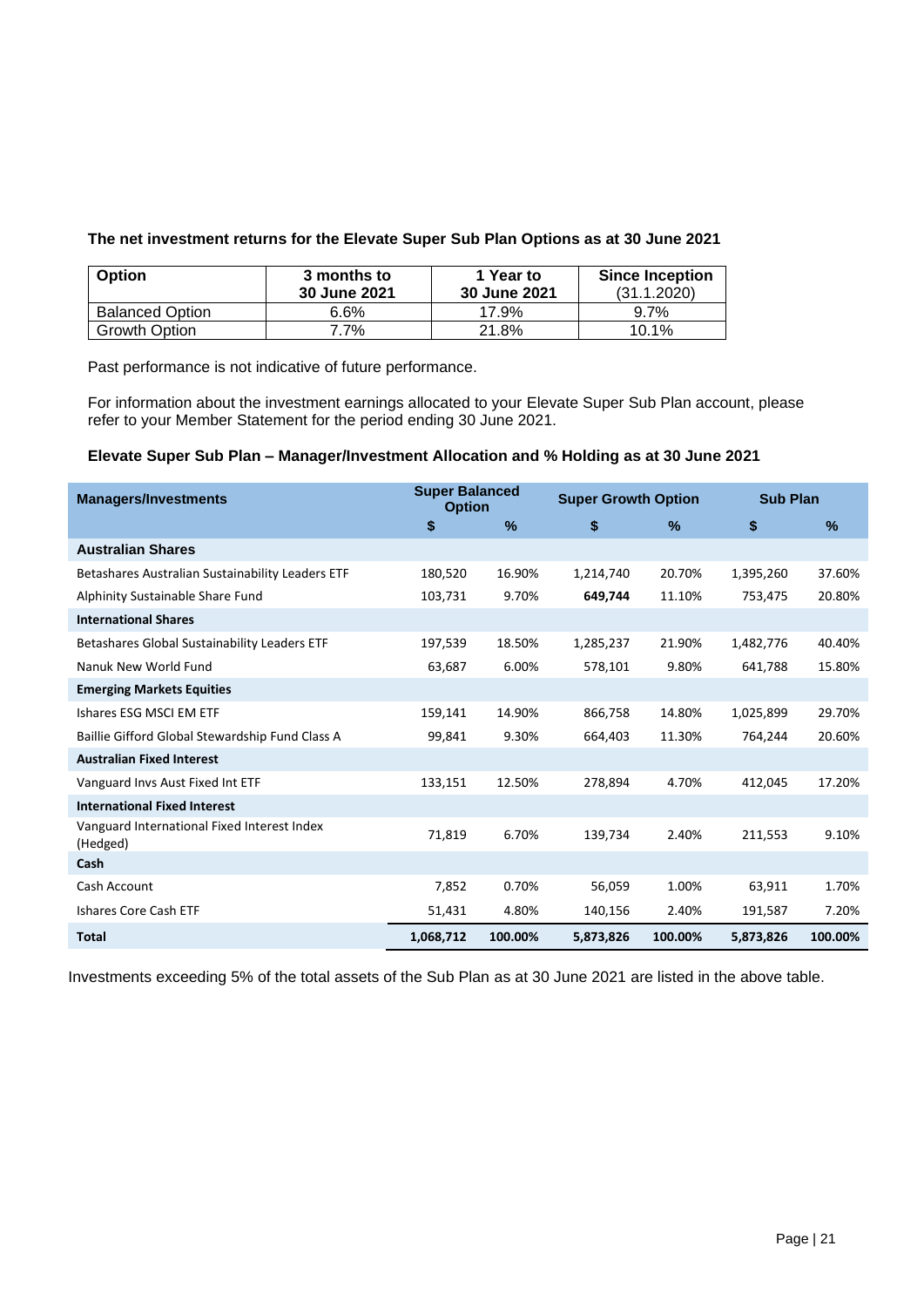## **Xplore Super and Pension Sub Plan**

The Xplore Super and Pension Sub Plan was established in July 2020.

The Sub Plan offers multi-sector investment strategies plus an Australian equities and cash strategy.

The Trustee considers each investment option as an investment strategy in its own right. That is, the Trustee assesses and monitors each investment option by applying its responsibilities to formulate and give effect to each investment option.

Members can implement their portfolio through either a single strategy or a blend of strategies at their own discretion. The Trustee aims to provide members with sufficient investment choice so as to allow them to invest, together with their Financial Adviser, according to their needs and circumstances.

The objectives of the various strategies is to achieve a return by a blend of growth and income assets that suits the risk profile of the individual members.

The Sub Plan's overarching investment philosophy is to provide members with choice and give them the flexibility to have greater control over the way their superannuation is invested. The Sub Plan offers members a wide variety of choice in investments which, working with their Adviser, they can use to create a tailored investment strategy that matches a member's risk profile and retirement objectives.

The Trustee focuses on the risk and return objectives of the Sub Plan by monitoring the approved investments and holding limits. It does not monitor the tailored investment strategy that you have developed working with your adviser. Your investment risk and return objectives should be monitored by you in conjunction with your Financial Adviser.

The range of investments that are available from the Sub Plan, from which you and your Adviser can construct a Portfolio to suit your circumstances, can be categorised into the following broad investment options:

- Managed Portfolios (see below for more information)
- Externally managed funds (including growth managed funds, cash managed funds and fixed interest managed fund options)
- ASX listed securities including Exchange Traded Funds (ETFs), Exchange Traded Commodities (ETCs), Hybrid Securities, Bonds and Listed Investment Companies (LICs)
- Term Deposits.

Where the Trustee offers an externally managed Managed Portfolio the Trustee will, as part of its due diligence process, assess the reasonableness of the asset allocation targets and ranges, risk return objectives etc in achieving the stated investment objectives of the investment. Following a successful due diligence process, the Trustee will adopt the existing investment objectives and strategy of that investment option if they are acceptable. For information about the objectives and strategy of any externally managed investment option, see the product disclosure statement or other disclosure document for that investment.

The Xplore Super and Pension Sub Plan offers a choice of managed portfolios, as detailed below.

For information about the Standard Risk Measure on which the risks information shown in the tables below is based, see page xx of this report.

|                              | <b>P.A.C. Capital High Growth Portfolio</b>                                                                                                                         | <b>P.A.C. Capital Growth Portfolio</b>                                                                                                                                                               |
|------------------------------|---------------------------------------------------------------------------------------------------------------------------------------------------------------------|------------------------------------------------------------------------------------------------------------------------------------------------------------------------------------------------------|
| <b>Investment Manager</b>    | P.A.C Capital Pty Ltd. ABN 25 627 341<br>217 Corporate Authorised<br>Representative of PWM Financial<br>Services Pty Ltd (AFSL 226143)                              | P.A.C Capital Pty Ltd. ABN 25 627<br>341 217 Corporate Authorised<br>Representative of PWM Financial<br>Services Pty Ltd (AFSL 226143)                                                               |
| Who is this investment for?  | Suitable for members seeking to<br>achieve growth through investing in<br>predominantly growth asset classes<br>with a limited exposure to defensive<br>asset class | Suitable for members seeking to<br>achieve growth through investing in a<br>diversified portfolio of growth and<br>defensive asset classes with a<br>moderate exposure to defensive asset<br>classes |
| Investment return objective  | To exceed the Morningstar Aus Multi-<br>Sector Aggressive TR Index (AUD)                                                                                            | To exceed the Morningstar Aus Multi-<br>Sector Growth TR Index (AUD)                                                                                                                                 |
| Minimum suggested time frame | 7 Years                                                                                                                                                             | 7 Years                                                                                                                                                                                              |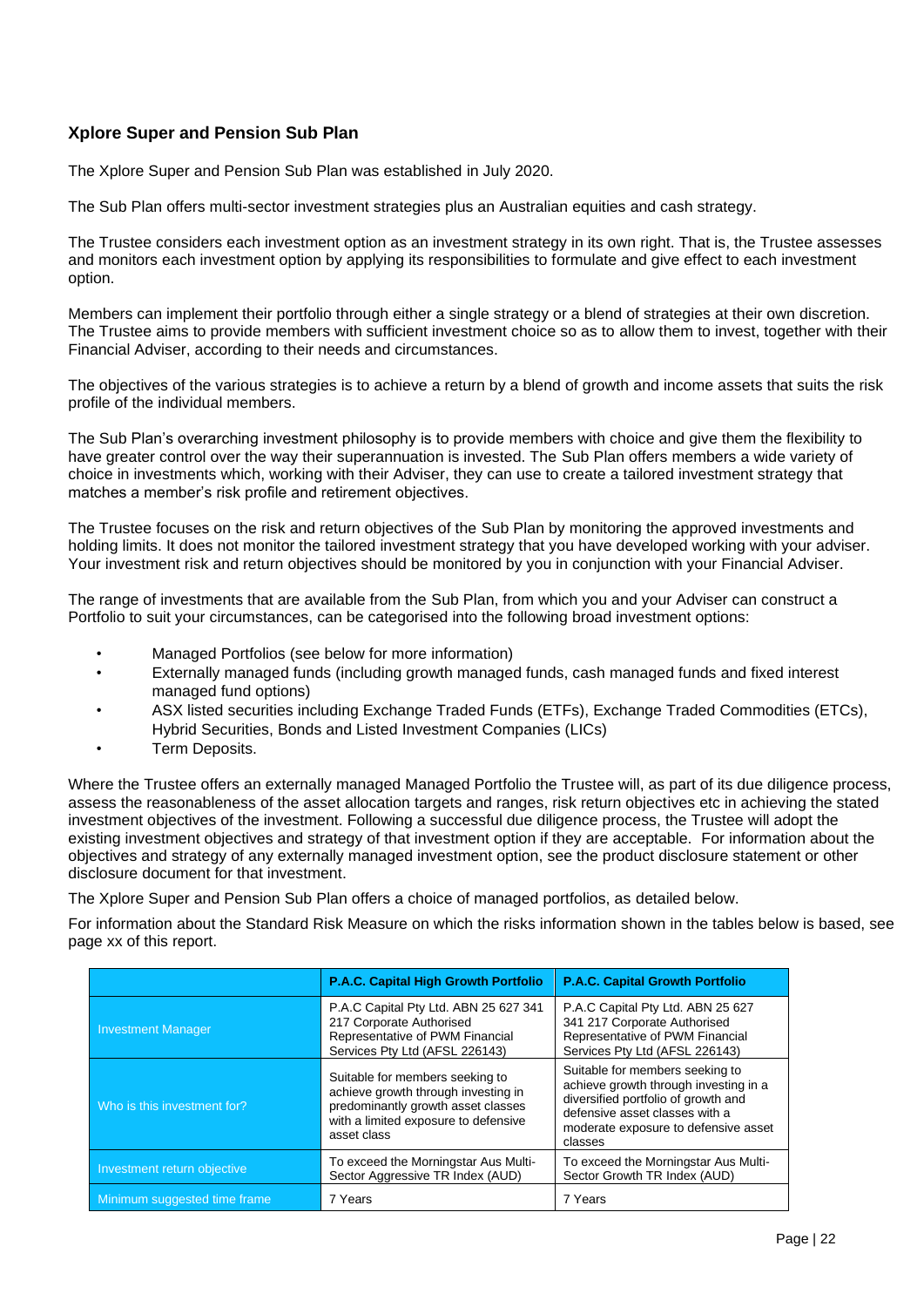|                                                                        | P.A.C. Capital High Growth Portfolio | <b>P.A.C. Capital Growth Portfolio</b> |
|------------------------------------------------------------------------|--------------------------------------|----------------------------------------|
| <b>Standard Risk Measure: Risk Band</b><br>and Label                   | 7 – Very High                        | $6 - High$                             |
| Estimated number of negative annual<br>returns over any 20-year period | 6                                    | $4 - 6$                                |
| <b>Asset Allocation Growth</b>                                         |                                      |                                        |
| <b>Australian equities</b><br>$\bullet$                                | Benchmark 30% Range $(0 - 50%)$      | Benchmark 25% Range $(0 - 45%)$        |
| Property<br>$\bullet$                                                  | Benchmark 10% Range (0-15%)          | Benchmark 10% Range (0-15%)            |
| International equities<br>$\bullet$                                    | Benchmark 40% Range (0 - 60%)        | Benchmark 30% Range (0 - 45%)          |
| <b>Asset Allocation Defensive</b>                                      |                                      |                                        |
| <b>Fixed interest</b><br>$\bullet$                                     | Benchmark 5% Range $(0 - 20%)$       | Benchmark 20% Range $(0 - 25%)$        |
| Alternative Investments<br>$\bullet$                                   | Benchmark $10\%$ Range $(0-25\%)$    | Benchmark $10\%$ Range $(0 - 20\%)$    |
| Cash<br>$\bullet$                                                      | Benchmark 5% (min. 2%)               | Benchmark 5% (min. 2%)                 |

|                                                                        | <b>P.A.C. Capital Balanced Portfolio</b>                                                                                                                         | P.A.C. Capital Conservative Portfolio                                                                                                                                                 |
|------------------------------------------------------------------------|------------------------------------------------------------------------------------------------------------------------------------------------------------------|---------------------------------------------------------------------------------------------------------------------------------------------------------------------------------------|
| <b>Investment Manager</b>                                              | P.A.C Capital Pty Ltd. ABN 25 627 341<br>217 Corporate Authorised<br>Representative of PWM Financial<br>Services Pty Ltd (AFSL 226143)                           | P.A.C Capital Pty Ltd. ABN 25 627<br>341 217 Corporate Authorised<br>Representative of PWM Financial<br>Services Pty Ltd (AFSL 226143)                                                |
| Who is this investment for?                                            | Suitable for members seeking to<br>achieve capital growth along with<br>some income by investing in a<br>diversified portfolio of growth and<br>defensive assets | Suitable for members seeking to<br>achieve a moderate amount of capital<br>growth along with some income by<br>investing in a diversified portfolio of<br>growth and defensive assets |
| Investment return objective                                            | To exceed the Morningstar Aus Multi-<br>Sector Balanced TR Index (AUD)                                                                                           | To exceed the Morningstar Aus Multi-<br>Sector Conservative TR Index (AUD)                                                                                                            |
| Minimum suggested time frame                                           | 5 Years                                                                                                                                                          | 7 Years                                                                                                                                                                               |
| <b>Standard Risk Measure: Risk Band</b><br>and Label                   | 5 - Medium to High                                                                                                                                               | $6 - High$                                                                                                                                                                            |
| Estimated number of negative annual<br>returns over any 20-year period | $3 - 4$                                                                                                                                                          | $4 - 6$                                                                                                                                                                               |
| <b>Asset Allocation Growth</b>                                         |                                                                                                                                                                  |                                                                                                                                                                                       |
| <b>Australian equities</b><br>$\bullet$                                | Benchmark 20% Range $(0 - 30%)$                                                                                                                                  | Benchmark $15%$ Range $(0 - 20%)$                                                                                                                                                     |
| Property<br>$\bullet$                                                  | Benchmark 5% Range (0 - 10%)                                                                                                                                     | Benchmark 5% Range (0 - 10%)                                                                                                                                                          |
| International equities<br>$\bullet$                                    | Benchmark 20% Range (0 - 50%)                                                                                                                                    | Benchmark 15% Range (0 - 20%)                                                                                                                                                         |
| <b>Asset Allocation Defensive</b>                                      |                                                                                                                                                                  |                                                                                                                                                                                       |
| <b>Fixed interest</b><br>$\bullet$                                     | Benchmark 35% Range (20 - 50%)                                                                                                                                   | Benchmark 50% Range (35 - 65%)                                                                                                                                                        |
| <b>Alternative Investments</b><br>$\bullet$                            | Benchmark $10\%$ Range $(0 - 15\%)$                                                                                                                              | Benchmark 5% Range $(0 - 15%)$                                                                                                                                                        |
| Cash<br>$\bullet$                                                      | Benchmark 10% (min. 2%)                                                                                                                                          | Benchmark 10% (min. 2%)                                                                                                                                                               |

|                             | <b>P.A.C. Capital Australian Core</b><br><b>Equities Portfolio</b>                                                                              | <b>P.A.C. Capital Growth Equities</b><br><b>Portfolio</b>                                                                                                          |
|-----------------------------|-------------------------------------------------------------------------------------------------------------------------------------------------|--------------------------------------------------------------------------------------------------------------------------------------------------------------------|
| Investment Manager          | P.A.C Capital Pty Ltd. ABN 25 627 341<br>217 Corporate Authorised<br>Representative of PWM Financial<br>Services Pty Ltd (AFSL 226143)          | P.A.C Capital Pty Ltd. ABN 25 627<br>341 217 Corporate Authorised<br>Representative of PWM Financial<br>Services Pty Ltd (AFSL 226143)                             |
| Who is this investment for? | Suitable for members seeking to<br>achieve capital growth along with<br>some income by investing in a<br>diversified portfolio of growth assets | Suitable for members seeking to<br>achieve capital growth and some<br>income over the long-term from a<br>diversified portfolio of Australian<br>smaller companies |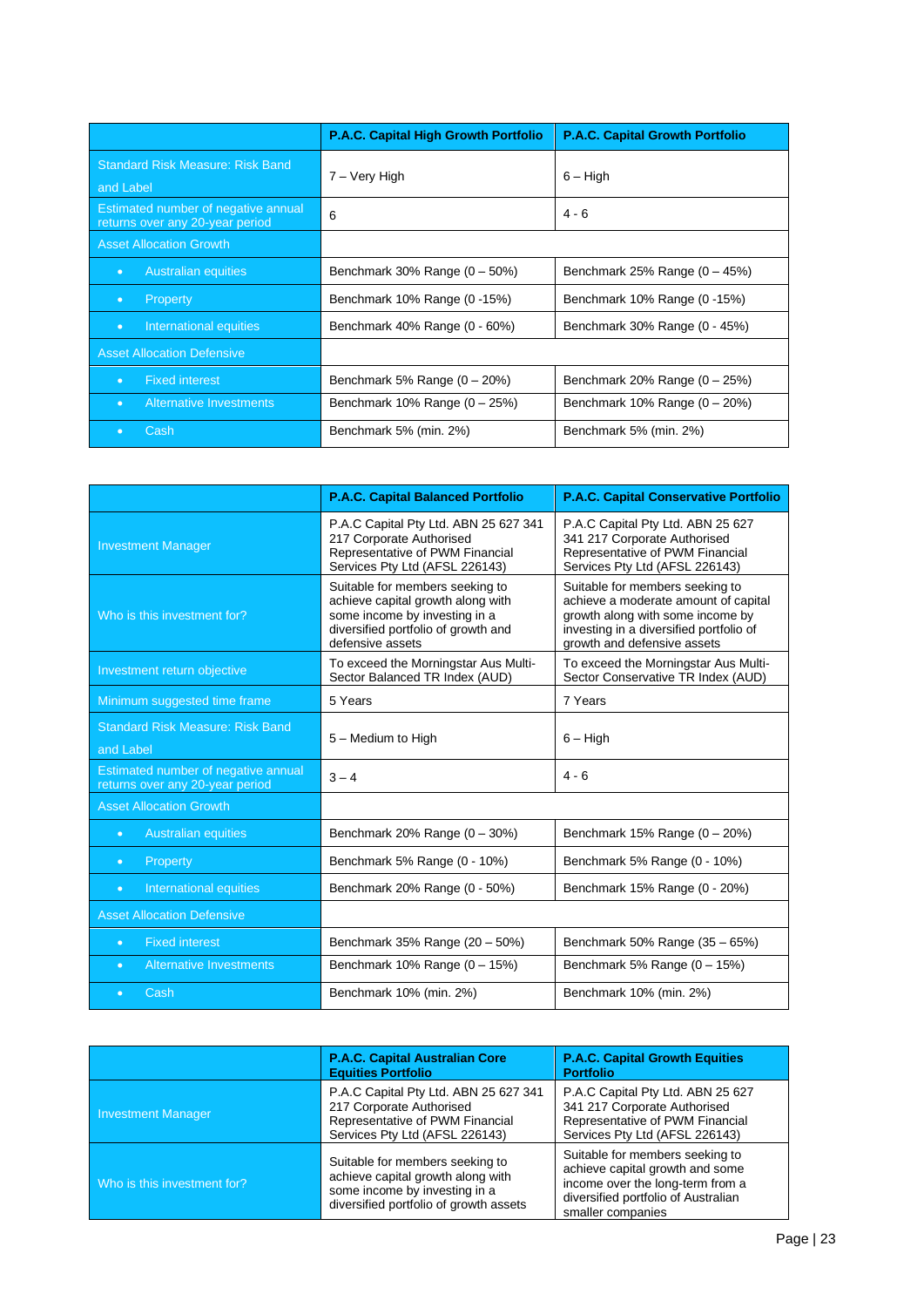|                                                                        | <b>P.A.C. Capital Australian Core</b><br><b>Equities Portfolio</b> | <b>P.A.C. Capital Growth Equities</b><br><b>Portfolio</b>           |
|------------------------------------------------------------------------|--------------------------------------------------------------------|---------------------------------------------------------------------|
| Investment return objective                                            | To exceed the S&P/ASX 200<br><b>Accumulation Index</b>             | To exceed the S&P/ASX Small<br><b>Ordinaries Accumulation Index</b> |
| Minimum suggested time frame                                           | 7 Years                                                            | 7 Years                                                             |
| <b>Standard Risk Measure: Risk Band</b>                                | 7 – Very High                                                      | 7 – Very High                                                       |
| and Label                                                              |                                                                    |                                                                     |
| Estimated number of negative annual<br>returns over any 20-year period | 6 or greater                                                       | 6 or greater                                                        |
| <b>Asset Allocation Growth</b>                                         |                                                                    |                                                                     |
| <b>Australian equities</b><br>$\bullet$                                | Benchmark 95% Range (50 - 98%)                                     | Benchmark 95% Range (50 - 98%)                                      |
| <b>Asset Allocation Defensive</b>                                      |                                                                    |                                                                     |
| 'Cash.<br>$\bullet$                                                    | Benchmark 5% Range (2 - 50%)                                       | Benchmark 5% Range (2 - 50%)                                        |

|                                                                        | <b>P.A.C. Capital International Equities</b><br><b>Portfolio</b>                                                                                                 | P.A.C. Capital Property Portfolio                                                                                                          |
|------------------------------------------------------------------------|------------------------------------------------------------------------------------------------------------------------------------------------------------------|--------------------------------------------------------------------------------------------------------------------------------------------|
| <b>Investment Manager</b>                                              | P.A.C Capital Pty Ltd. ABN 25 627 341<br>217 Corporate Authorised<br>Representative of PWM Financial<br>Services Pty Ltd (AFSL 226143)                           | P.A.C Capital Pty Ltd. ABN 25 627<br>341 217 Corporate Authorised<br>Representative of PWM Financial<br>Services Pty Ltd (AFSL 226143)     |
| Who is this investment for?                                            | Suitable for members seeking to<br>achieve capital growth along with<br>some income by investing in a<br>diversified portfolio of growth and<br>defensive assets | Suitable for members seeking to<br>achieve long-term capital growth and a<br>tax-effective income stream from an<br>investment in property |
| Investment return objective                                            | To exceed the MSCI World ex Australia<br>Net Return AUD Total Return Index                                                                                       | To exceed the S&P/ASX 300 A-REIT<br><b>Accumulation Index</b>                                                                              |
| Minimum suggested time frame                                           | 7 Years                                                                                                                                                          | 7 Years                                                                                                                                    |
| <b>Standard Risk Measure: Risk Band</b><br>and Label                   | 7 – Very High                                                                                                                                                    | 7 – Very High                                                                                                                              |
| Estimated number of negative annual<br>returns over any 20-year period | 6 or greater                                                                                                                                                     | 6 or greater                                                                                                                               |
| <b>Asset Allocation Growth</b>                                         |                                                                                                                                                                  |                                                                                                                                            |
| Property<br>$\bullet$                                                  |                                                                                                                                                                  | Benchmark 95% Range (50 - 98%)                                                                                                             |
| International equities<br>$\bullet$                                    | Benchmark 95% Range (50 - 98%)                                                                                                                                   | ۰                                                                                                                                          |
| <b>Asset Allocation Defensive</b>                                      |                                                                                                                                                                  |                                                                                                                                            |
| Cash                                                                   | Benchmark 5% Range (2 - 50%)                                                                                                                                     | Benchmark 5% Range (2 - 50%)                                                                                                               |

|                              | <b>P.A.C. Capital Alternatives Portfolio</b>                                                                                                                                                                                                                                                                                                        | <b>P.A.C. Capital Property Portfolio</b>                                                                                                                                                                                           |
|------------------------------|-----------------------------------------------------------------------------------------------------------------------------------------------------------------------------------------------------------------------------------------------------------------------------------------------------------------------------------------------------|------------------------------------------------------------------------------------------------------------------------------------------------------------------------------------------------------------------------------------|
| <b>Investment Manager</b>    | P.A.C Capital Pty Ltd. ABN 25 627 341<br>217 Corporate Authorised<br>Representative of PWM Financial<br>Services Pty Ltd (AFSL 226143)                                                                                                                                                                                                              | P.A.C Capital Pty Ltd. ABN 25 627<br>341 217 Corporate Authorised<br>Representative of PWM Financial<br>Services Pty Ltd (AFSL 226143)                                                                                             |
| Who is this investment for?  | Suitable for members seeking to<br>achieve relatively consistent 'equity-<br>like' returns over the medium to long-<br>term, by investing in a range of non-<br>traditional assets and investment<br>strategies that have a low correlation<br>to traditional asset classes via<br>investments that are managed by<br>specialist investment manager | Suitable for members seeking to<br>achieve a level of income in excess of<br>prevailing cash and deposit rates over<br>the medium to long-term through<br>investment in a diversified portfolio of<br>income producing investments |
| Investment return objective  | To exceed the CPI $+$ 4.0%                                                                                                                                                                                                                                                                                                                          | To exceed the CPI $+3.0\%$                                                                                                                                                                                                         |
| Minimum suggested time frame | 5 Years                                                                                                                                                                                                                                                                                                                                             | 5 Years                                                                                                                                                                                                                            |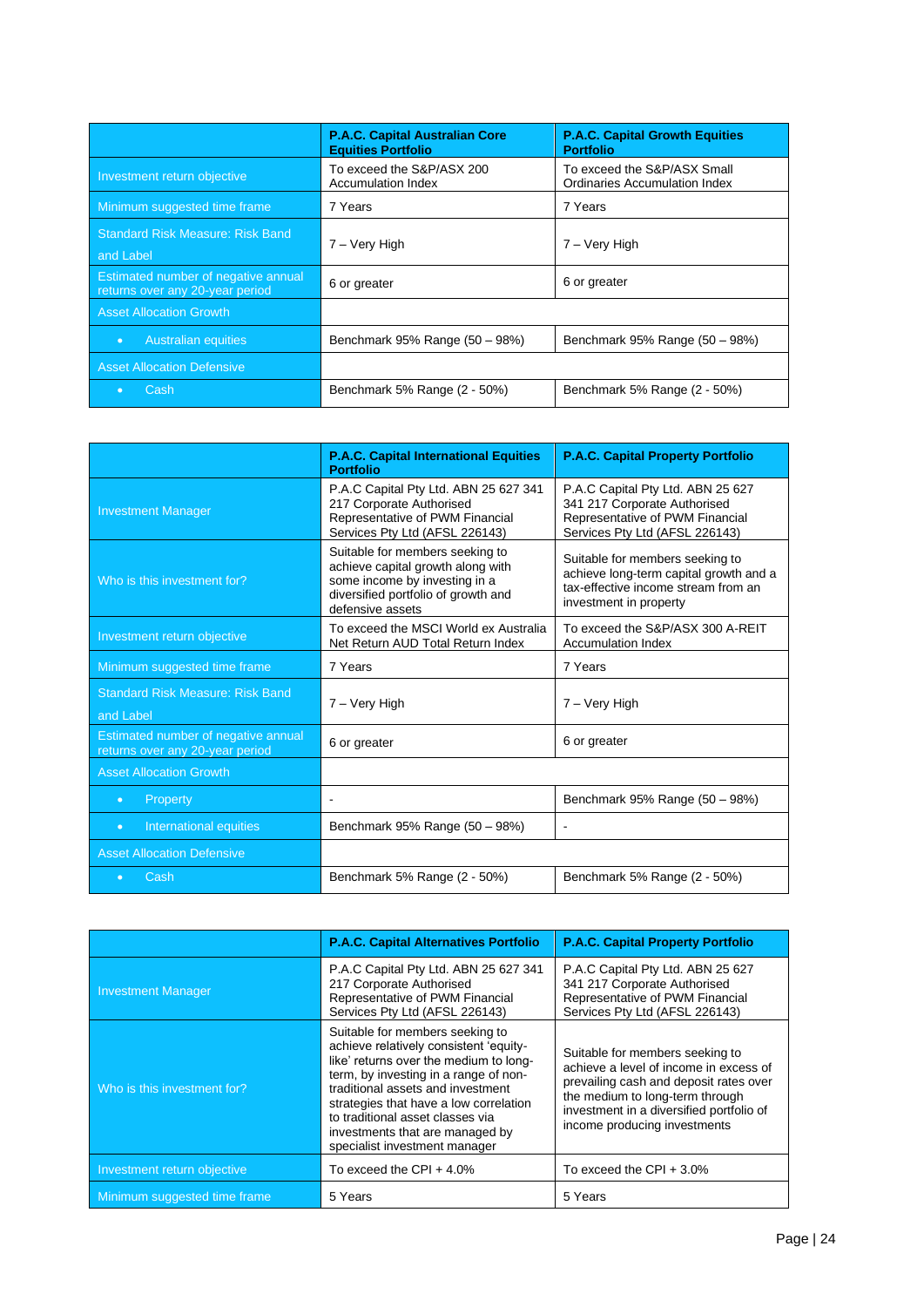|                                                                        | <b>P.A.C. Capital Alternatives Portfolio</b> | <b>P.A.C. Capital Property Portfolio</b> |
|------------------------------------------------------------------------|----------------------------------------------|------------------------------------------|
| <b>Standard Risk Measure: Risk Band</b><br>and Label                   | $6 - High$                                   | 5 - Medium to High                       |
| Estimated number of negative annual<br>returns over any 20-year period | $4 - 6$                                      | 3 - 4 or greater                         |
| <b>Asset Allocation Growth</b>                                         |                                              |                                          |
| <b>Australian equities</b><br>$\bullet$                                |                                              | Benchmark 25% Range $(0 - 35%)$          |
| Property<br>$\bullet$                                                  |                                              | Benchmark 5% Range $(0 - 15%)$           |
| International equities<br>$\bullet$                                    | $\overline{\phantom{a}}$                     | Benchmark $0\%$ Range $(0 - 25\%)$       |
| <b>Asset Allocation Defensive</b>                                      |                                              |                                          |
| <b>Fixed interest</b><br>$\bullet$                                     | $\overline{\phantom{0}}$                     | Benchmark 60% Range $(0 - 80%)$          |
| <b>Alternative Investments</b><br>$\bullet$                            | Benchmark 95% Range (50 - 98%)               | Benchmark $0\%$ Range $(0-25\%)$         |
| Cash<br>$\bullet$                                                      | Benchmark 5% Range (2 - 50%)                 | Benchmark 10% (min. 2 - 100%)            |

|                                                                        | <b>Cashel High Growth</b>                                                                                                                                       | <b>Cashel Growth</b>                                                                                                                                  |
|------------------------------------------------------------------------|-----------------------------------------------------------------------------------------------------------------------------------------------------------------|-------------------------------------------------------------------------------------------------------------------------------------------------------|
| <b>Investment Manager</b>                                              | Cashel Financial Services Pty Ltd<br>(ACN 106 177 093; AFSL 306803)                                                                                             | Cashel Financial Services Pty Ltd<br>(ACN 106 177 093; AFSL 306803)                                                                                   |
| Who is this investment for?                                            | Suitable for members seeking a<br>portfolio diversified across all major<br>asset classes with a higher bias<br>towards Australian and International<br>markets | Suitable for members seeking a<br>portfolio diversified across all major<br>asset classes with a bias towards<br>Australian and International markets |
| Investment return objective                                            | At least 4.0% per annum above CPI                                                                                                                               | At least 3.5% per annum above CPI                                                                                                                     |
| Minimum suggested time frame                                           | 8 Years                                                                                                                                                         | 7 Years                                                                                                                                               |
| <b>Standard Risk Measure: Risk Band</b><br>and Label                   | $6 - High$                                                                                                                                                      | 5 - Medium to High                                                                                                                                    |
| Estimated number of negative annual<br>returns over any 20-year period | $4 - 6$                                                                                                                                                         | 3 - 4 or greater                                                                                                                                      |
| <b>Asset Allocation</b>                                                |                                                                                                                                                                 |                                                                                                                                                       |
| <b>Multi-Asset</b><br>$\bullet$                                        | $\overline{\phantom{a}}$                                                                                                                                        | Benchmark $0\%$ Range $(0 - 20\%)$                                                                                                                    |
| <b>Australian equities</b><br>$\bullet$                                | Benchmark 40% Range (30 - 50%)                                                                                                                                  | Benchmark 35% Range (20 - 50%)                                                                                                                        |
| Property<br>$\bullet$                                                  | Benchmark $0\%$ Range $(0 - 20\%)$                                                                                                                              | Benchmark $0\%$ Range $(0 - 20\%)$                                                                                                                    |
| International equities<br>$\bullet$                                    | Benchmark 35% Range (30 - 50%)                                                                                                                                  | Benchmark 35% Range (20 - 50%)                                                                                                                        |
| Infrastructure<br>$\bullet$                                            | Benchmark $0\%$ Range $(0 - 20\%)$                                                                                                                              | Benchmark $0\%$ Range $(0 - 20\%)$                                                                                                                    |
| <b>Fixed interest</b><br>$\bullet$                                     | Benchmark 7% Range $(0 - 20%)$                                                                                                                                  | Benchmark 10% Range (0 - 50%)                                                                                                                         |
| <b>Alternative Investments</b><br>$\bullet$                            | Benchmark 15% Range (0 - 20%)                                                                                                                                   | Benchmark 15% Range (0 - 20%)                                                                                                                         |
| Cash<br>$\bullet$                                                      | Benchmark 3% Range (2 - 20%)                                                                                                                                    | Benchmark 5% Range (2 - 30%)                                                                                                                          |

|                              | <b>Cashel Balanced</b>                                                                    | <b>Cashel Conservative Balanced</b>                                                       |
|------------------------------|-------------------------------------------------------------------------------------------|-------------------------------------------------------------------------------------------|
| <b>Investment Manager</b>    | Cashel Financial Services Pty Ltd<br>(ACN 106 177 093; AFSL 306803)                       | Cashel Financial Services Pty Ltd<br>(ACN 106 177 093; AFSL 306803)                       |
| Who is this investment for?  | Suitable for members seeking a<br>portfolio diversified across all major<br>asset classes | Suitable for members seeking a<br>portfolio diversified across all major<br>asset classes |
| Investment return objective  | At least 3.0% per annum above CPI                                                         | At least 2.0% per annum above CPI                                                         |
| Minimum suggested time frame | 5 Years                                                                                   | 4 Years                                                                                   |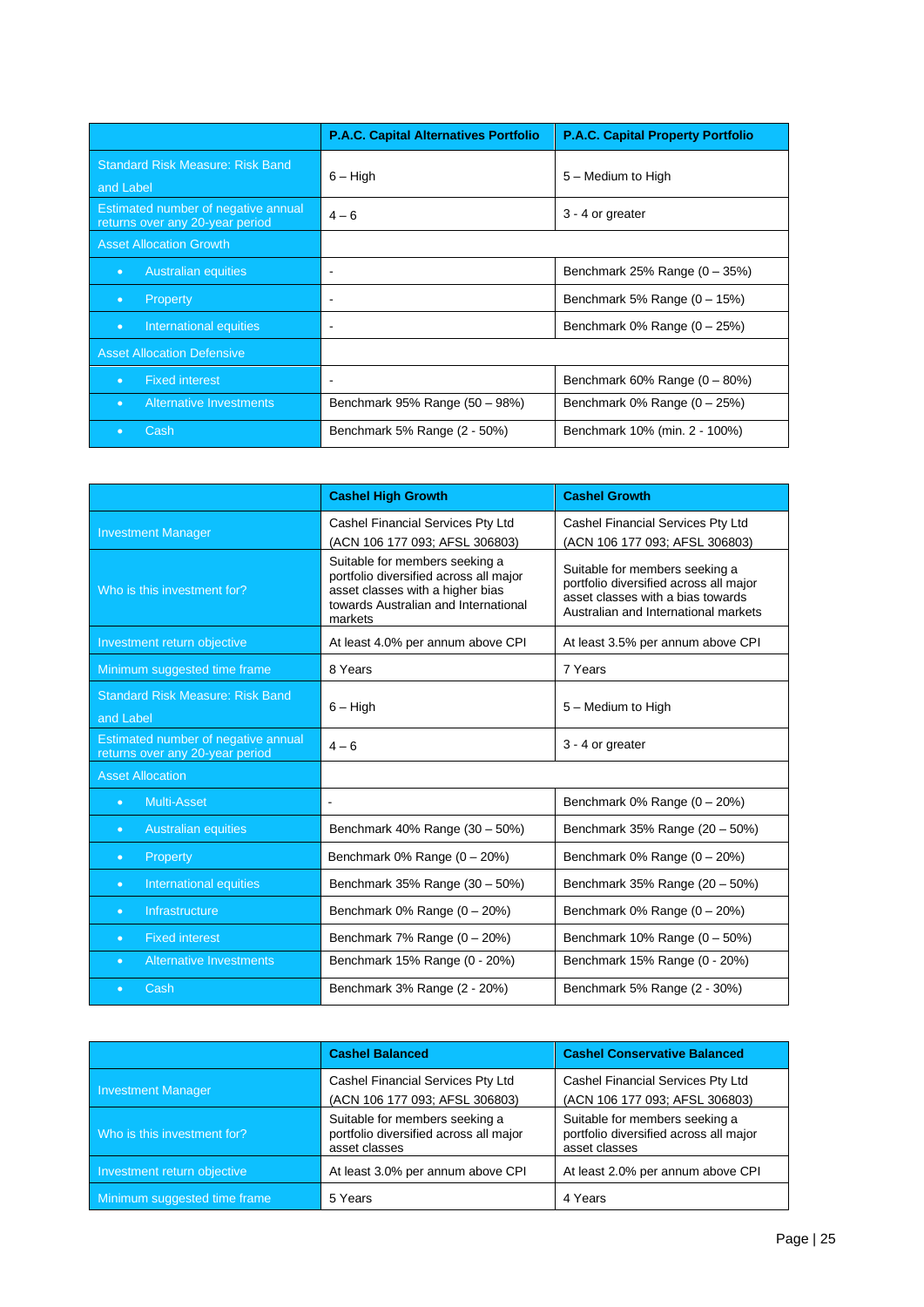|                                                                        | <b>Cashel Balanced</b>             | <b>Cashel Conservative Balanced</b> |
|------------------------------------------------------------------------|------------------------------------|-------------------------------------|
| <b>Standard Risk Measure: Risk Band</b><br>and Label                   | $4 -$ Medium                       | $3 -$ Low to Medium                 |
| Estimated number of negative annual<br>returns over any 20-year period | $2 - 3$                            | $1 - 2$                             |
| <b>Asset Allocation</b>                                                |                                    |                                     |
| <b>Multi-Asset</b><br>$\bullet$                                        | Benchmark $0\%$ Range $(0 - 20\%)$ | Benchmark $0\%$ Range $(0 - 20\%)$  |
| <b>Australian equities</b><br>$\bullet$                                | Benchmark 30% Range (10 - 45%)     | Benchmark 25% Range $(5 - 30%)$     |
| Property<br>$\bullet$                                                  | Benchmark $0\%$ Range $(0 - 20\%)$ | Benchmark $0\%$ Range $(0 - 20\%)$  |
| International equities<br>$\bullet$                                    | Benchmark 35% Range $(10 - 45%)$   | Benchmark 30% Range (5 - 30%)       |
| Infrastructure<br>$\bullet$                                            | Benchmark $0\%$ Range $(0 - 20\%)$ | Benchmark $0\%$ Range $(0 - 20\%)$  |
| <b>Fixed interest</b><br>$\bullet$                                     | Benchmark $15%$ Range $(0 - 40%)$  | Benchmark 30% Range (10 - 50%)      |
| Alternative Investments<br>$\bullet$                                   | Benchmark 15% Range (0 - 20%)      | Benchmark 10% Range (0 - 20%)       |
| Cash<br>$\bullet$                                                      | Benchmark 5% Range (2 - 40%)       | Benchmark 5% Range (2 - 40%)        |

|                                                                        | <b>Cashel Conservative</b>                                                                | <b>Cashel Private Portfolio</b>                                                                                                                                                    |
|------------------------------------------------------------------------|-------------------------------------------------------------------------------------------|------------------------------------------------------------------------------------------------------------------------------------------------------------------------------------|
| <b>Investment Manager</b>                                              | Cashel Financial Services Pty Ltd<br>(ACN 106 177 093; AFSL 306803)                       | Cashel Financial Services Pty Ltd<br>(ACN 106 177 093; AFSL 306803)                                                                                                                |
| Who is this investment for?                                            | Suitable for members seeking a<br>portfolio diversified across all major<br>asset classes | Suitable for members seeking a<br>portfolio that may invest in any ASX<br>listed security, with a minimum of 75%<br>of portfolio equity exposure invested<br>within the S&P/ASX300 |
| Investment return objective                                            | At least 1.0% per annum above CPI                                                         | To achieve an average annual total<br>return from a portfolio of ASX listed<br>shares in excess of the S&P/ASX300<br>Accumulation Index return over the<br>medium to long term     |
| Minimum suggested time frame                                           | 3 Years                                                                                   | 7 Years                                                                                                                                                                            |
| <b>Standard Risk Measure: Risk Band</b><br>and Label                   | $2 - Low$                                                                                 | 5 - Medium to High                                                                                                                                                                 |
| Estimated number of negative annual<br>returns over any 20-year period | $0.5 - 1$                                                                                 | $3 - 4$                                                                                                                                                                            |
| <b>Asset Allocation</b>                                                |                                                                                           |                                                                                                                                                                                    |
| <b>Multi-Asset</b><br>$\bullet$                                        | Benchmark $0\%$ Range $(0 - 20\%)$                                                        | $\overline{a}$                                                                                                                                                                     |
| <b>Australian equities</b><br>$\bullet$                                | Benchmark 25% Range (10 - 50%)                                                            | Benchmark 85% Range (70 - 100%)                                                                                                                                                    |
| Property<br>$\bullet$                                                  | Benchmark $0\%$ Range $(0 - 20\%)$                                                        | $\blacksquare$                                                                                                                                                                     |
| International equities<br>$\bullet$                                    | Benchmark 25% Range (10 - 50%)                                                            |                                                                                                                                                                                    |
| Infrastructure<br>$\bullet$                                            | Benchmark $0\%$ Range $(0 - 20\%)$                                                        | $\blacksquare$                                                                                                                                                                     |
| <b>Fixed interest</b><br>$\bullet$                                     | Benchmark 40% Range (20 - 60%)                                                            |                                                                                                                                                                                    |
| <b>Alternative Investments</b><br>$\bullet$                            | Benchmark 5% Range (0 - 20%)                                                              |                                                                                                                                                                                    |
| Cash<br>$\blacksquare$                                                 | Benchmark 5% Range (10 - 60%)                                                             | Benchmark 15% Range (2 - 30%)                                                                                                                                                      |

|                             | <b>Cashel Global ETP Portfolio</b>                                     | <b>Cashel Special Situations Portfolio</b>                             |
|-----------------------------|------------------------------------------------------------------------|------------------------------------------------------------------------|
| Investment Manager          | Cashel Financial Services Pty Ltd<br>(ACN 106 177 093; AFSL 306803)    | Cashel Financial Services Pty Ltd<br>(ACN 106 177 093; AFSL 306803)    |
| Who is this investment for? | Suitable for members seeking a<br>portfolio that may invest in any ASX | Suitable for members seeking a<br>portfolio that may invest in any ASX |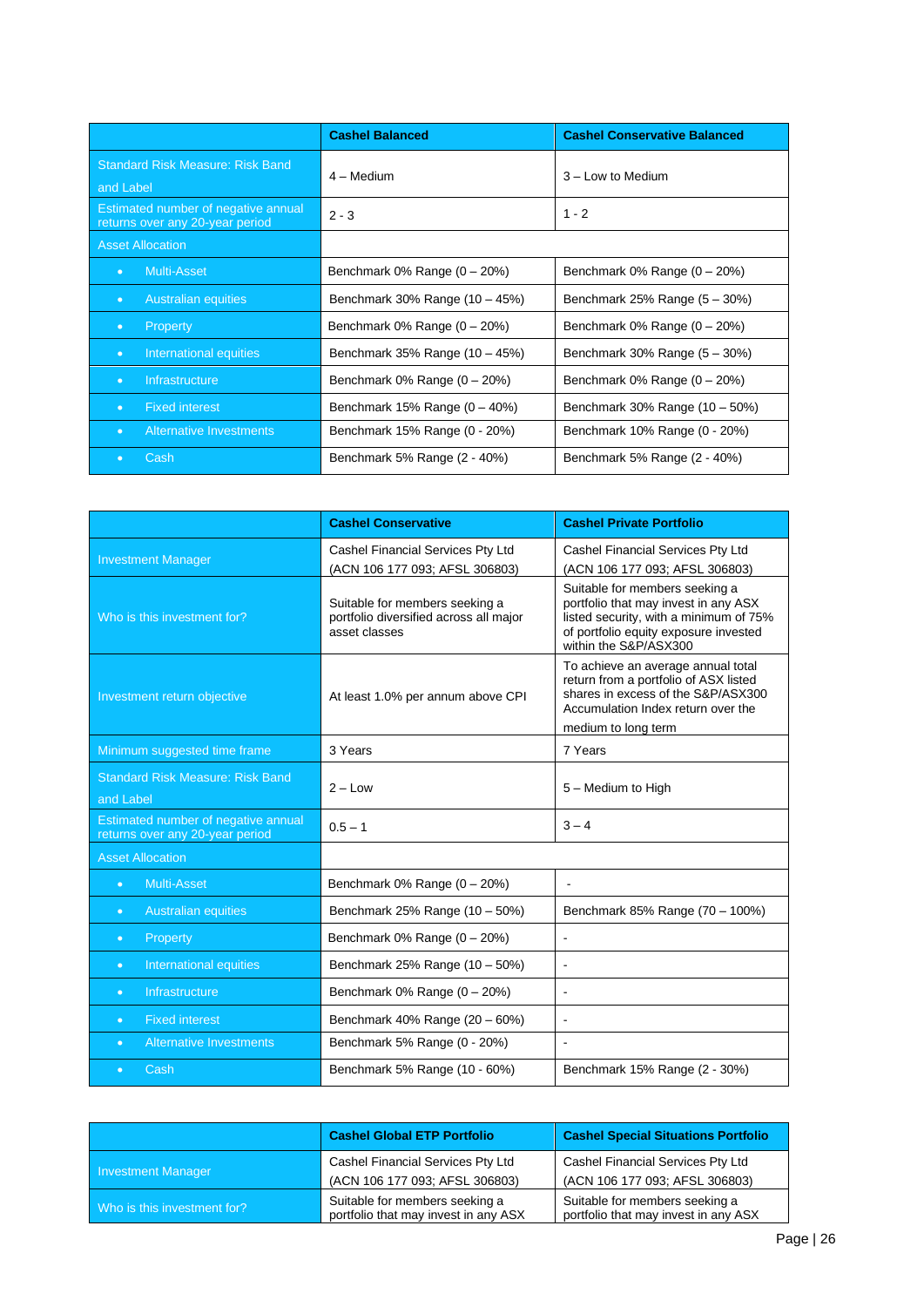|                                                                        | <b>Cashel Global ETP Portfolio</b>                                                                                                                                                                                                               | <b>Cashel Special Situations Portfolio</b>                                                                                                                                             |  |
|------------------------------------------------------------------------|--------------------------------------------------------------------------------------------------------------------------------------------------------------------------------------------------------------------------------------------------|----------------------------------------------------------------------------------------------------------------------------------------------------------------------------------------|--|
|                                                                        | listed Exchange-Traded Products. A<br>minimum of 80% of portfolio exposure<br>must be invested within the accessible<br>exchange traded products listed on the<br>ASX that have a predominant<br>underlying exposure to international<br>markets | listed security, with a minimum of 75%<br>of portfolio equity exposure invested<br>within the S&P/ASX Small Ordinaries                                                                 |  |
| Investment return objective                                            | To achieve an average annual total<br>return in excess of the MSCI World<br>Index (ex Australia) in Australian<br>dollars over the medium to long term                                                                                           | To achieve an average annual total<br>return focusing on yield from a portfolio<br>of ASX listed shares in excess of the<br>S&P/Small Ordinaries Index over the<br>medium to long term |  |
| Minimum suggested time frame                                           | 7 Years                                                                                                                                                                                                                                          | 7 Years                                                                                                                                                                                |  |
| <b>Standard Risk Measure: Risk Band</b><br>and Label                   | 4 - Medium                                                                                                                                                                                                                                       | $6 - High$                                                                                                                                                                             |  |
| Estimated number of negative annual<br>returns over any 20-year period | $2 - 3$                                                                                                                                                                                                                                          | $4 - 6$                                                                                                                                                                                |  |
| <b>Asset Allocation</b>                                                |                                                                                                                                                                                                                                                  |                                                                                                                                                                                        |  |
| <b>Australian equities</b><br>$\bullet$                                |                                                                                                                                                                                                                                                  | Benchmark 85% Range (70 - 100%)                                                                                                                                                        |  |
| <b>Australian Exchange Traded</b><br>$\bullet$<br><b>Products</b>      | Benchmark 85% Range (80 - 100%)                                                                                                                                                                                                                  |                                                                                                                                                                                        |  |
| Cash<br>$\bullet$                                                      | Benchmark 15% Range (2 - 20%)                                                                                                                                                                                                                    | Benchmark 15% Range (2 - 30%)                                                                                                                                                          |  |

|                                                                        | <b>Optimal Defensive Portfolio</b><br><b>Optimal Defensive Portfolio</b>                                                                                                                                                                                                            |                                                                                                                                                                                                                                                                               |  |
|------------------------------------------------------------------------|-------------------------------------------------------------------------------------------------------------------------------------------------------------------------------------------------------------------------------------------------------------------------------------|-------------------------------------------------------------------------------------------------------------------------------------------------------------------------------------------------------------------------------------------------------------------------------|--|
| <b>Investment Manager</b>                                              | Optimal Financial Services Pty Ltd<br>ABN 76 105 994 778 Authorised<br>Representative of Optimal AFSL Pty<br>Ltd (AFSL 431258)                                                                                                                                                      | Optimal Financial Services Pty Ltd<br>ABN 76 105 994 778 Authorised<br>Representative of Optimal AFSL Pty<br>Ltd (AFSL 431258)                                                                                                                                                |  |
| Who is this investment for?                                            | Suitable for members seeking a<br>portfolio to provide income with a low<br>risk of capital loss over the short to<br>medium term, with some capital<br>growth over the long-term through<br>exposure to a diversified portfolio of<br>investments over the investment<br>timeframe | Suitable for members seeking a<br>portfolio to provide relatively stable<br>total returns over the short to medium<br>term from a combination of income<br>and capital growth, through exposure<br>to a diversified portfolio of investments<br>over the investment timeframe |  |
| Investment return objective                                            | To outperform the average annual rate<br>of Australia's Consumer Price Index<br>(CPI) by at least 1% over the minimum<br>investment timeframe                                                                                                                                       | To outperform the average annual rate<br>of Australia's Consumer Price Index<br>(CPI) by at least 2% over the minimum<br>investment timeframe                                                                                                                                 |  |
| Minimum suggested time frame                                           | 3 Years                                                                                                                                                                                                                                                                             | 4 Years                                                                                                                                                                                                                                                                       |  |
| <b>Standard Risk Measure: Risk Band</b><br>and Label                   | 3 - Low to Medium                                                                                                                                                                                                                                                                   | 3 - Low to Medium                                                                                                                                                                                                                                                             |  |
| Estimated number of negative annual<br>returns over any 20-year period | $1 - 2$                                                                                                                                                                                                                                                                             | $1 - 2$                                                                                                                                                                                                                                                                       |  |
| <b>Asset Allocation</b>                                                |                                                                                                                                                                                                                                                                                     |                                                                                                                                                                                                                                                                               |  |
| <b>Australian equities</b><br>$\bullet$                                | Benchmark 20% Range $(0 - 30%)$                                                                                                                                                                                                                                                     | Benchmark 26% Range $(0 - 45%)$                                                                                                                                                                                                                                               |  |
| Property<br>$\bullet$                                                  | Benchmark 5% Range $(0 - 10\%)$                                                                                                                                                                                                                                                     | Benchmark 5% Range $(0 - 15%)$                                                                                                                                                                                                                                                |  |
| International equities<br>$\bullet$                                    | Benchmark 5% Range $(0 - 30%)$                                                                                                                                                                                                                                                      | Benchmark $14\%$ Range $(0 - 30\%)$                                                                                                                                                                                                                                           |  |
| <b>Fixed interest</b><br>$\bullet$                                     | Benchmark 60% Range $(0 - 80%)$                                                                                                                                                                                                                                                     | Benchmark $48\%$ Range $(0 - 65\%)$                                                                                                                                                                                                                                           |  |
| Cash                                                                   | Benchmark 10% Range (2 - 100%)                                                                                                                                                                                                                                                      | Benchmark 7% Range (2 - 100%)                                                                                                                                                                                                                                                 |  |

|                    | <b>Optimal Balanced Portfolio</b>                                   | <b>Optimal Growth Portfolio</b>                                     |
|--------------------|---------------------------------------------------------------------|---------------------------------------------------------------------|
| Investment Manager | Optimal Financial Services Pty Ltd<br>ABN 76 105 994 778 Authorised | Optimal Financial Services Pty Ltd<br>ABN 76 105 994 778 Authorised |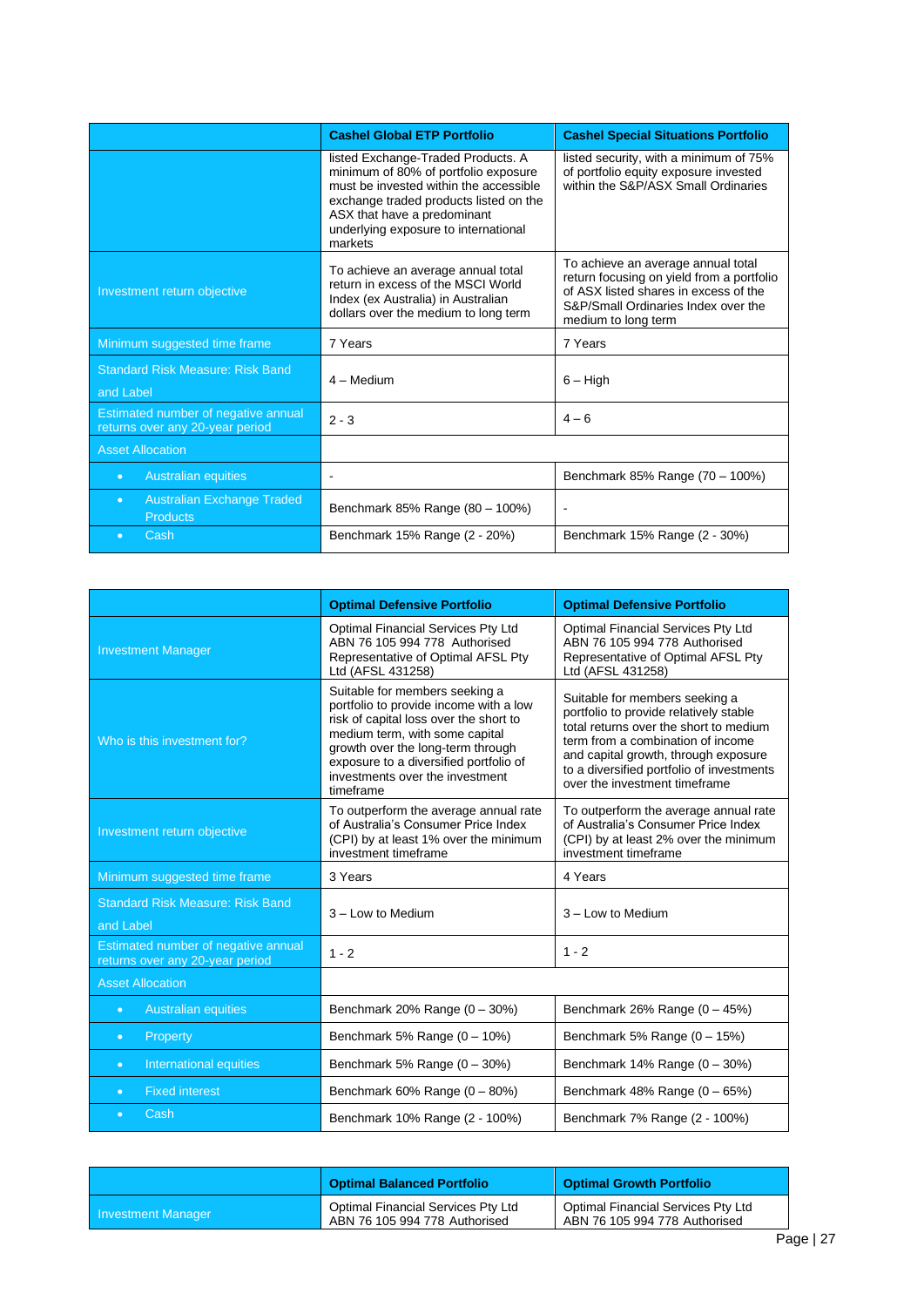|                                                                        | <b>Optimal Balanced Portfolio</b>                                                                                                                                                                                                                                  | <b>Optimal Growth Portfolio</b>                                                                                                                                                                                  |  |
|------------------------------------------------------------------------|--------------------------------------------------------------------------------------------------------------------------------------------------------------------------------------------------------------------------------------------------------------------|------------------------------------------------------------------------------------------------------------------------------------------------------------------------------------------------------------------|--|
|                                                                        | Representative of Optimal AFSL Pty<br>Ltd (AFSL 431258)                                                                                                                                                                                                            | Representative of Optimal AFSL Pty<br>Ltd (AFSL 431258)                                                                                                                                                          |  |
| Who is this investment for?                                            | Suitable for members seeking a<br>portfolio to provide moderate to high<br>total returns over the medium term<br>from a combination of income and<br>capital growth through exposure to a<br>diversified portfolio of investments over<br>the investment timeframe | Suitable for members seeking a<br>portfolio to provide high total returns<br>over the investment timeframe through<br>exposure to a diversified portfolio of<br>investments with an emphasis on<br>growth assets |  |
| Investment return objective                                            | To outperform the average annual rate<br>of Australia's Consumer Price Index<br>(CPI) by at least 3% over the minimum<br>investment timeframe                                                                                                                      | To outperform the average annual rate<br>of Australia's Consumer Price Index<br>(CPI) by at least 4% over the minimum<br>investment timeframe                                                                    |  |
| Minimum suggested time frame                                           | 5 Years                                                                                                                                                                                                                                                            | 6 Years                                                                                                                                                                                                          |  |
| <b>Standard Risk Measure: Risk Band</b><br>and Label                   | 5 - Medium to High                                                                                                                                                                                                                                                 | $6 - High$                                                                                                                                                                                                       |  |
| Estimated number of negative annual<br>returns over any 20-year period | $3 - 4$                                                                                                                                                                                                                                                            | $4 - 6$                                                                                                                                                                                                          |  |
| <b>Asset Allocation</b>                                                |                                                                                                                                                                                                                                                                    |                                                                                                                                                                                                                  |  |
| <b>Australian equities</b><br>$\bullet$                                | Benchmark 36% Range (0 - 80%)                                                                                                                                                                                                                                      | Benchmark $43\%$ Range $(0 - 75\%)$                                                                                                                                                                              |  |
| Property<br>$\bullet$                                                  | Benchmark $6\%$ Range $(0 - 30\%)$                                                                                                                                                                                                                                 | Benchmark 5% Range $(0 - 25%)$                                                                                                                                                                                   |  |
| International equities<br>$\bullet$                                    | Benchmark 18% Range $(0 - 50\%)$                                                                                                                                                                                                                                   | Benchmark 27% Range $(0 - 60%)$                                                                                                                                                                                  |  |
| <b>Fixed interest</b><br>$\bullet$                                     | Benchmark 28% Range $(0 - 60\%)$                                                                                                                                                                                                                                   | Benchmark $15%$ Range $(0 - 40%)$                                                                                                                                                                                |  |
| <b>Alternative Investments</b><br>$\bullet$                            | Benchmark 5% Range $(0 - 20%)$                                                                                                                                                                                                                                     | Benchmark 5% Range $(0 - 20%)$                                                                                                                                                                                   |  |
| Cash<br>$\bullet$                                                      | Benchmark 7% Range (2 - 100%)                                                                                                                                                                                                                                      | Benchmark 5% Range (2 - 100%)                                                                                                                                                                                    |  |

|                                                                        | <b>Shartru Conservative Portfolio</b><br><b>Shartru Balanced Portfolio</b>                                                                                                                                      |                                                                                                                                                                                   |  |
|------------------------------------------------------------------------|-----------------------------------------------------------------------------------------------------------------------------------------------------------------------------------------------------------------|-----------------------------------------------------------------------------------------------------------------------------------------------------------------------------------|--|
|                                                                        | Shartru Investment Management Pty<br>Ltd ABN 46 604 880 006 Corporate                                                                                                                                           | Shartru Investment Management Pty<br>Ltd ABN 46 604 880 006 Corporate                                                                                                             |  |
| <b>Investment Manager</b>                                              | Authorised Representative of Shartru<br>Wealth Pty Ltd (ABN 46 158 536 871<br>AFSL 422409)                                                                                                                      | Authorised Representative of Shartru<br>Wealth Pty Ltd (ABN 46 158 536 871<br>AFSL 422409)                                                                                        |  |
| Who is this investment for?                                            | Suitable for members seeking a<br>portfolio to provide the potential for<br>moderate capital growth over the<br>investment timeframe with significantly<br>lower volatility than the Australian<br>share market | Suitable for members seeking a<br>portfolio to provide long term capital<br>growth through exposure to a<br>diversified portfolio of investments over<br>the investment timeframe |  |
| Investment return objective                                            | To outperform the average annual rate<br>of Australia's Consumer Price Index<br>(CPI) by at least 2% over the minimum<br>investment timeframe                                                                   | To outperform the average annual rate<br>of Australia's Consumer Price Index<br>(CPI) by at least 2.5% over the<br>minimum investment timeframe                                   |  |
| Minimum suggested time frame                                           | 3 Years                                                                                                                                                                                                         | 5 Years                                                                                                                                                                           |  |
| <b>Standard Risk Measure: Risk Band</b><br>and Label                   | 3 - Low to Medium                                                                                                                                                                                               | $4 - Medium$                                                                                                                                                                      |  |
| Estimated number of negative annual<br>returns over any 20-year period | $1 - 2$                                                                                                                                                                                                         | $2 - 3$                                                                                                                                                                           |  |
| <b>Asset Allocation</b>                                                |                                                                                                                                                                                                                 |                                                                                                                                                                                   |  |
| <b>Australian equities</b><br>$\bullet$                                | Benchmark $10\%$ Range $(0 - 25\%)$                                                                                                                                                                             | Benchmark $15%$ Range $(0 - 35%)$                                                                                                                                                 |  |
| Property<br>$\bullet$                                                  | Benchmark $8\%$ Range $(0 - 20\%)$                                                                                                                                                                              | Benchmark $12\%$ Range $(0 - 35\%)$                                                                                                                                               |  |
| International equities<br>$\bullet$                                    | Benchmark $10\%$ Range $(0 - 25\%)$                                                                                                                                                                             | Benchmark 18% Range $(0 - 35%)$                                                                                                                                                   |  |
| <b>Fixed interest</b><br>$\bullet$                                     | Benchmark 55% Range (10 - 78%)                                                                                                                                                                                  | Benchmark 44% Range (20 - 48%)                                                                                                                                                    |  |
| <b>Alternative Investments</b><br>$\bullet$                            | Benchmark 2% Range $(0 - 15%)$                                                                                                                                                                                  | Benchmark $6\%$ Range $(0 - 30\%)$                                                                                                                                                |  |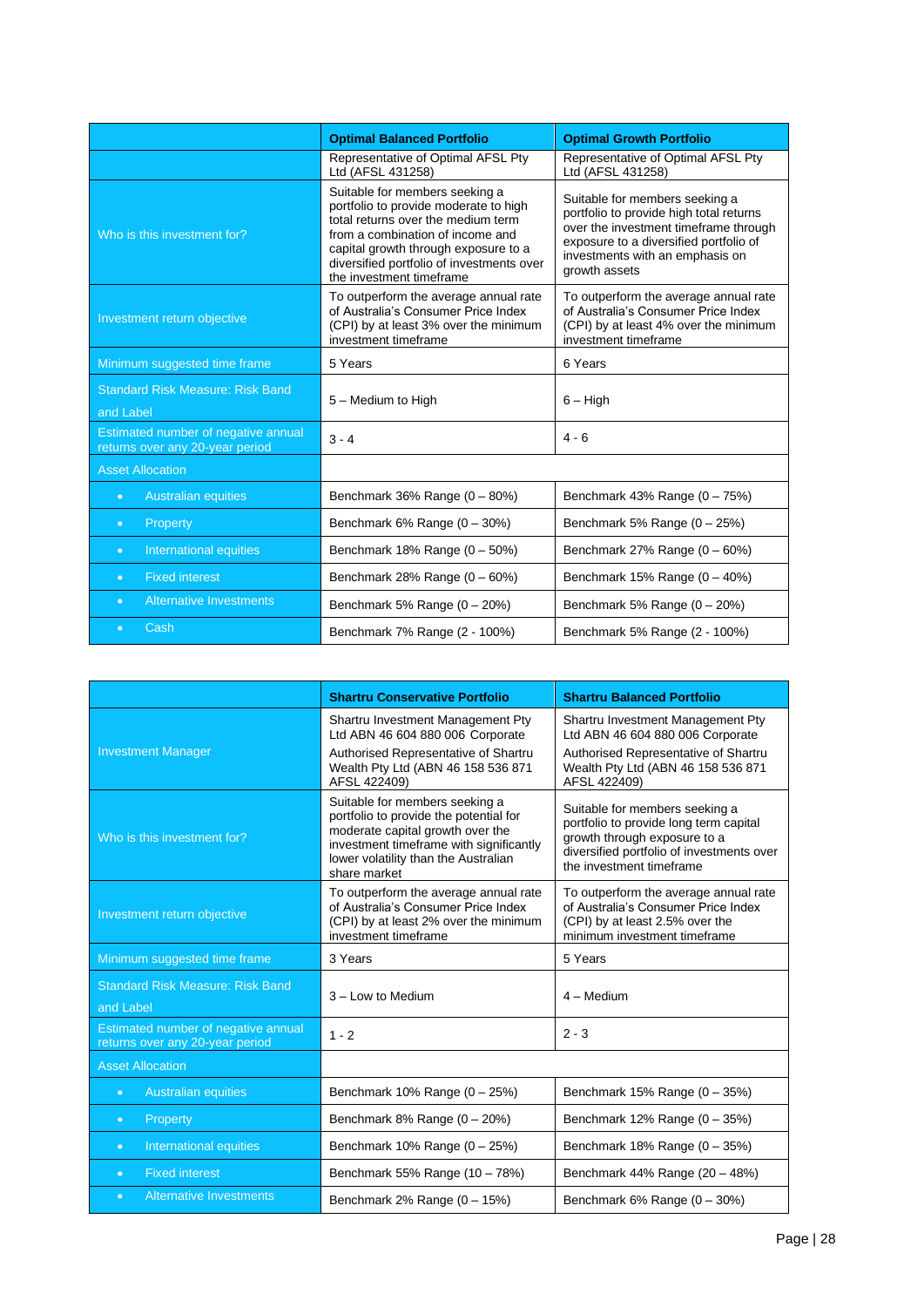|       | <b>Shartru Conservative Portfolio</b> | <b>Shartru Balanced Portfolio</b> |
|-------|---------------------------------------|-----------------------------------|
| -Cash | Benchmark 7% Range (2 - 50%)          | Benchmark 5% Range (2 - 10%)      |

|                                                                        | <b>Shartru Balanced Pension Portfolio</b><br><b>Shartru Growth Portfolio</b>                                                                                                      |                                                                                                                                                                                                                     |  |
|------------------------------------------------------------------------|-----------------------------------------------------------------------------------------------------------------------------------------------------------------------------------|---------------------------------------------------------------------------------------------------------------------------------------------------------------------------------------------------------------------|--|
|                                                                        | Shartru Investment Management Pty<br>Ltd ABN 46 604 880 006 Corporate                                                                                                             | Shartru Investment Management Pty<br>Ltd ABN 46 604 880 006 Corporate                                                                                                                                               |  |
| <b>Investment Manager</b>                                              | Authorised Representative of Shartru<br>Wealth Pty Ltd (ABN 46 158 536 871<br>AFSL 422409)                                                                                        | Authorised Representative of Shartru<br>Wealth Pty Ltd (ABN 46 158 536 871<br>AFSL 422409)                                                                                                                          |  |
| Who is this investment for?                                            | Suitable for members seeking a<br>portfolio to provide long term capital<br>growth through exposure to a<br>diversified portfolio of investments over<br>the investment timeframe | Suitable for members seeking a<br>portfolio to provide capital growth over<br>the investment timeframe through<br>exposure to a diversified portfolio of<br>investments, with a strong emphasis<br>on growth assets |  |
| Investment return objective                                            | To outperform the average annual rate<br>of Australia's Consumer Price Index<br>(CPI) by at least 2.5% over the<br>minimum investment timeframe                                   | To outperform the average annual rate<br>of Australia's Consumer Price Index<br>(CPI) by at least 3% over the minimum<br>investment timeframe                                                                       |  |
| Minimum suggested time frame                                           | 5 Years                                                                                                                                                                           | 7 Years                                                                                                                                                                                                             |  |
| <b>Standard Risk Measure: Risk Band</b><br>and Label                   | 4 - Medium                                                                                                                                                                        | $6 - High$                                                                                                                                                                                                          |  |
| Estimated number of negative annual<br>returns over any 20-year period | $2 - 3$                                                                                                                                                                           | $4 - 6$                                                                                                                                                                                                             |  |
| <b>Asset Allocation</b>                                                |                                                                                                                                                                                   |                                                                                                                                                                                                                     |  |
| <b>Australian equities</b><br>$\bullet$                                | Benchmark $15%$ Range $(0 - 35%)$                                                                                                                                                 | Benchmark 24% Range $(0 - 45%)$                                                                                                                                                                                     |  |
| Property<br>$\bullet$                                                  | Benchmark 12% Range $(0 - 35%)$                                                                                                                                                   | Benchmark 24% Range $(0 - 60\%)$                                                                                                                                                                                    |  |
| International equities<br>$\bullet$                                    | Benchmark 18% Range (0 - 35%)                                                                                                                                                     | Benchmark 24% Range $(0 - 60%)$                                                                                                                                                                                     |  |
| <b>Fixed interest</b><br>$\bullet$                                     | Benchmark 44% Range (20 - 48%)                                                                                                                                                    | Benchmark $16\%$ Range $(2 - 28\%)$                                                                                                                                                                                 |  |
| <b>Alternative Investments</b><br>$\bullet$                            | Benchmark $6\%$ Range $(0 - 30\%)$                                                                                                                                                | Benchmark $8\%$ Range $(0 - 25\%)$                                                                                                                                                                                  |  |
| Cash<br>o                                                              | Benchmark 5% Range (2 - 10%)                                                                                                                                                      | Benchmark 4% Range (2 - 8%)                                                                                                                                                                                         |  |

|                                                                        | <b>Shartru Strategic Fixed Interest</b><br><b>Portfolio</b>                                                                                                                                                                                                                                                                                     | <b>Shartru Growth Pension Portfolio</b>                                                                                                                                                                             |
|------------------------------------------------------------------------|-------------------------------------------------------------------------------------------------------------------------------------------------------------------------------------------------------------------------------------------------------------------------------------------------------------------------------------------------|---------------------------------------------------------------------------------------------------------------------------------------------------------------------------------------------------------------------|
|                                                                        | Shartru Investment Management Pty<br>Ltd ABN 46 604 880 006 Corporate                                                                                                                                                                                                                                                                           | Shartru Investment Management Pty<br>Ltd ABN 46 604 880 006 Corporate                                                                                                                                               |
| <b>Investment Manager</b>                                              | Authorised Representative of Shartru<br>Wealth Pty Ltd (ABN 46 158 536 871<br>AFSL 422409)                                                                                                                                                                                                                                                      | Authorised Representative of Shartru<br>Wealth Pty Ltd (ABN 46 158 536 871<br>AFSL 422409)                                                                                                                          |
| Who is this investment for?                                            | Suitable for members seeking a<br>portfolio to provide a higher level of<br>income over the medium to long term<br>when compared to traditional fixed<br>interest investments, through<br>investment in a diversified portfolio of<br>fixed income and interest rate<br>securities either directly or through<br>specialist investment managers | Suitable for members seeking a<br>portfolio to provide capital growth over<br>the investment timeframe through<br>exposure to a diversified portfolio of<br>investments, with a strong emphasis<br>on growth assets |
| Investment return objective                                            | To outperform the Bloomberg AusBond<br>Composite 0+ Year Index                                                                                                                                                                                                                                                                                  | To outperform the average annual rate<br>of Australia's Consumer Price Index<br>(CPI) by at least 3% over the minimum<br>investment timeframe                                                                       |
| Minimum suggested time frame                                           | 5 Years                                                                                                                                                                                                                                                                                                                                         | 7 Years                                                                                                                                                                                                             |
| <b>Standard Risk Measure: Risk Band</b><br>and Label                   | 3 - Low to Medium                                                                                                                                                                                                                                                                                                                               | $6 - High$                                                                                                                                                                                                          |
| Estimated number of negative annual<br>returns over any 20-year period | $1 - 2$                                                                                                                                                                                                                                                                                                                                         | $4 - 6$                                                                                                                                                                                                             |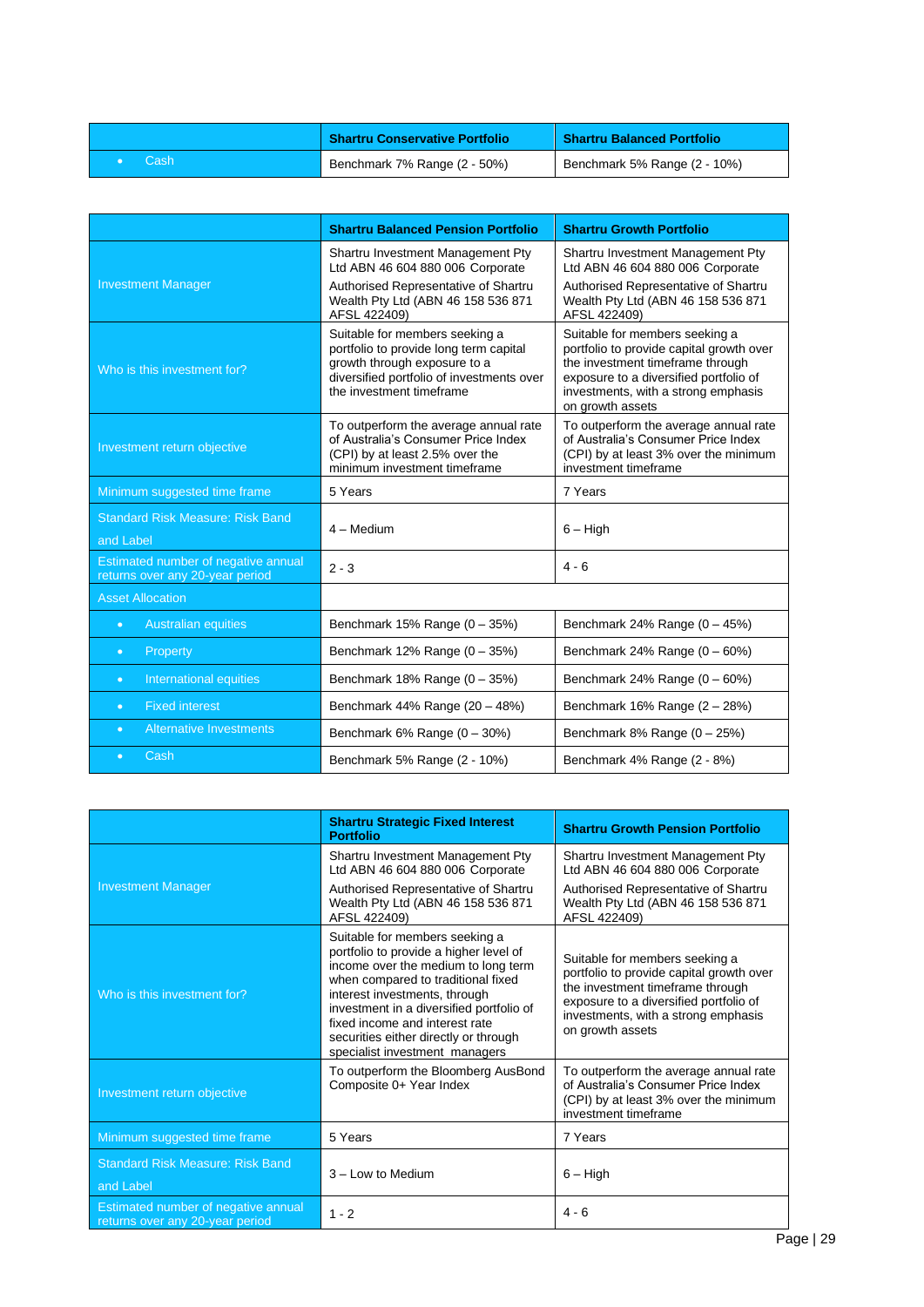|                                             | <b>Shartru Strategic Fixed Interest</b><br><b>Portfolio</b> | <b>Shartru Growth Pension Portfolio</b> |  |
|---------------------------------------------|-------------------------------------------------------------|-----------------------------------------|--|
| <b>Asset Allocation</b>                     |                                                             |                                         |  |
| Australian equities<br>$\bullet$            |                                                             | Benchmark 24% Range $(0 - 45%)$         |  |
| Property                                    |                                                             | Benchmark 24% Range $(0 - 60\%)$        |  |
| International equities<br>$\bullet$         |                                                             | Benchmark 24% Range $(0 - 60\%)$        |  |
| <b>Fixed interest</b><br>$\bullet$          | Benchmark 98% Range $(0 - 98%)$                             | Benchmark $16\%$ Range $(2 - 28\%)$     |  |
| <b>Alternative Investments</b><br>$\bullet$ |                                                             | Benchmark $8\%$ Range $(0 - 25\%)$      |  |
| 'Cash≀                                      | Benchmark 2% Range (2 - 100%)                               | Benchmark 4% Range (2 - 8%)             |  |

Information about the externally managed funds, ASX listed securities and term deposits available through the Sub Plan is available from your financial adviser.

There are no investments in the Xplore Super and Pension Sub Plan that exceeds 5% of the total assets of the Sub Plan as at 30 June 2021.

For information about the investment earnings allocated to your Xplore Sub Plan account, please refer to your Member Statement for the period ending 30 June 2021.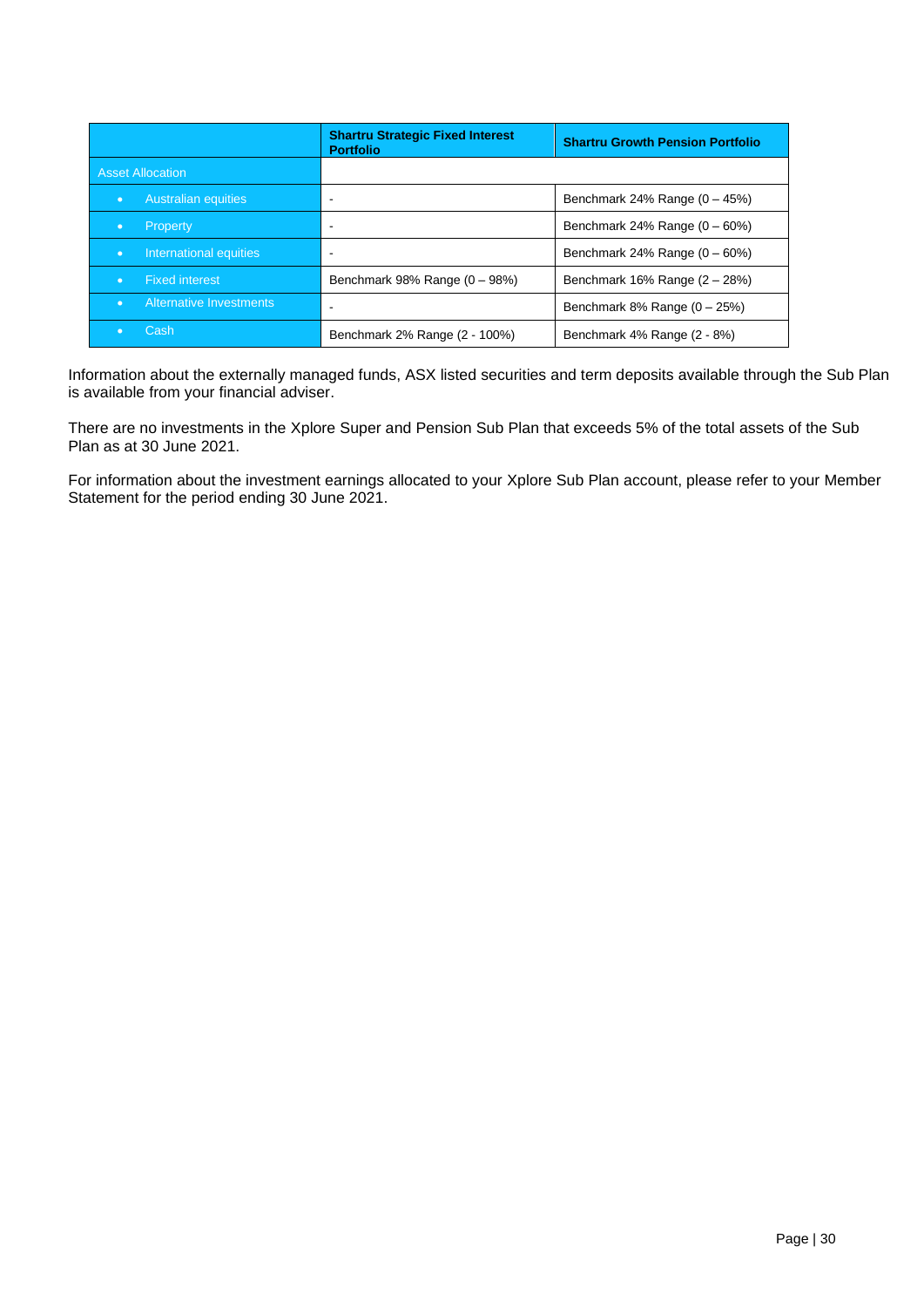## **Aracon Superannuation Fund investments at 30 June**

|                               | 30 June 2021<br>\$'000 | 30 June 2020<br>\$'000 |
|-------------------------------|------------------------|------------------------|
| <b>Equities</b>               | 112,506                | 22,388                 |
| Units in Listed unit trusts   | 29,624                 | 16,916                 |
| Units in unlisted unit trusts | 336,626                | 293,705                |
| <b>Fixed interest</b>         | 28,401                 | 8,659                  |
| Cash and cash equivalents     | 33,989                 | 12,590                 |
| <b>Total Investments</b>      | \$541,146              | \$354,258              |

| Single Investments exceeding 5% of Fund Assets as at 30 June 2021<br>The following exceed 5% of the total of the Fund's assets. |                         |                   |  |
|---------------------------------------------------------------------------------------------------------------------------------|-------------------------|-------------------|--|
| Investment                                                                                                                      | <b>Valuation Method</b> | % of Total Assets |  |
| ARA Investment Fund                                                                                                             | <b>Redemption Value</b> | 65%               |  |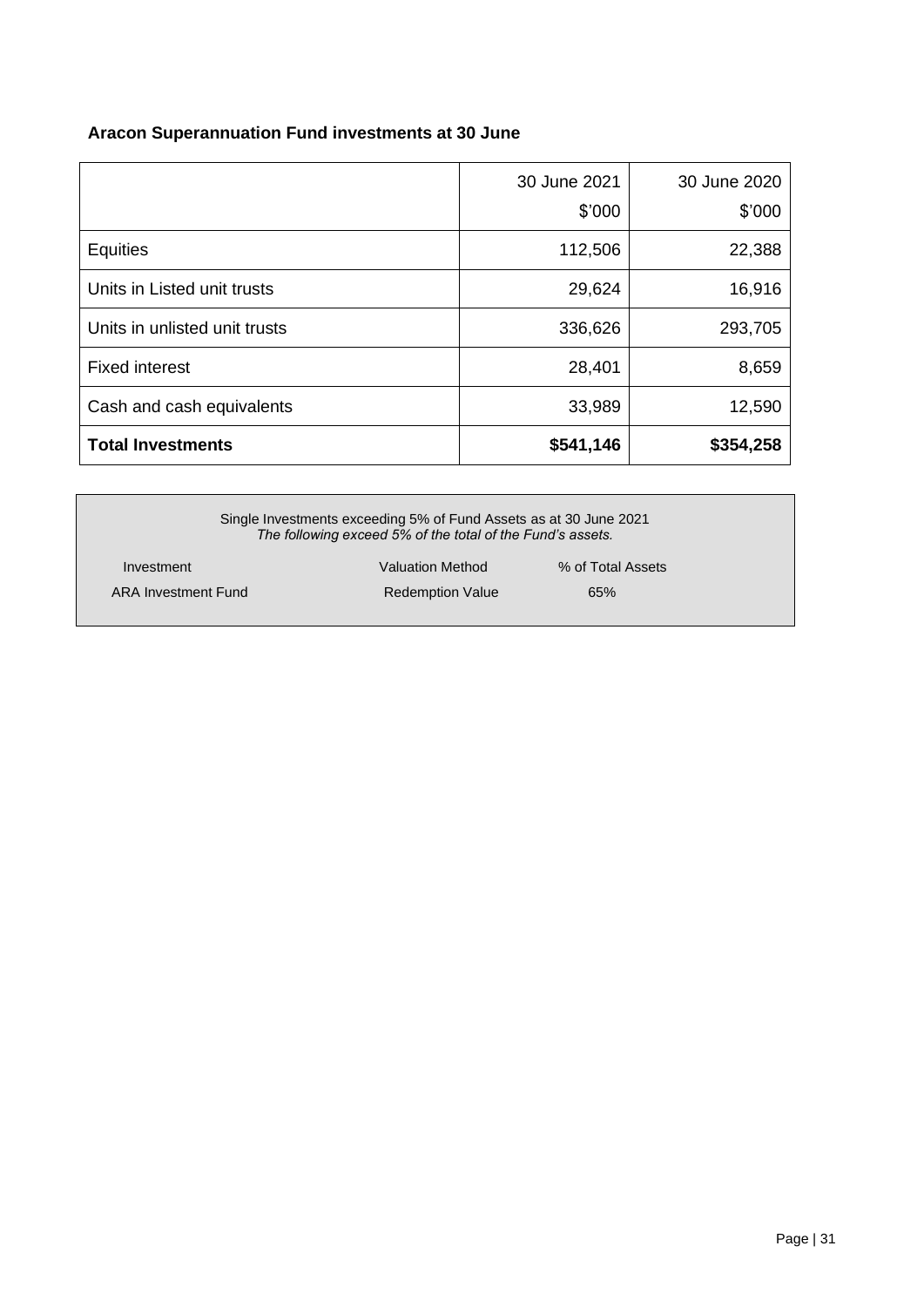## **Financial Information for the Fund**

The following is abridged financial information for the Fund as a whole, which has been extracted from the audited fund accounts. A copy of the audited fund accounts, including the auditor's report, is available at: [https://www.araconsuper.com.au](https://www.araconsuper.com.au/)

## **Statement of Financial Position as at 30 June 2021**

|                                                      | 2021    | 2020    |
|------------------------------------------------------|---------|---------|
|                                                      | \$'000  | \$'000  |
| Assets                                               |         |         |
| Cash                                                 |         |         |
| Cash and cash equivalents                            | 33,989  | 10,309  |
| <b>Receivables</b>                                   |         |         |
| Distributions and dividends receivable               | 3,537   | 3,567   |
| Due from brokers                                     |         | 91      |
| Other receivables                                    | 407     | 22      |
| <b>Investments</b>                                   |         |         |
| Investments held at fair market value                | 507,157 | 343,949 |
| Other assets                                         |         |         |
| Current tax assets                                   | 951     | 79      |
| Deferred tax assets                                  |         | 579     |
| <b>Total Assets</b>                                  | 546,041 | 358,596 |
| Liabilities                                          |         |         |
| Accounts payable and accrued expenses                | 2,251   | 1,095   |
| Due to brokers                                       | 927     |         |
| Deferred tax liabilities                             | 2,117   |         |
| <b>Total Liabilities (excluding member benefits)</b> | 5,295   | 1,095   |
| Net Assets available for member benefits             | 540,746 | 357,501 |
|                                                      |         |         |
| <b>Member benefits</b>                               |         |         |
| Defined contribution member liabilities              | 539,378 | 356,546 |
| <b>Total member liabilities</b>                      | 539,378 | 356,546 |
| <b>Total net assets</b>                              | 1,368   | 955     |
| <b>Equity</b>                                        |         |         |
| <b>Operational Risk Reserve</b>                      | 839     | 802     |
| General reserve                                      | 176     | 153     |
| Unallocated surplus                                  | 353     |         |
| <b>Total Equity</b>                                  | 1,368   | 955     |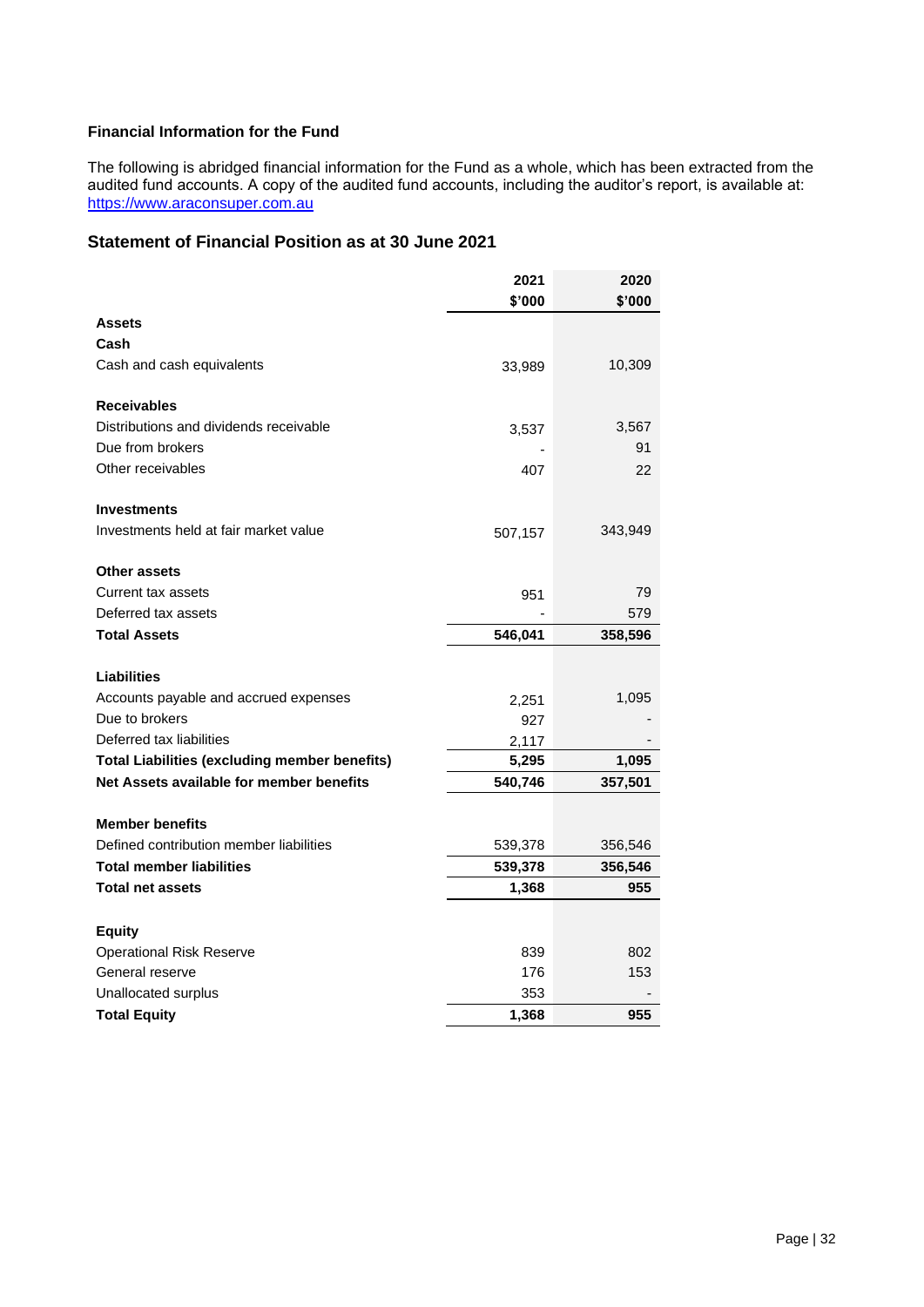## **Income Statement for the year ended 30 June 2021**

|                                                                                                           | 2021     | 2020      |
|-----------------------------------------------------------------------------------------------------------|----------|-----------|
|                                                                                                           | \$'000   | \$'000    |
| <b>Superannuation activities</b>                                                                          |          |           |
| <b>Revenue</b>                                                                                            |          |           |
| Changes in fair value of investments                                                                      | 55,825   | (10, 139) |
| Distributions and Dividends                                                                               | 9,744    | 5,903     |
| Interest                                                                                                  | 316      | 40        |
| Other operating income                                                                                    | 1,268    | 1,259     |
| <b>Total revenue/(loss)</b>                                                                               | 67,153   | (2,937)   |
| <b>Expenses</b>                                                                                           |          |           |
| Investment expense                                                                                        | (645)    | (141)     |
| General administration and operating expenses                                                             | (1, 488) | (757)     |
| <b>Total expenses</b>                                                                                     | (2, 133) | (898)     |
| <b>Operating Result before income tax expense</b>                                                         | 65,020   | (3,835)   |
| Income tax (expense)/benefit                                                                              | (1,099)  | 789       |
| <b>Operating Result after income tax expense</b><br>Net benefits allocated to defined contribution member | 63,921   | (3,046)   |
| accounts                                                                                                  | 63,508   | (3,207)   |
| <b>Operating Result</b>                                                                                   | 413      | 161       |

## **Statement of Changes in Member Benefits for the year ended 30 June 2021**

|                                                  | 2021      | 2020      |
|--------------------------------------------------|-----------|-----------|
|                                                  | \$'000    | \$'000    |
| Opening balance of Member Benefits as at 1 July  | 356,546   | 333,818   |
| Contributions:                                   |           |           |
| - Employer contributions                         | 6,172     | 3,108     |
| - Member contributions                           | 17,348    | 8,141     |
| - Government contributions                       | 21        | 18        |
| Transfers from other superannuation entities     |           |           |
|                                                  | 128,194   | 50,957    |
| Income tax on contributions                      | (926)     | (466)     |
| Net after tax contributions                      | 150,809   | 61,758    |
|                                                  |           |           |
| Benefits to members                              | (31, 374) | (35, 750) |
| Transfers to other superannuation entities       |           |           |
| Insurance premiums charged to members' accounts  | (111)     | (72)      |
| Net benefits allocated, comprising:              |           |           |
| - Net investment income/(loss)                   | 63,477    | (4, 119)  |
| - Net administration fees                        | 31        | 911       |
| Closing balance of Member Benefits as at 30 June | 539,378   | 356,546   |